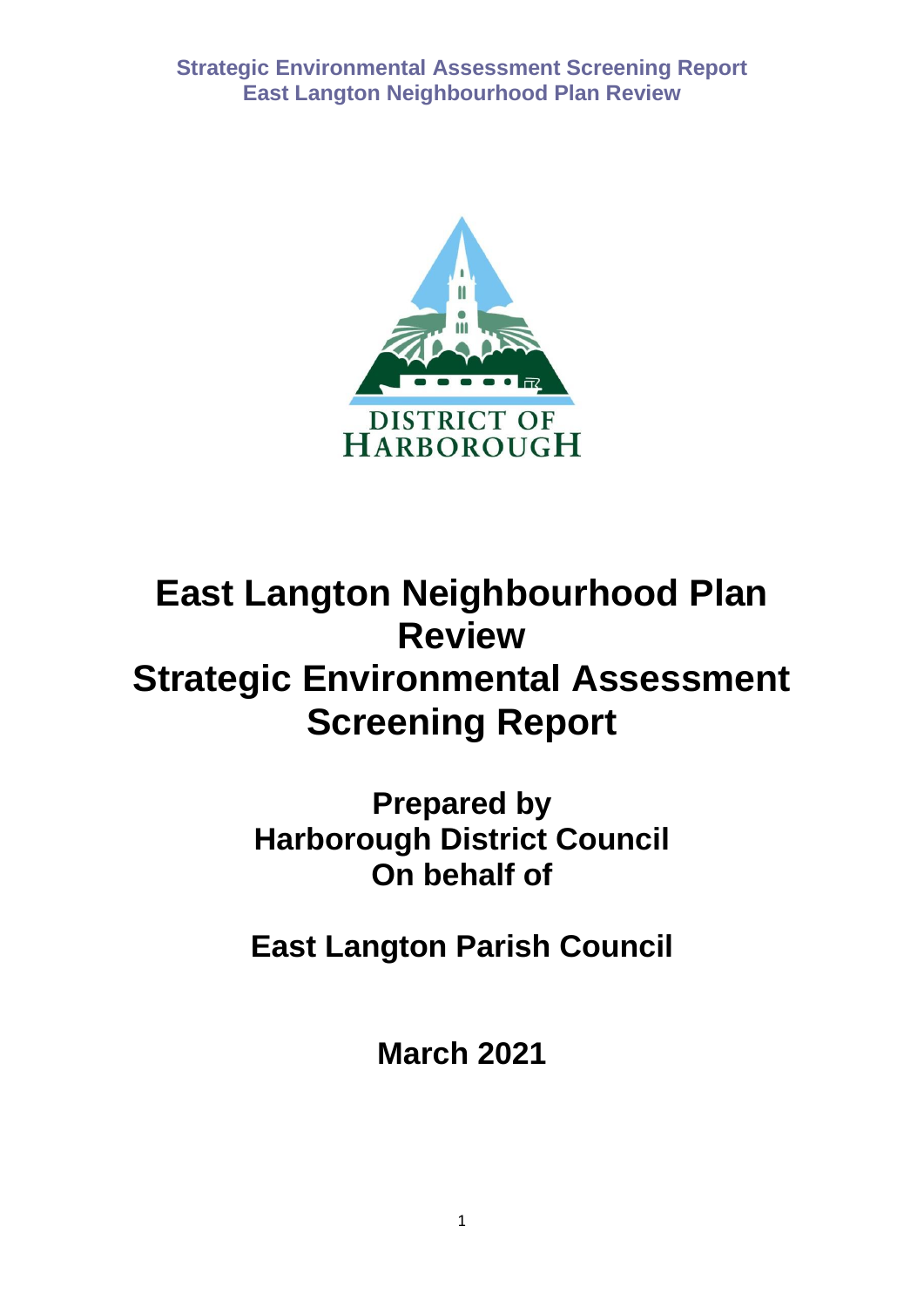## **Contents**

## **Table of Contents**

| Introduction,                                                | 3              |
|--------------------------------------------------------------|----------------|
| Legislative Background,                                      | 9              |
| Assessment,                                                  | 10             |
| Sustainability Appraisal,                                    | 15             |
| Screening outcomes,                                          | 19             |
| <b>Appendix 1 SSSI/Listed Buildings/Scheduled Monuments,</b> | 20<br>25<br>30 |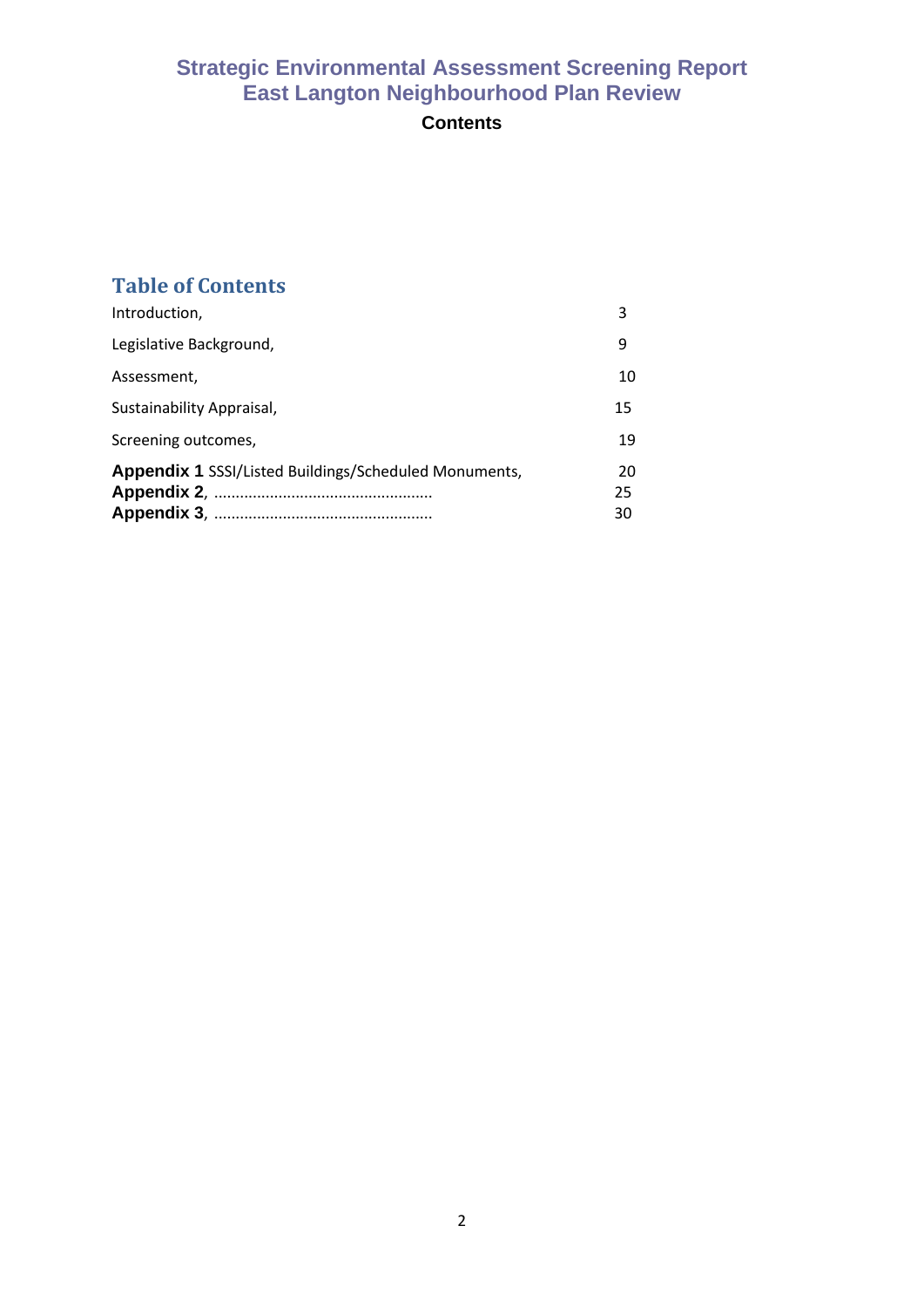#### **1. Introduction**

- 1.1 This screening report is used to determine whether or not the contents of the draft of the East Langton Neighbourhood Review Plan as submitted in February 2021 requires a Strategic Environmental Assessment (SEA) in accordance with the European Directive 2001/42/EC and associated Environmental Assessment of Plans and Programmes Regulations 2004.
- 1.2 The purpose of the East Langton Neighbourhood Plan review is ensure that a number of important legislative changes which impact upon the neighbourhood planning process are taken into account.
- 1.3 The new Harborough Local Plan has been adopted (April 2019) and the UK has left the EU. Meanwhile, Planning Practice Guidance in relation to neighbourhood planning was updated in the summer of 2019 and updates to the National Planning Policy Framework (NPPF) have taken place in both 2018 and 2019.
- 1.4 These changes to the NPPF have strengthened the range of powers that Neighbourhood Plans have where they undertake residential site allocations.
- 1.5 The East Langton Neighbourhood Plan Review makes the following changes: 4: How the Plan was prepared - This section has been updated to include the consultation arrangements for the Review process in light of the Coronavirus Pandemic and 7: Meeting the requirement for sustainable development - this has been updated to describe the addition of site allocations and the settlement boundaries in the Review version.

Policy S1 – The policy on a 'Presumption in favour of sustainable development' has been deleted as it does not represent a planning policy as such. The intent contained in the policy is retained in the preceding narrative.

Policy H1 – site allocations have been made in the Neighbourhood Plan to achieve the minimum housing requirement as set out in the Local Plan.

Policy H2 - Settlement Boundaries have been introduced for both villages to demarcate where development is in principle to be supported from the countryside, where development will be carefully controlled in line with local and national planning policies.

Policy Env1 has been amended to add in an additional Local Green Space which was not previously supported by the Examiner. A robust justification for the addition to the policy is contained in Appendix 5.

Policy Env7: Protection of Important Views has been reinstated from the original draft Neighbourhood Plan after the Examiner deleted the policy.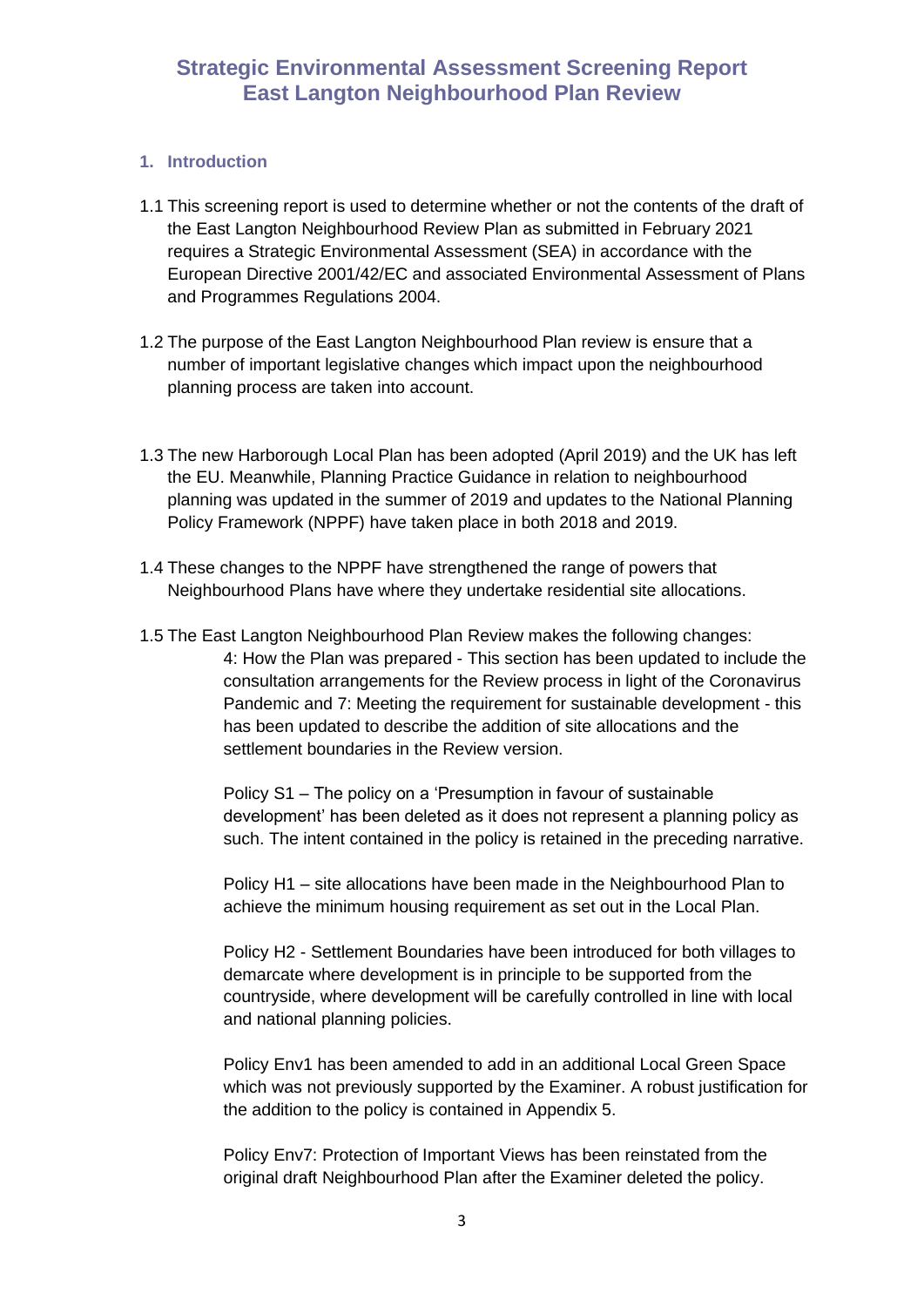There is a more robust evidence base in support of the policy at Appendix 6 and the policy itself has been softened to be less prescriptive about the treatment of these important views.

Policy DBE2 – an additional local heritage asset has been added 'Lottery Gravestone'.

The vast majority of the policies have remained unchanged as follows: H3 Windfall Sites (except for a change to reference the 'Settlement Boundaries' not the 'built-up area'; H4 Housing Mix; H4 Affordable Housing; E1 Employment; E2 The use of Agricultural of Commercial Buildings; E3 Home Working; E4 Broadband Infrastructure; CS1 Protecting Key Community Services; CVS2 New or Improved Community Facilities; DBE1 Protection of the Built Environment: Conservation Area and Listed Buildings; Policy DBE2 Local Heritage Assets of Historical and Architectural Interest; DBE3 Design; Env2 Other Environmentally Significant Sites; Env3 Biodiversity; Env4 Trees; Env5 Ridge and Furrow; Env6 Areas of Separation; T1 Traffic Management and T2 Footpaths Footways and Bridleways.

- 1.6 In order to demonstrate that a draft neighbourhood plan or Order contributes to sustainable development, sufficient and proportionate evidence should be presented on how the draft neighbourhood plan or Order guides development to sustainable solutions. There is no legal requirement for a neighbourhood plan to have a sustainability appraisal. However, qualifying bodies may find this a useful approach for demonstrating how their draft plan or order meets the basic conditions. Material produced as part of the Sustainability Appraisal of the Local Plan may be relevant to a neighbourhood plan.
- 1.7 The SEA Directive and NPPG guidance is clear in that a SEA Environmental Report need only be as detailed as appropriate to the content and level of detail of the neighbourhood plan<sup>1</sup>. An environmental report must identify, describe and evaluate the likely significant effects on the environment of implementing the neighbourhood plan policies and of the reasonable alternatives taking into account the objectives and geographical scope of the neighbourhood plan<sup>2</sup>. NPPG guidance goes on to state that reasonable alternatives must also be sufficiently distinct, realistic and deliverable<sup>3</sup>.
- 1.8 At no point does the SEA legislation or guidance state that reasonable alternatives are a requirement for each and every policy area in a plan and it is considered that a proportionate approach, taking into account legislation and guidance above, should be satisfactorily undertaken.
- 1.9 Regulations state that the Environmental Report should consider whether certain matters are more appropriately assessed at different levels of the planning system to avoid duplication 4.

<sup>1</sup> Para 030 of http://planningguidance.communities.gov.uk/blog/guidance/strategic-environmental-assessment-andsustainability-appraisal/sustainability-appraisal-requirements-for-neighbourhood-plans/ <sup>2</sup> Para 039 - http://planningguidance.communities.gov.uk/blog/guidance/strategic-environmental-assessment-andsustainability-appraisal/sustainability-appraisal-requirements-for-neighbourhood-plans/#paragraph\_033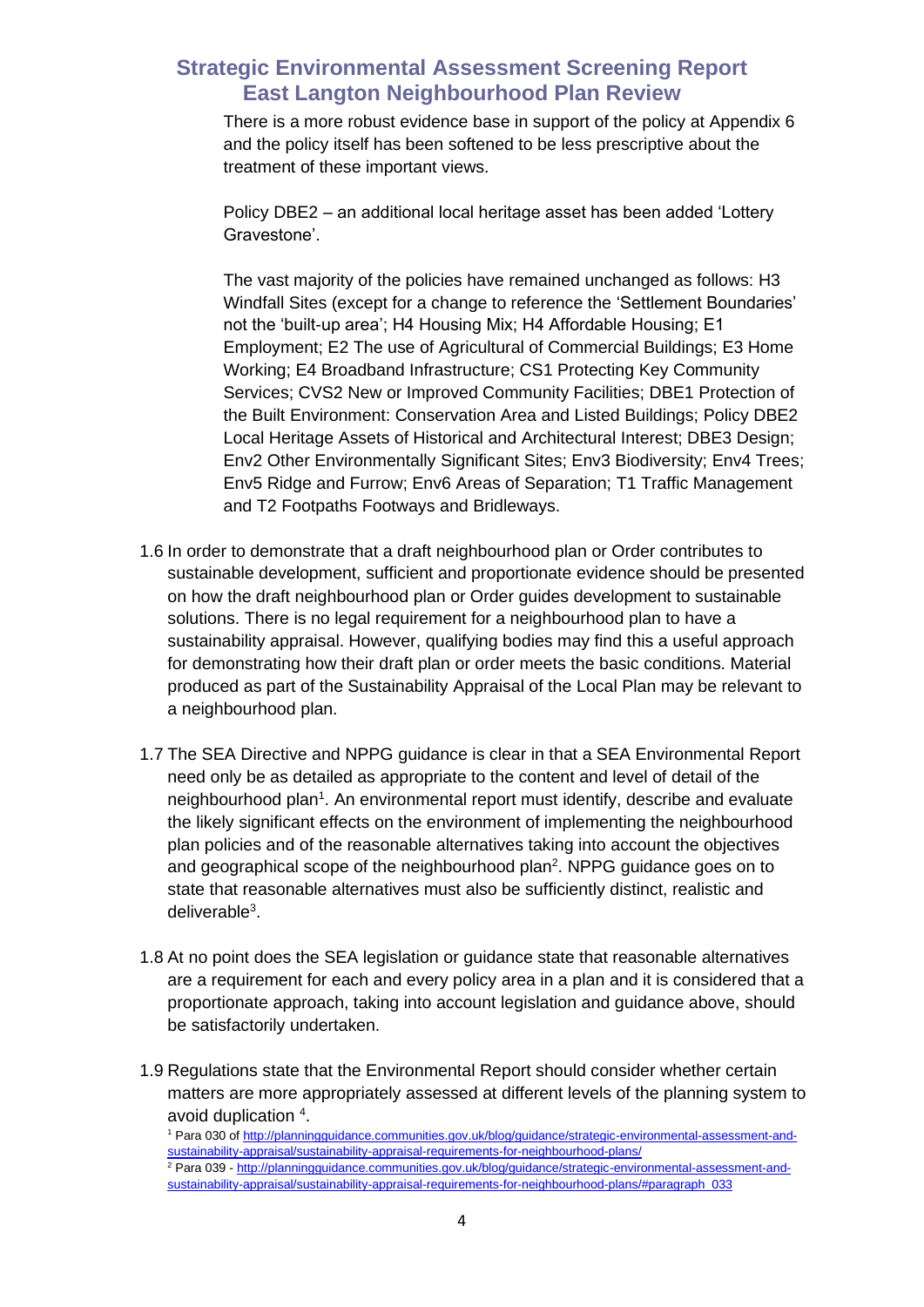<sup>3</sup> Para 038 - http://planningguidance.communities.gov.uk/blog/guidance/strategic-environmental-assessment-andsustainability-appraisal/sustainability-appraisal-requirements-for-neighbourhood-plans/#paragraph\_033 4 Regulation 12(3)(d) - http://www.legislation.gov.uk/uksi/2004/1633/pdfs/uksi\_20041633\_en.pdf

1.10 Each policy of the East Langton Plan at this stage of preparation has been individually assessed for its effects on Habitat Regulations (and other environmental effects) (see appendix 3). The HRA for the Local Plan 2011 to 2031 have determined that no European sites lie within Harborough District. Outside the district, the nearest European site is Rutland Water SPA and Ramsar site, which is located 7km to the north-east of the district boundary but 22km from the main population centres (Market Harborough and Thurnby/Scraptoft) as the district is largely rural with a fairly sparsely distributed population.

#### 1.11 The HRA for the Local Plan concluded in 2017 that:

*It is possible to conclude that development in the Harborough Local Plan will not have a likely significant effect on any internationally important wildlife sites either alone or in combination with other plans and projects. These conclusions are based on the findings of this screening which conclude that no Natura 2000 sites are located within the district and no impact pathways have been identified linking Natura 2000 sites outside of the district e.g. Rutland Water SPA/Ramsar to development within Harborough District. Therefore an Appropriate Assessment is not required.*

1.12 The CJEU ruling (People Over Wind and Sweetman v Coillte Teoranta (C-323/17) (April 2018) ) states that:

*"In the light of all the foregoing considerations, the answer to the question referred is that Article 6(3) of the Habitats Directive must be interpreted as meaning that, in order to determine whether it is necessary to carry out, subsequently, an appropriate assessment of the implications, for a site concerned, of a plan or project, it is not appropriate, at the screening stage, to take account of the measures intended to avoid or reduce the harmful effects of the plan or project on that site" (paragraph 40).*

- 1.13 This SEA Screening Report dated February 2020 for the East Langton Neighbourhood Plan does not take account of measures intended to avoid or reduce the harmful effects of the Plan. The harmful effects, if any, have been considered in the preparation of the Screening Report of February 2020 and the LPA believes they have been demonstrated to be nil or very minor to the natural and historic environment, Natura 2000 sites and Habitat Regulations.
- 1.7 The legislation set out below outlines the regulations that require the need for this screening exercise. Section 4 provides a screening assessment of the likely significant environmental effects of the Neighbourhood Plan and the need for a full SEA.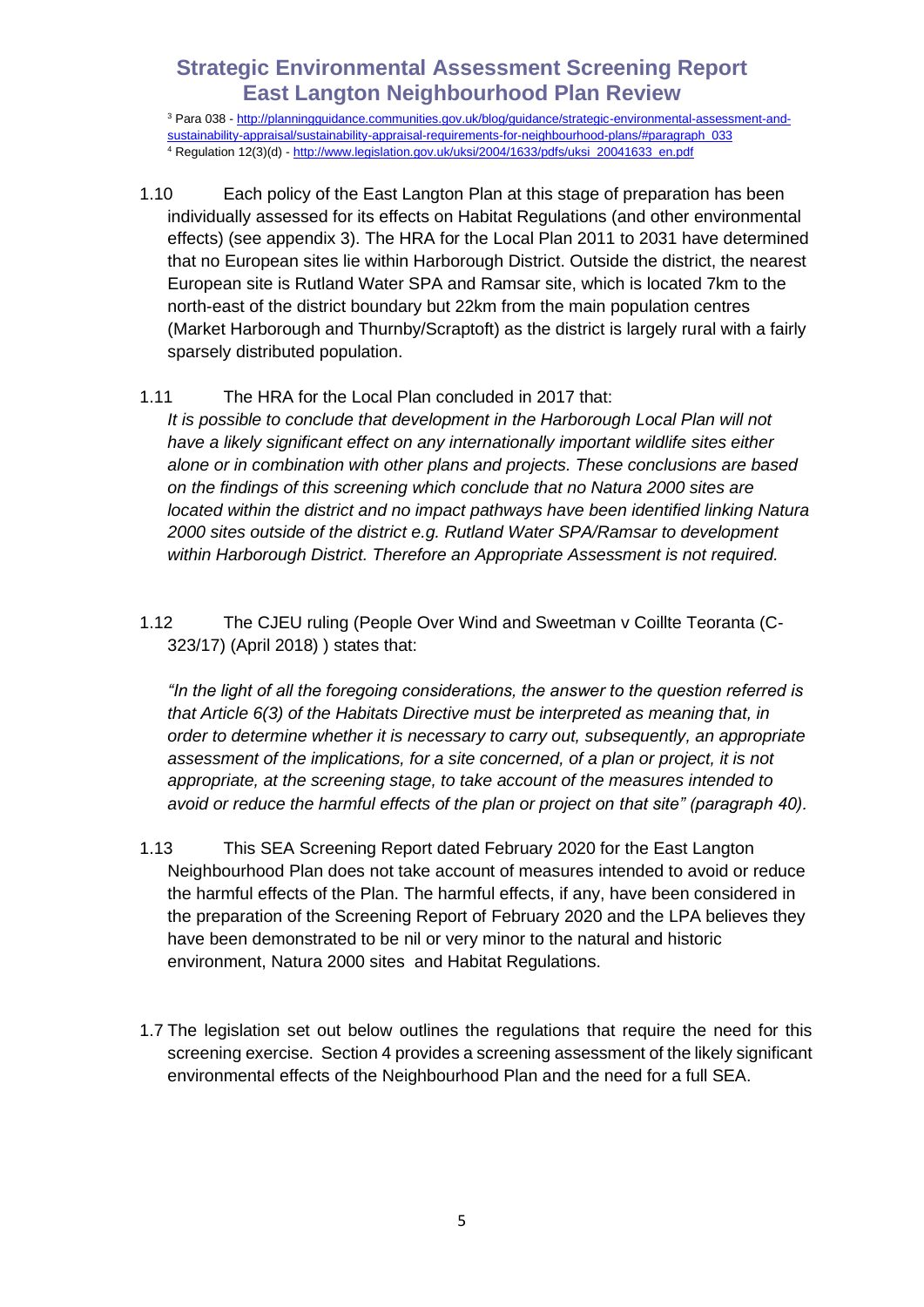#### **2. Legislative Background**

- 2.1 The basis for Strategic Environmental Assessments and Sustainability Appraisal legislation is European Directive 2001/42/EC and was transposed into English law by the Environmental Assessment of Plans and Programmes Regulations 2004, or SEA Regulations. Detailed Guidance of these regulations can be found in the Government publication 'A Practical Guide to the Strategic Environmental Assessment Directive' (ODPM 2005).
- 2.2 Schedule 2 of the Neighbourhood Planning (General) Regulations 2012 makes provision in relation to the Habitats Directive. The Directive requires that any plan or project, likely to have a significant effect on a European site, must be subject to an appropriate assessment. To achieve this, paragraph 1 prescribes a basic condition that the making of a neighbourhood plan is not likely to have a significant effect on a European site or a European offshore marine site. Paragraphs 2 to 5 of the Schedule amend the Conservation of Habitats and Species Regulations 2010 so as to apply its provisions to neighbourhood development orders and neighbourhood plans. In particular paragraph 4 inserts new regulation 78A which provides that a neighbourhood development order may not grant planning permission for development which is likely to have a significant effect on a European site or a European offshore marine site.
- 2.3 Schedule 3 of the Neighbourhood Planning (General) Regulations 2012 makes provision in relation to the Environmental Impact Assessment (EIA) Directive. The Directive requires that EIA development must be subject to a development consent process. To enable this, Schedule 3 prescribes a basic condition that applies where development which is the subject of a proposal for a neighbourhood development order is of a type caught by the EIA Directive, and applies the relevant provisions of the Town and Country Planning (Environmental Impact Assessment) Regulations 2011(3) ("the EIA Regulations") with appropriate modifications (regulation 33 and paragraphs 1 to 4 and 6 of Schedule 3). Paragraphs 5 and 7 to 13 of Schedule 3 correct errors in the EIA Regulations
- 2.4 This report focuses on screening for SEA and the criteria for establishing whether a full assessment is needed in light of the Sustainability Appraisal and Strategic Environmental Assessment undertaken for the Core Strategy in 2010. A copy of the SA Report can be viewed here; Harborough District Council - Sustainability Appraisal (SA) and Strategic Environmental Assessment (SEA) and the Sustainability Appraisal (SA) as part of the New Local Plan during 2016.
- **3. Criteria for Assessing the Effects of Neighbourhood Plans (the 'plan')**
- 3.1 Criteria for determining the likely significance of effects referred to in Article 3(5) of Directive 2001/42/EC are set out below:

1. The characteristics of neighbourhood plans ("plan"), having regard, in particular, to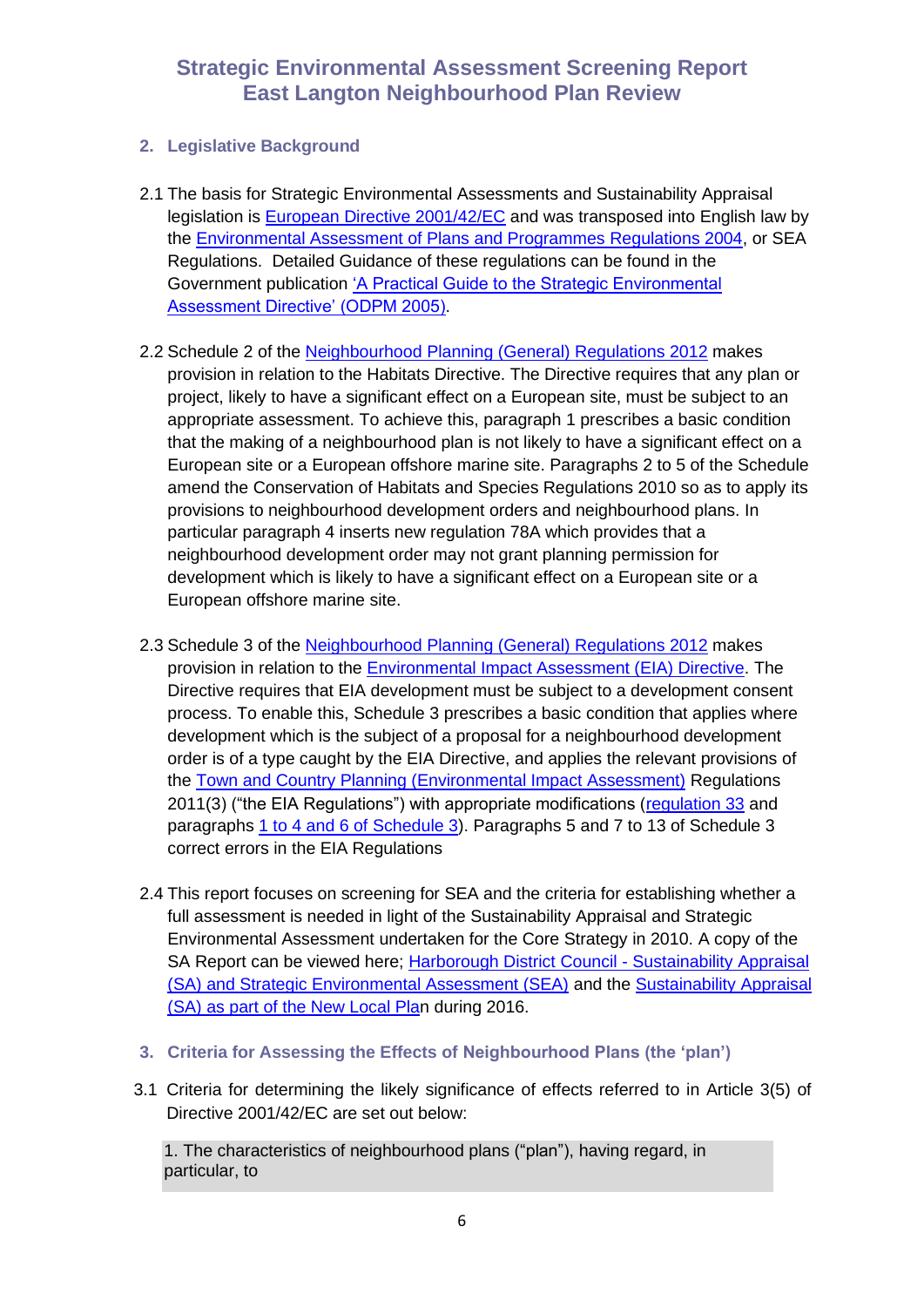- the degree to which the plan sets a framework for projects and other activities, either with regard to the location, nature, size and operating conditions or by allocating resources,

- the degree to which the plan influences other plans and programmes including those in a hierarchy,

- the relevance of the plan for the integration of environmental considerations in particular with a view to promoting sustainable development,

- environmental problems relevant to the plan,

- the relevance of the plan for the implementation of community legislation on the environment (e.g. plans and programmes linked to waste-management or water protection).

2. Characteristics of the effects and of the area likely to be affected, having regard, in particular, to

- the probability, duration, frequency and reversibility of the effects,

- the cumulative nature of the effects,

- the trans boundary nature of the effects,

- the risks to human health or the environment (e.g. due to accidents),

- the magnitude and spatial extent of the effects (geographical area and size of the population likely to be affected),

- the value and vulnerability of the area likely to be affected due to:

- special natural characteristics or cultural heritage,
- exceeded environmental quality standards or limit values,
- intensive land-use,

- the effects on areas or landscapes which have a recognised national, Community or international protection status.

Source: Annex II of SEA Directive 2001/42/EC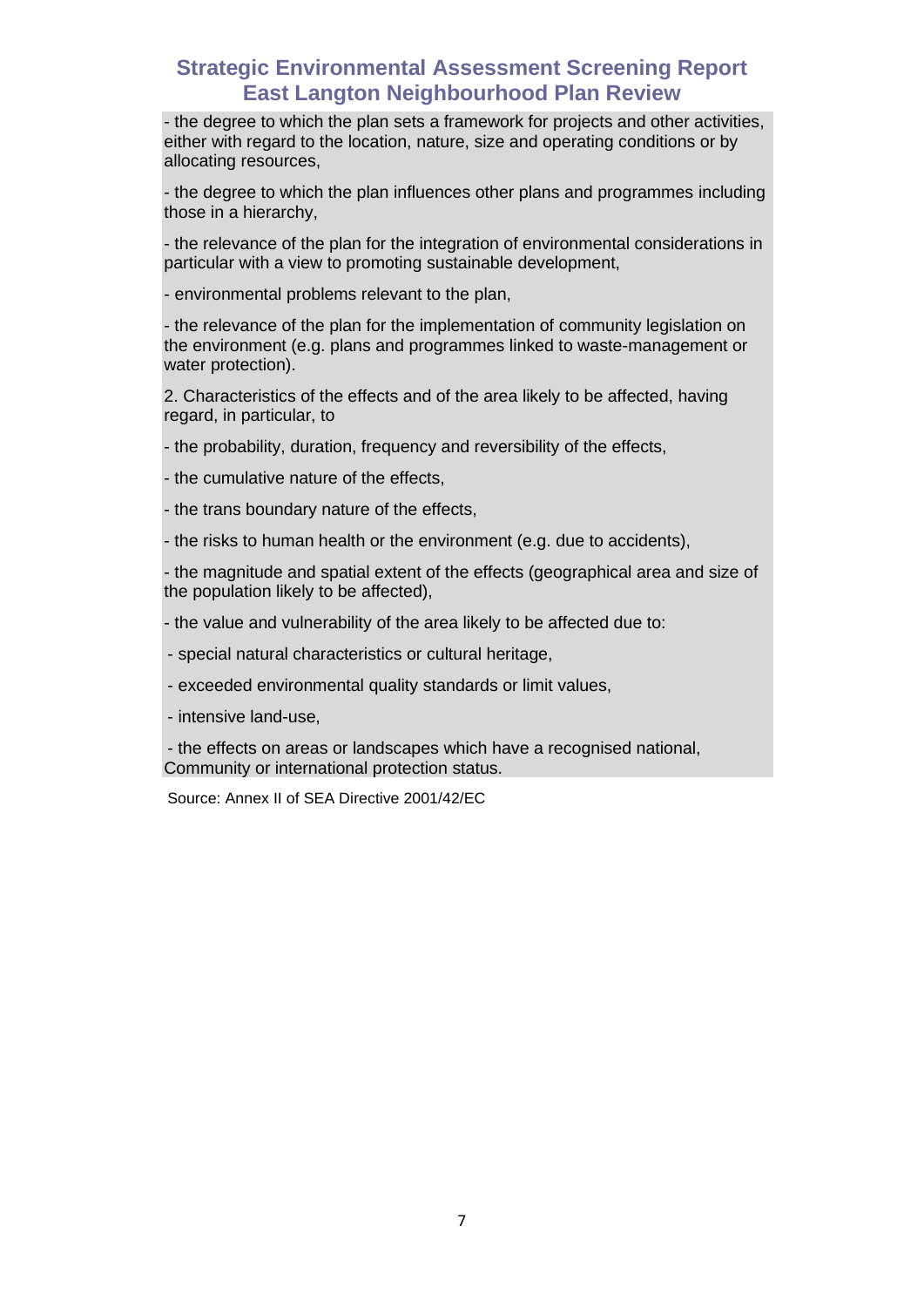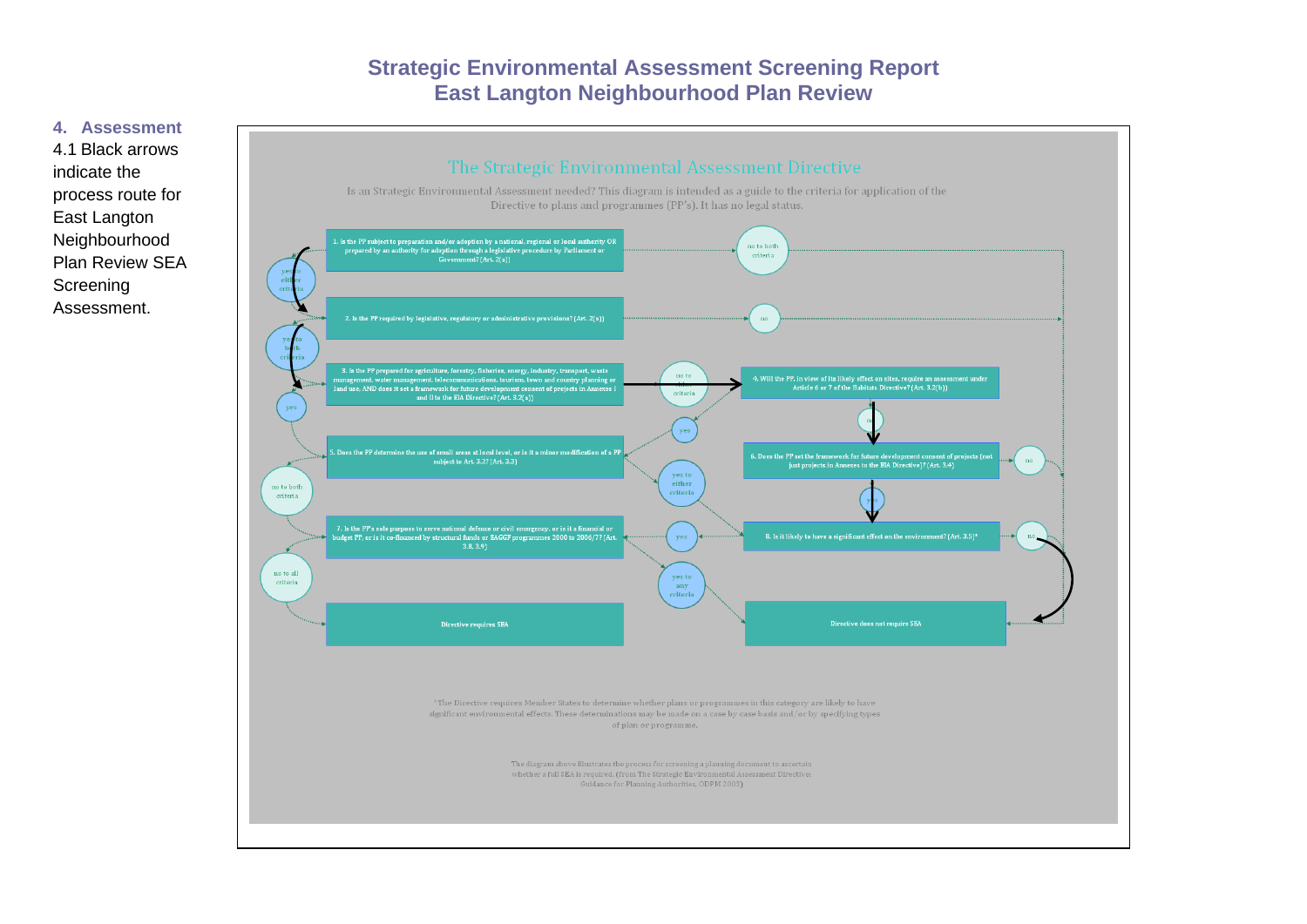4.2 The table below shows the assessment of whether the Neighbourhood Plan (NP) will require a full SEA. The questions below are drawn from the diagram above which sets out how the SEA Directive should be applied.

| <b>Stage</b>                                                                                                                                                                                                                                                                                                                                                         | Y/N          | <b>Reason</b>                                                                                                                                                                                                                                                                                                                                                                                                                                                                                                                                                                                                                                                                                                                                                                                                                                                                                                                                                                                                                                   |
|----------------------------------------------------------------------------------------------------------------------------------------------------------------------------------------------------------------------------------------------------------------------------------------------------------------------------------------------------------------------|--------------|-------------------------------------------------------------------------------------------------------------------------------------------------------------------------------------------------------------------------------------------------------------------------------------------------------------------------------------------------------------------------------------------------------------------------------------------------------------------------------------------------------------------------------------------------------------------------------------------------------------------------------------------------------------------------------------------------------------------------------------------------------------------------------------------------------------------------------------------------------------------------------------------------------------------------------------------------------------------------------------------------------------------------------------------------|
| 1. Is the NP subject to preparation and/or adoption<br>by a national, regional or local authority OR<br>prepared by an authority for adoption through a<br>legislative procedure by Parliament or<br>Government? (Art. 2(a))                                                                                                                                         | Y            | The preparation of and adoption of the NP is allowed under The Town and Country<br>Planning Act 1990 as amended by the Localism Act 2011. The NP has been prepared by<br>East Langton Parish Council (as the 'relevant body') and will be 'made' by HDC as the<br>local authority. The preparation of NPs is subject to the following regulations:<br>The Neighbourhood Planning (General) Regulations 2012 and The Neighbourhood<br>Planning (referendums) Regulations 2012                                                                                                                                                                                                                                                                                                                                                                                                                                                                                                                                                                    |
| 2. Is the NP required by legislative, regulatory or<br>administrative provisions? $(Art. 2(a))$                                                                                                                                                                                                                                                                      | Y            | Whilst the Neighbourhood Plan is not a requirement and is optional under the provisions of<br>The Town and Country Planning Act 1990 as amended by the Localism Act 2011, it will if<br>'made', form part of the Development Plan for the District. It is therefore important that the<br>screening process considers whether it is likely to have significant environmental effects<br>and hence whether SEA is required under the Directive.                                                                                                                                                                                                                                                                                                                                                                                                                                                                                                                                                                                                  |
| 3. Is the NP prepared for agriculture, forestry,<br>fisheries, energy, industry, transport, waste<br>management, water management,<br>telecommunications, tourism, town and country<br>planning or land use, AND does it set a framework<br>for future development consent of projects in<br>Annexes I and II (see Appendix 2) to the EIA<br>Directive? (Art 3.2(a)) | N            | Whilst the NP covers a wide range of land use issues and allocations, it does not set the<br>framework for future development consent of projects in Annexes I and II to the EIA<br>Directive (see Appendix 2 for list).                                                                                                                                                                                                                                                                                                                                                                                                                                                                                                                                                                                                                                                                                                                                                                                                                        |
| 4. Will the NP, in view of its likely effect on sites,<br>require an assessment for future development<br>under Article 6 or 7 of the Habitats Directive?<br>(Art. 3.2(b))                                                                                                                                                                                           | $\mathsf{N}$ | East Langton NP is unlikely to have a substantial effect on the Natura 2000 network of<br>protected sites. The Plan allocates two sites for housing (Land at Coopers Cottage up to 4<br>dwellings and Land at top of Back Lane up to six dwellings). The Local Plan set pout a<br>minimum requirement of 30 homes in East Langton parish. 19 homes have been approved<br>leaving a residual requirement of 11 dwellings.<br>A Habitat Regulations Assessment (HRA) has been undertaken as part of the Local Plan<br>preparation. The assessment concludes that the Local Plan will not have a likely significant<br>effect on any internationally important wildlife sites either alone or in conjunction with other<br>plans and projects. These conclusions are based on the fact that no such sites are located<br>within the district and no impact pathways were identified linking internationally important<br>wildlife sites outside of the district (e.g. Rutland Water SPA/Ramsar site) to development<br>within Harborough District. |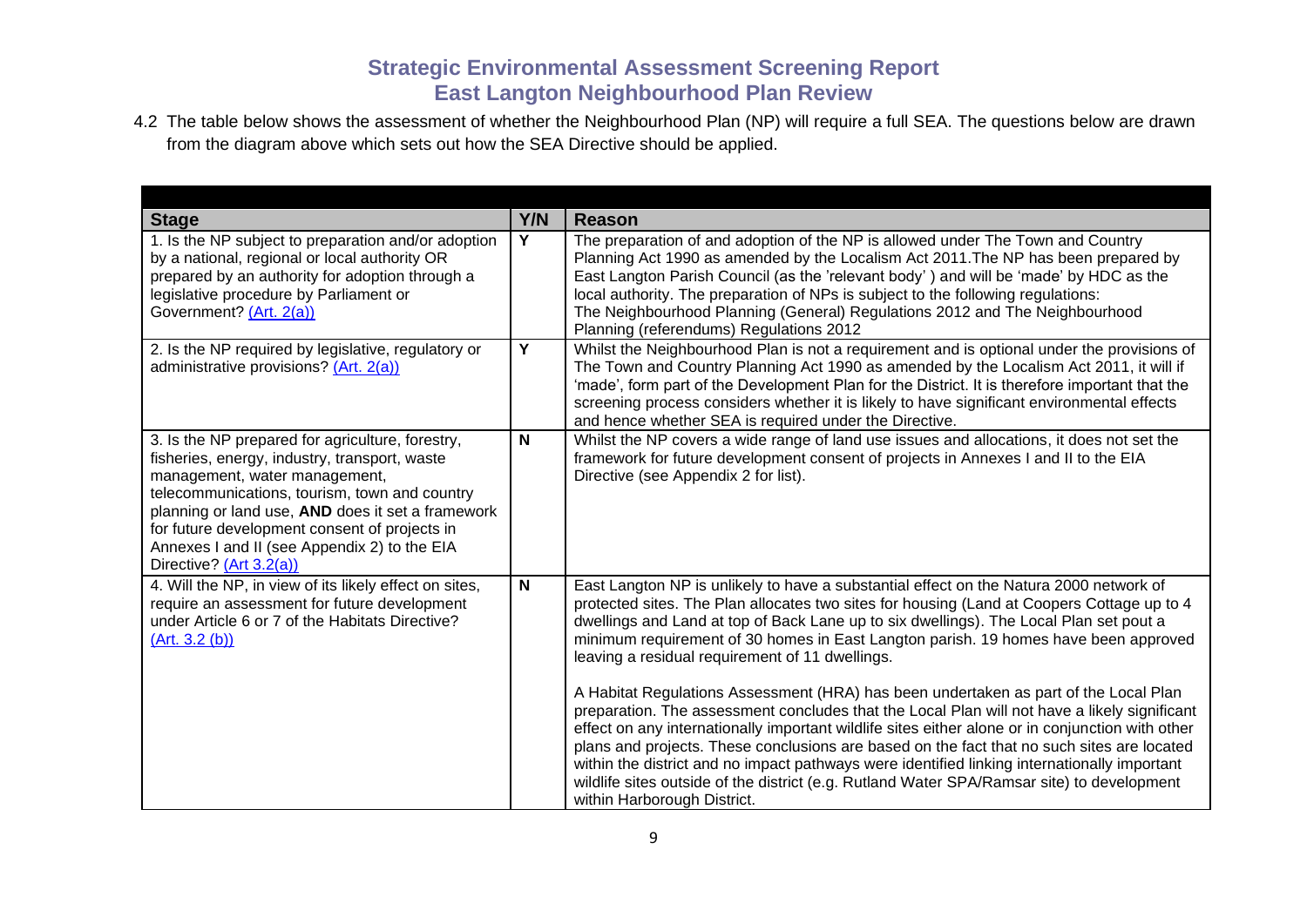|                                                                                                                                                                                                                          |                | The Local Plan HRA considered but dismissed the following sites from the analysis due to<br>a combination of distance and absence of impact pathways linking it to the District:<br>Ensor's Pool SAC;<br>$\bullet$<br>The Upper Nene Valley Gravel Pits SPA and Ramsar; and<br>$\bullet$<br>River Mease SAC.<br>The HRA looked into the potential effects of the plan on Rutland Water SPA and Ramsar<br>site in more detail. However it concluded that the Local Plan will not have a likely significant<br>effect on the site as no impact pathways were identified linking it to development within<br>Harborough District. Given that East Langton lies some 30 km from Rutland Water<br>SPA/Ramsar, it is considered that the NP will not affect any Natura 2000 sites in line with<br>the findings of the HRA. Therefore, it is concluded that a full Appropriate Assessment is not<br>deemed to be required.<br>The Local Plan Habitat Regulations Assessment is available at:<br>https://www.harborough.gov.uk/downloads/download/1170/s7 habitat regulations assess<br>ment |
|--------------------------------------------------------------------------------------------------------------------------------------------------------------------------------------------------------------------------|----------------|--------------------------------------------------------------------------------------------------------------------------------------------------------------------------------------------------------------------------------------------------------------------------------------------------------------------------------------------------------------------------------------------------------------------------------------------------------------------------------------------------------------------------------------------------------------------------------------------------------------------------------------------------------------------------------------------------------------------------------------------------------------------------------------------------------------------------------------------------------------------------------------------------------------------------------------------------------------------------------------------------------------------------------------------------------------------------------------|
| 5. Does the NP determine the use of small areas<br>at local level, OR is it a minor modification of a PP<br>subject to Art. 3.2? (Art. 3.3)                                                                              | Y              | Determination of small sites at local level.                                                                                                                                                                                                                                                                                                                                                                                                                                                                                                                                                                                                                                                                                                                                                                                                                                                                                                                                                                                                                                         |
| 6. Does the NP set the framework for future<br>development consent of projects (not just projects<br>in annexes to the EIA Directive)? (Art 3.4)                                                                         | $\overline{Y}$ | The NP is to be used for determining future planning applications                                                                                                                                                                                                                                                                                                                                                                                                                                                                                                                                                                                                                                                                                                                                                                                                                                                                                                                                                                                                                    |
| 7. Is the NP's sole purpose to serve the national<br>defence or civil emergency, OR is it a financial or<br>budget PP, OR is it co-financed by structural funds<br>or EAGGF programmes 2000 to 2006/7? (Art 3.8,<br>3.9) | N              |                                                                                                                                                                                                                                                                                                                                                                                                                                                                                                                                                                                                                                                                                                                                                                                                                                                                                                                                                                                                                                                                                      |
| 8. Is it likely to have a significant effect on the<br>environment? (Art. 3.5)                                                                                                                                           | $\mathsf{N}$   | The East Langton NP is a relatively self contained plan and considers sites only at a local<br>level to meet the requirements set out in the Local Plan. The Plan seeks to allocate two<br>housing sites to meet Local Plan housing requirements and also contains polices for<br>windfall site development to come forward and for rural exception sites.<br>Additionally the settlement development boundaries have been amended to reflect up to<br>date settlement boundaries and to allow, where appropriate, small scale development.                                                                                                                                                                                                                                                                                                                                                                                                                                                                                                                                          |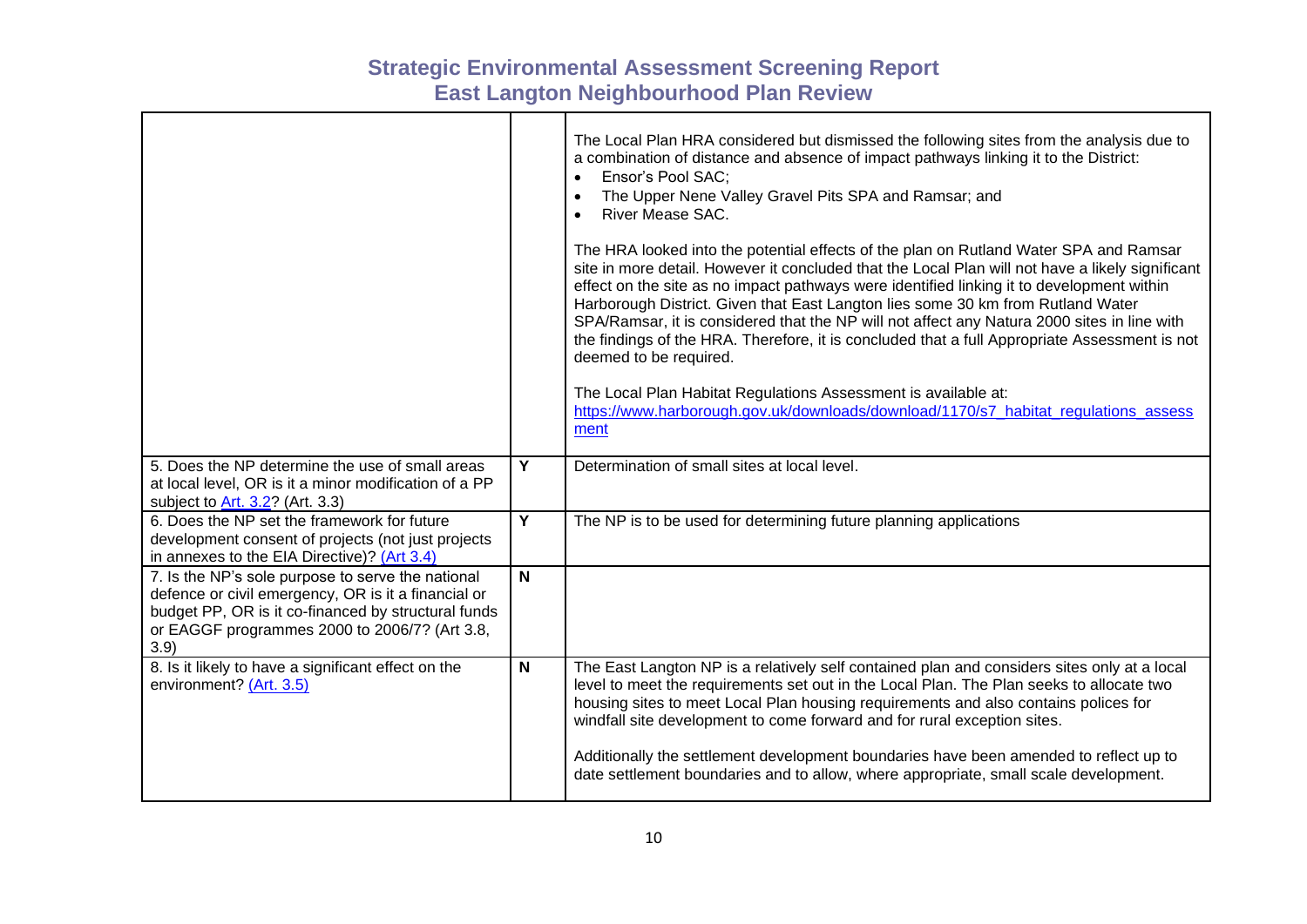| increase the risk of flooding in the vicinity or the wider area.    | The level of development identified in these policies is not going to impact on any Natura<br>2000 site. The Neighbourhood Area does not have any sites of special scientific interest<br>within it although sites are identified for their local environmental significance. Proposed<br>development will not impact on any nationally recognised landscape designations. Where<br>flood risk is an issue in East Langton it will remain the Local Plan and statutory consultees<br>that ensure appropriate development only takes place in suitable locations which will not |
|---------------------------------------------------------------------|--------------------------------------------------------------------------------------------------------------------------------------------------------------------------------------------------------------------------------------------------------------------------------------------------------------------------------------------------------------------------------------------------------------------------------------------------------------------------------------------------------------------------------------------------------------------------------|
| This designation will afford these site a high level of protection. | More locally, the Neighbourhood Area has identified sites of historical and/or environmental<br>significance and policies have been developed to protect these. Four Local Green Spaces<br>have been identified for designation, one of which is a new proposal for the review plan.                                                                                                                                                                                                                                                                                           |
|                                                                     | The Neighbourhood Plan has sought to protect non designated heritage assets that have<br>been identified as being locally important and worth preservation and enhancement. The<br>NP also seeks to protect ridge and furrow land within the neighbourhood area.                                                                                                                                                                                                                                                                                                               |

These questions are answered using the flow diagram above. The result is given by following the logical steps shown by the black arrows on the flow diagram. Note: some of the questions may not be applicable depending on previous answers.

#### **5. Screening Outcome**

- 5.1 As a result of the assessment in Section 4, it is unlikely there will be any significant environmental effects arising from the East Langton Neighbourhood Plan Review as submitted at the date of this assessment, that were not covered in the Sustainability Appraisal for the Local Plan. As such, it is the opinion of the Council that the East Langton Neighbourhood Plan Review does not require a full SEA to be undertaken.
- 5.2 The Environment Agency, Natural England and Historic England will be consulted on this Screening Report prior to the Councils determination and their responses will be made available through the East Langton Neighbourhood Plan Evidence base.
- 5.3 If the issues addressed in the Neighbourhood Plan should change then a new screening process will need to be undertaken determine whether an SEA will be required. Please contact Harborough District Council for advice in this circumstance.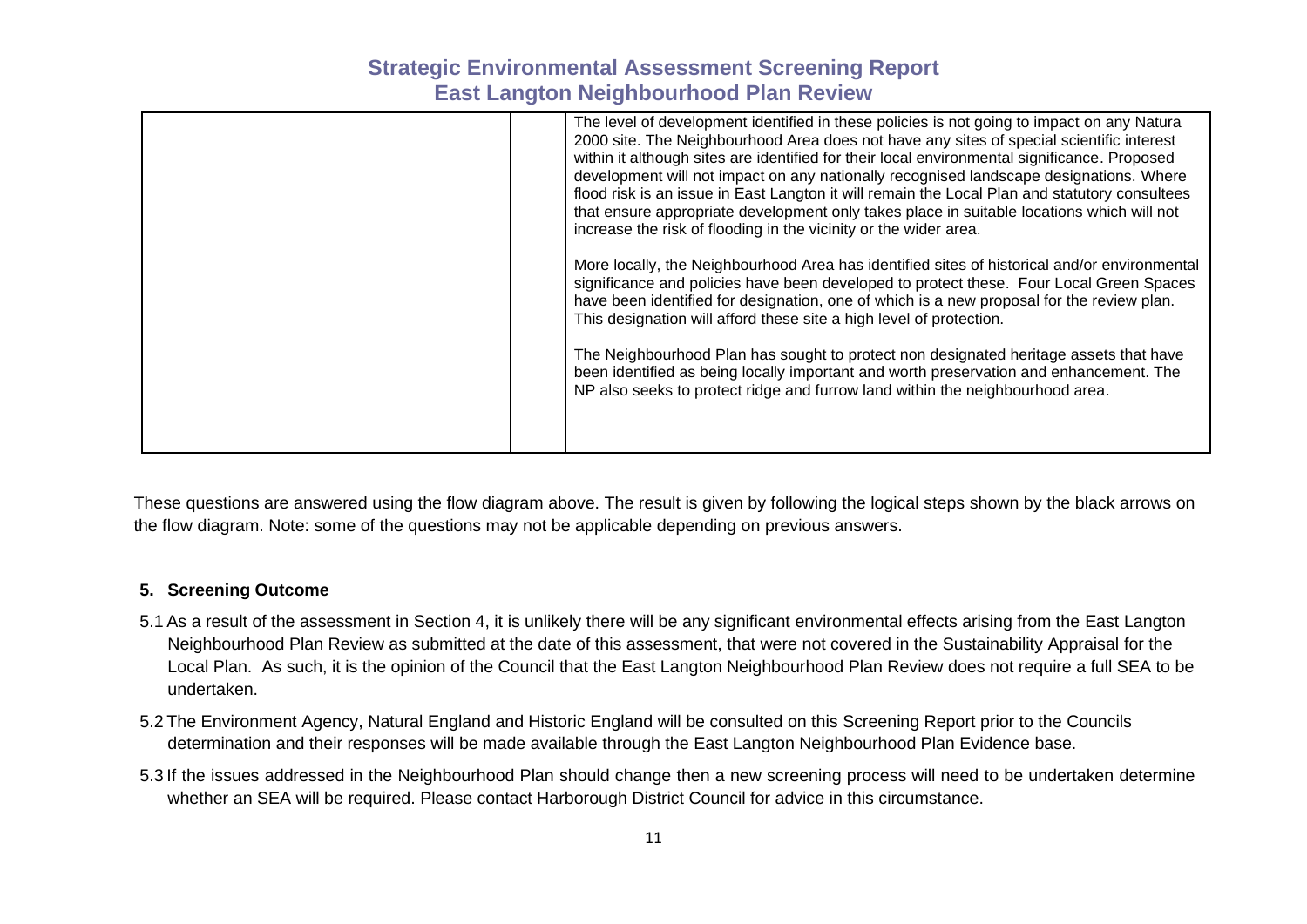#### **Appendix 1**

SSSI/LISTED BUILDINGS/SAMs WITHIN THE PARISH OF EAST LANGTON

| <b>Settlement feature:</b> | <b>Occurrence</b>                                                                                                                                                                                                                                                                                                                                                                                                                                                                                                                                                                                                                                                                                                                                                     |
|----------------------------|-----------------------------------------------------------------------------------------------------------------------------------------------------------------------------------------------------------------------------------------------------------------------------------------------------------------------------------------------------------------------------------------------------------------------------------------------------------------------------------------------------------------------------------------------------------------------------------------------------------------------------------------------------------------------------------------------------------------------------------------------------------------------|
| <b>Conservation Area</b>   | Conservation areas of Church Langton and East Langton have been identified.<br>Church Langton Conservation Area                                                                                                                                                                                                                                                                                                                                                                                                                                                                                                                                                                                                                                                       |
|                            | The Conservation Area includes: the wedge of paddock land to the south between<br>Church Causeway and Stonton Road which provides a setting for Leadclune Court;<br>the area of pasture land in the north across which from the Melton Road are seen<br>views of the church with its tall tower, a group of 19th century red brick cottages<br>and The Old Rectory grounds. It also extends along Stonton Road from the<br>Hanbury Schools to include the present school and some of its playing fields. It<br>excludes the houses of 1970s date opposite the Hanbury Schools and the interwar<br>housing by The Causeway.                                                                                                                                            |
|                            | The character of the Conservation Area stems from the arrangement of St. Peters<br>Church, the Old Rectory and Leadclune Court. The centre is the extensive open<br>space of The Old Rectory garden with high red brick enclosing walls. Close to these<br>are greens such as those by the churchyard entrance opposite Leadclune Court<br>and in front of the Old Rectory. The Conservation Area is dominated by the Old<br>Rectory (c1778) set between the churchyard with its fine lime trees and the Green.<br>The Old Rectory Listed Grade II* is one of the finest houses in the District and,<br>according to W.G. Hoskins " the most magnificent Rectory in England". Its<br>secluded large walled garden with fine trees includes a mature Cedar of Lebanon. |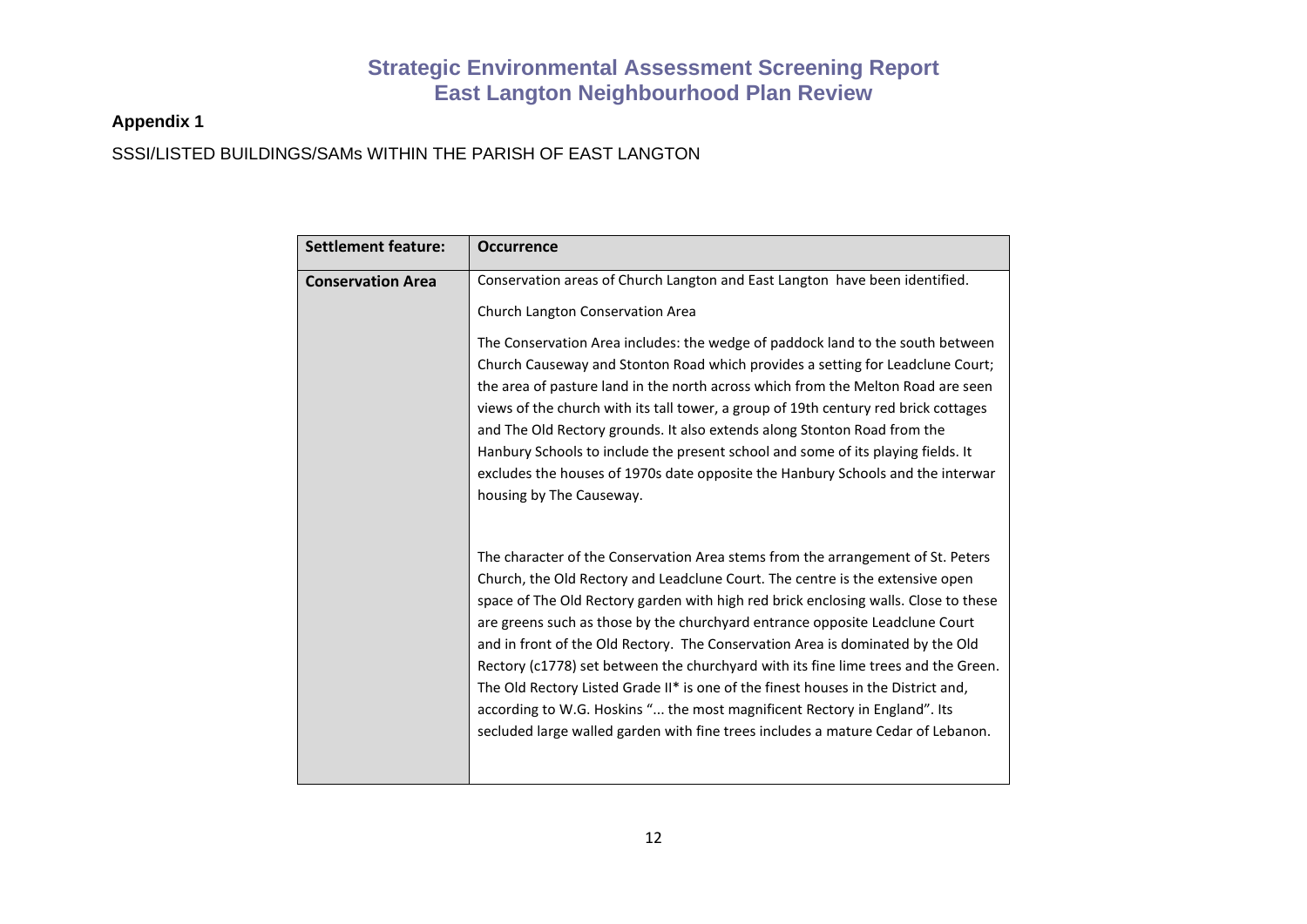| In addition to the buildings of the village core there are three distinct clusters of<br>buildings, each adding to the character of the area:-                                                                                                                                                                                                                                                                       |
|----------------------------------------------------------------------------------------------------------------------------------------------------------------------------------------------------------------------------------------------------------------------------------------------------------------------------------------------------------------------------------------------------------------------|
|                                                                                                                                                                                                                                                                                                                                                                                                                      |
| i) the buildings around the Green and on the Melton Road. These include two long<br>low farmhouses of red brick and Swithland slate on the west side of the Melton<br>Road each with an intact yard behind, with many of the farmyard buildings having<br>Swithland slates;.                                                                                                                                         |
| ii) the buildings in Church Lane. These include a group of 19th century farm<br>cottages (red brick and slate) close to the churchyard and a farmyard with barn in<br>front at an angle to the road with wide verge in front. This building forms the<br>abrupt visual entrance to the settlement from the north;                                                                                                    |
| iii) the Hanbury Schools (1873) incorporating teachers houses and schools<br>comprise an elaborate long range in decorative brickwork set back behind a wide<br>range and open to the verge;                                                                                                                                                                                                                         |
| From a historic perspective the influence of the Hanbury family is great in Church<br>Langton. The Revd. William Hanbury junior built the Old Rectory and a later<br>Hanbury was responsible for the construction of the Schools. The Revd. William<br>Hanbury senior organised music festivals at the Church between 1759 and 1761<br>which included the first production in an English Church of Handel's Messiah. |
| East Langton Conservation Area                                                                                                                                                                                                                                                                                                                                                                                       |
| The village is built on the side of a hill sloping from north to south. The majority of<br>the western side of the conservation area is land belonging to East Langton Grange<br>(a large Edwardian house). Approaching the village from the west The Grange can                                                                                                                                                     |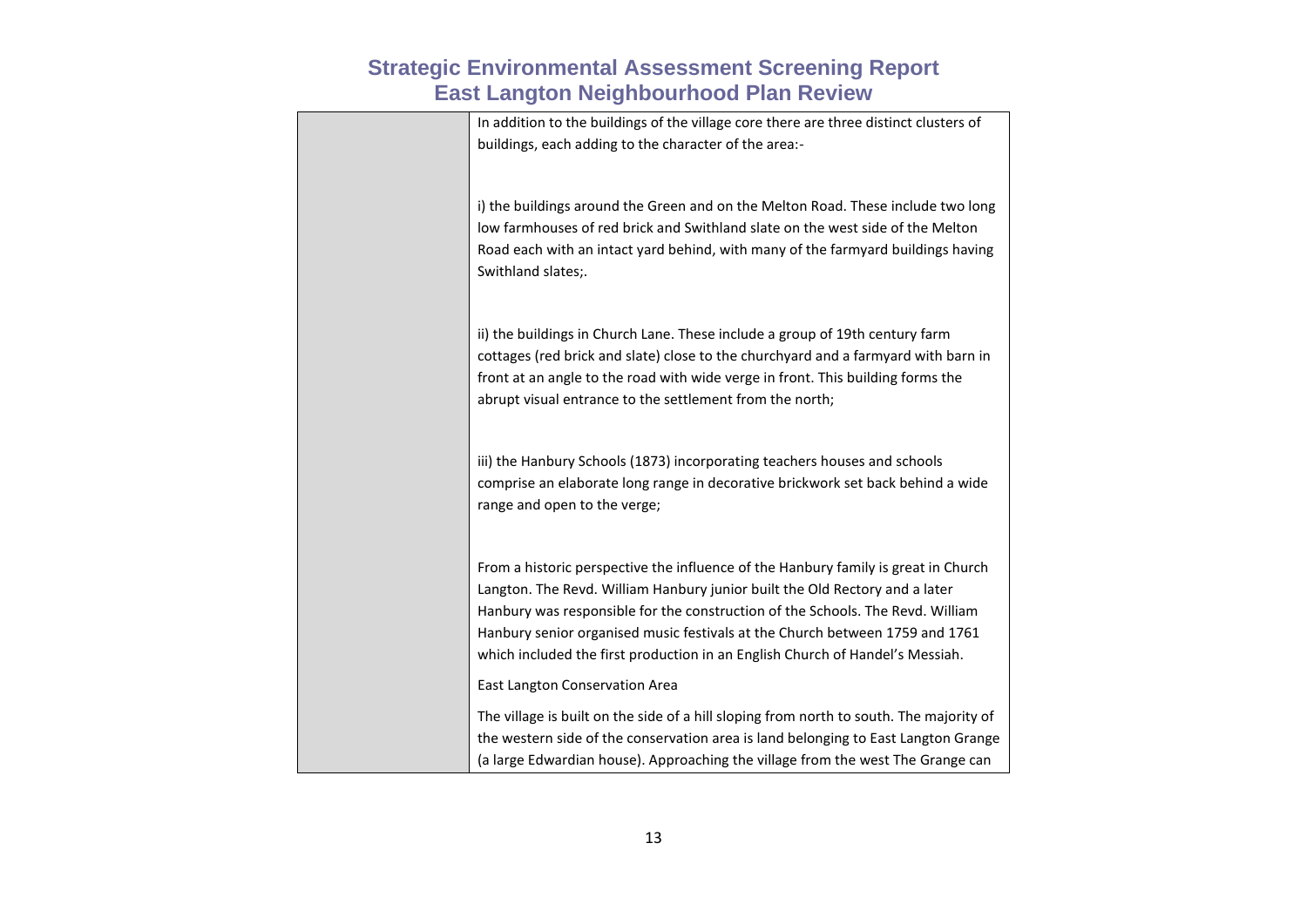|                  | clearly be seen among the trees. This part of the conservation area is wooded<br>which serves to enhance the rural character of the conservation area.                                                                                                                                                                                                                                                                                                                           |
|------------------|----------------------------------------------------------------------------------------------------------------------------------------------------------------------------------------------------------------------------------------------------------------------------------------------------------------------------------------------------------------------------------------------------------------------------------------------------------------------------------|
|                  | A major feature of the conservation area is the unusual oval centre of the village<br>which is occupied by cottages and the former stables, now sympathetically<br>converted to dwellings. This development is partly surrounded by a high red brick<br>wall.                                                                                                                                                                                                                    |
|                  | The Grange to the west of this oval also has high red brick walls such that the<br>narrow road between the two gives a close knit character. The walls of East<br>Langton are a significant feature as are the granite kerbs.                                                                                                                                                                                                                                                    |
|                  | Partly surrounding this centre are fine 17th, 18th and 19th century brick built<br>dwellings; Main Street particularly provides a vista of characteristic vernacular<br>architecture.                                                                                                                                                                                                                                                                                            |
|                  | Northwards from the centre of the village is a fine late 17th century ironstone and<br>brick Inn. Later red brick development set back from the road lines the east side of<br>Main Street out of the village northbound to the crest of the hill. Opposite these<br>dwellings is the Cricket Ground, surrounded by trees, with its pavilion which are<br>included in the conservation area, being an important component of the physical<br>and historic fabric of the village. |
|                  |                                                                                                                                                                                                                                                                                                                                                                                                                                                                                  |
| <b>Scheduled</b> | n/a                                                                                                                                                                                                                                                                                                                                                                                                                                                                              |
| <b>Monuments</b> |                                                                                                                                                                                                                                                                                                                                                                                                                                                                                  |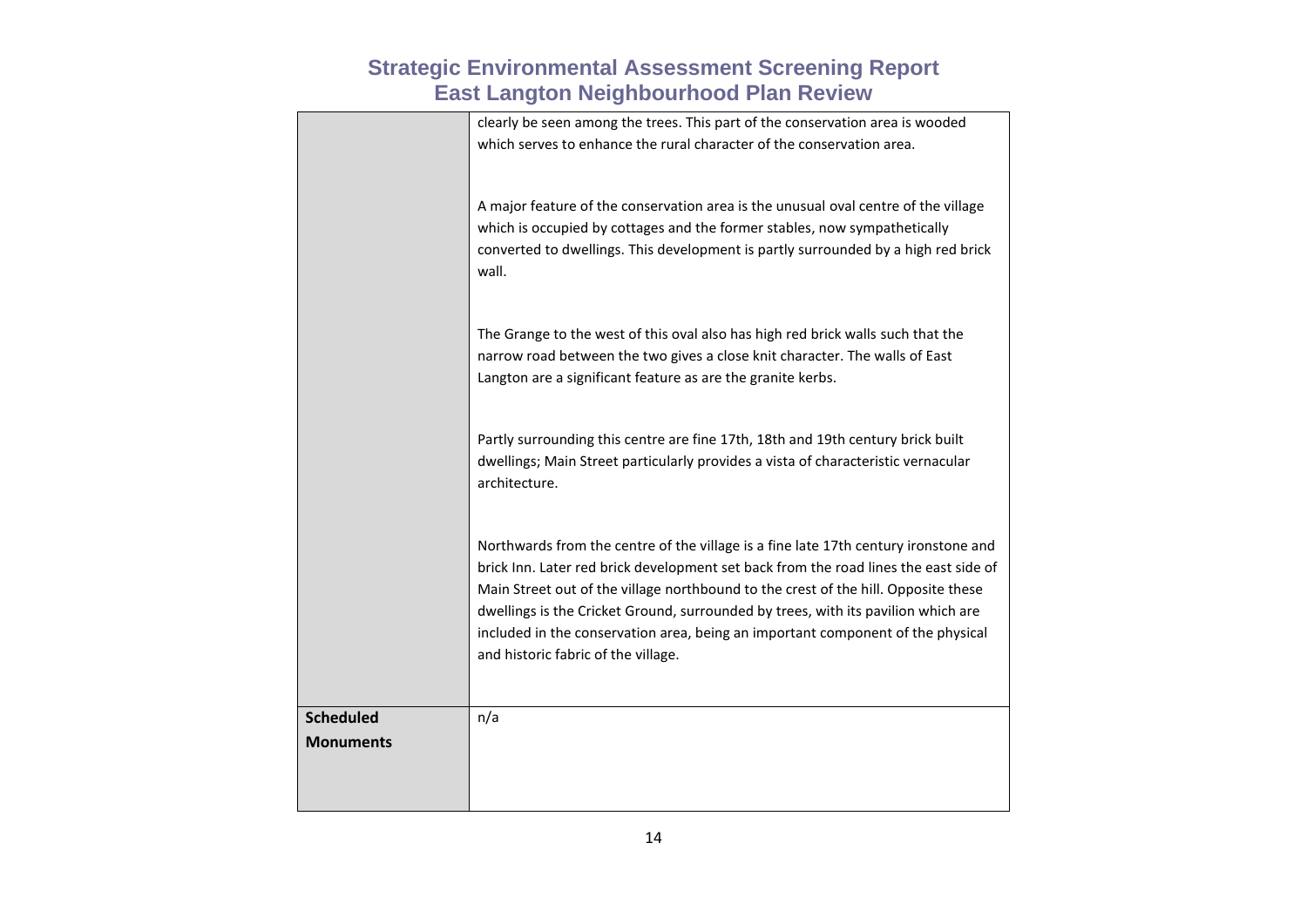| <b>Listed</b>                          |                                                                                                                |
|----------------------------------------|----------------------------------------------------------------------------------------------------------------|
| <b>Buildings/Features:</b>             | <b>CHURCH OF ST PETER</b>                                                                                      |
| Grade I, Grade II*,<br><b>Grade II</b> | List Entry Number: 1061497                                                                                     |
|                                        | Heritage Category: Listing                                                                                     |
|                                        | Grade: II*                                                                                                     |
|                                        | Location: CHURCH OF ST PETER, CHURCH LANGTON, East Langton, Harborough,<br>Leicestershire                      |
|                                        | <b>COTTAGE WITH ATTACHED FORGE</b>                                                                             |
|                                        | List Entry Number: 1061498                                                                                     |
|                                        | Heritage Category: Listing                                                                                     |
|                                        | Grade: II                                                                                                      |
|                                        | Location: COTTAGE WITH ATTACHED FORGE, EAST LANGTON, EAST LANGTON,<br>East Langton, Harborough, Leicestershire |
|                                        | THE BELL INN                                                                                                   |
|                                        | List Entry Number: 1360750                                                                                     |
|                                        | Heritage Category: Listing                                                                                     |
|                                        | Grade: II                                                                                                      |
|                                        | Location: THE BELL INN, EAST LANGTON, East Langton, Harborough, Leicestershire                                 |
|                                        | THE HANBURY SCHOOLS WITH ATTACHED SCHOOL HOUSES                                                                |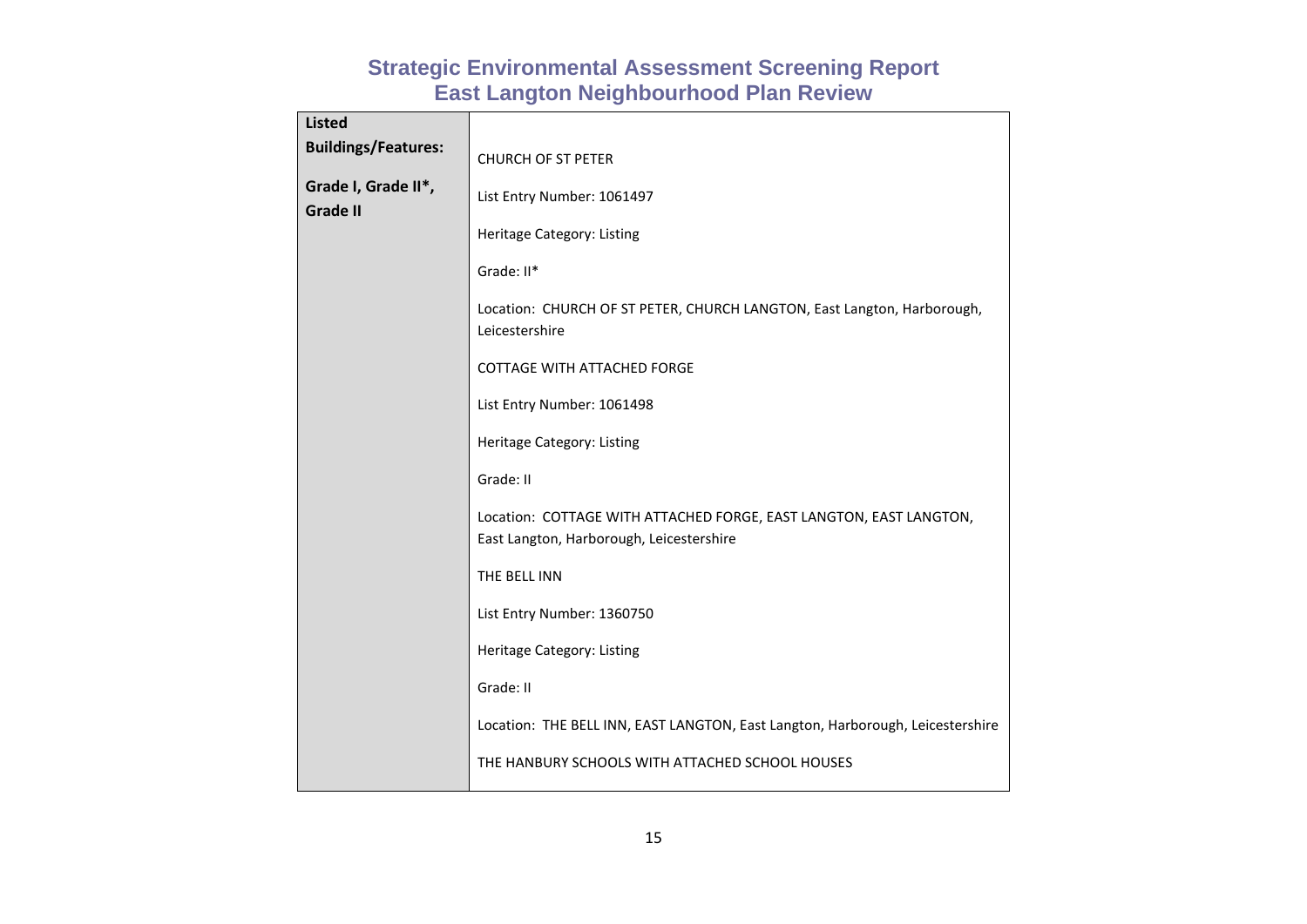| List Entry Number: 1360751                                                                                                           |
|--------------------------------------------------------------------------------------------------------------------------------------|
| Heritage Category: Listing                                                                                                           |
| Grade: II                                                                                                                            |
| Location: THE HANBURY SCHOOLS WITH ATTACHED SCHOOL HOUSES, STONTON<br>ROAD, CHURCH LANGTON, East Langton, Harborough, Leicestershire |
| BOUNDARY WALL TO THE OLD RECTORY                                                                                                     |
| List Entry Number: 1360752                                                                                                           |
| Heritage Category: Listing                                                                                                           |
| Grade: II                                                                                                                            |
| Location: BOUNDARY WALL TO THE OLD RECTORY, STONTON ROAD, CHURCH<br>LANGTON, East Langton, Harborough, Leicestershire                |
| THE OLD RECTORY                                                                                                                      |
| List Entry Number: 1061500                                                                                                           |
| Heritage Category: Listing                                                                                                           |
| Grade: II*                                                                                                                           |
| Location: THE OLD RECTORY, STONTON ROAD, CHURCH LANGTON, East Langton,<br>Harborough, Leicestershire                                 |
| <b>LEADCLUNE COURT</b>                                                                                                               |
| List Entry Number: 1061499                                                                                                           |
|                                                                                                                                      |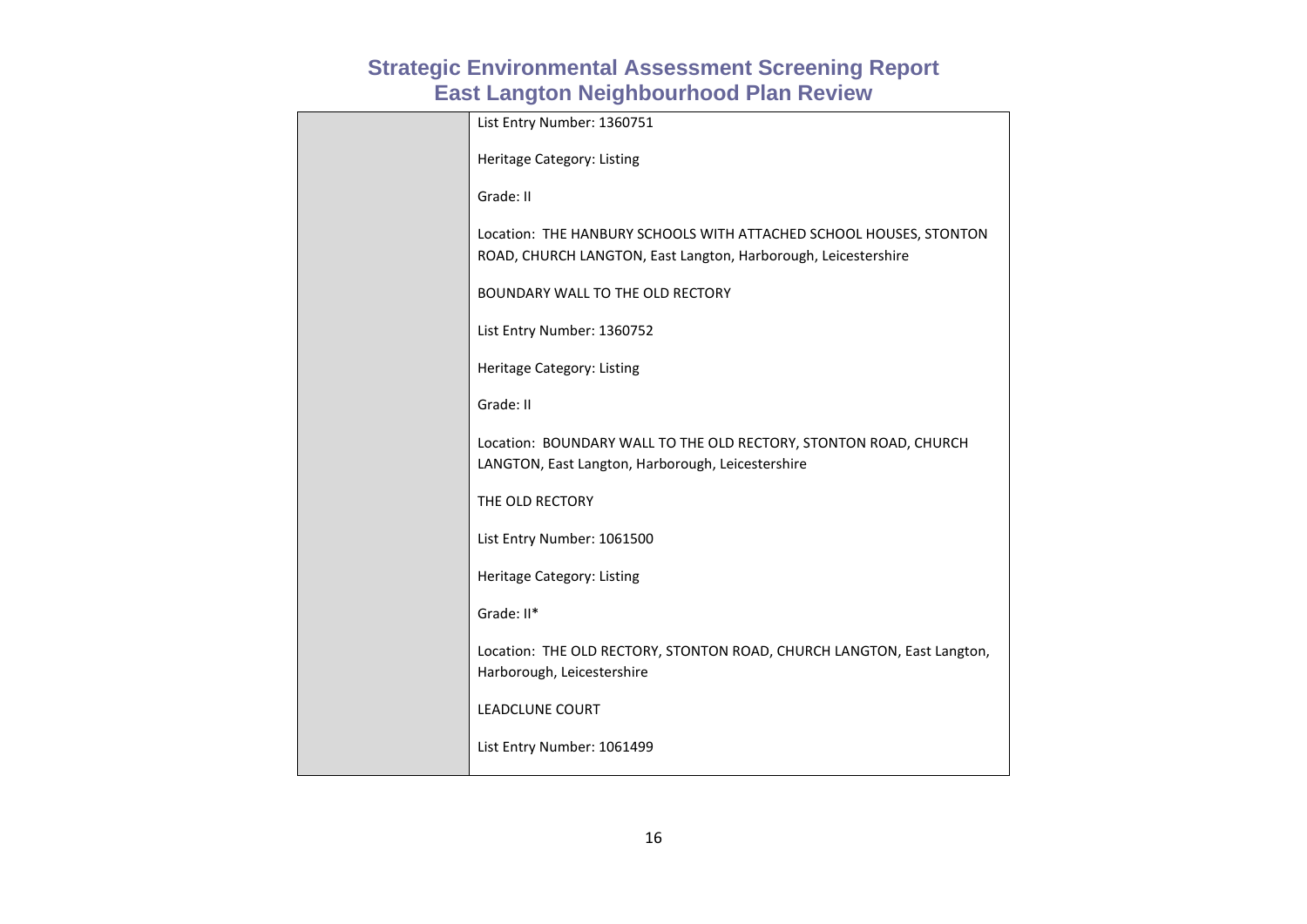| Heritage Category: Listing                                                                                   |
|--------------------------------------------------------------------------------------------------------------|
| Grade: II                                                                                                    |
| Location: LEADCLUNE COURT, STONTON ROAD, CHURCH LANGTON, East Langton,<br>Harborough, Leicestershire         |
| Church Langton War Memorial                                                                                  |
| List Entry Number: 1437759                                                                                   |
| Heritage Category: Listing                                                                                   |
| Grade: II                                                                                                    |
| Location: Church Lane, Church Langton, Leicestershire, LE16 7SZ, East Langton,<br>Harborough, Leicestershire |
|                                                                                                              |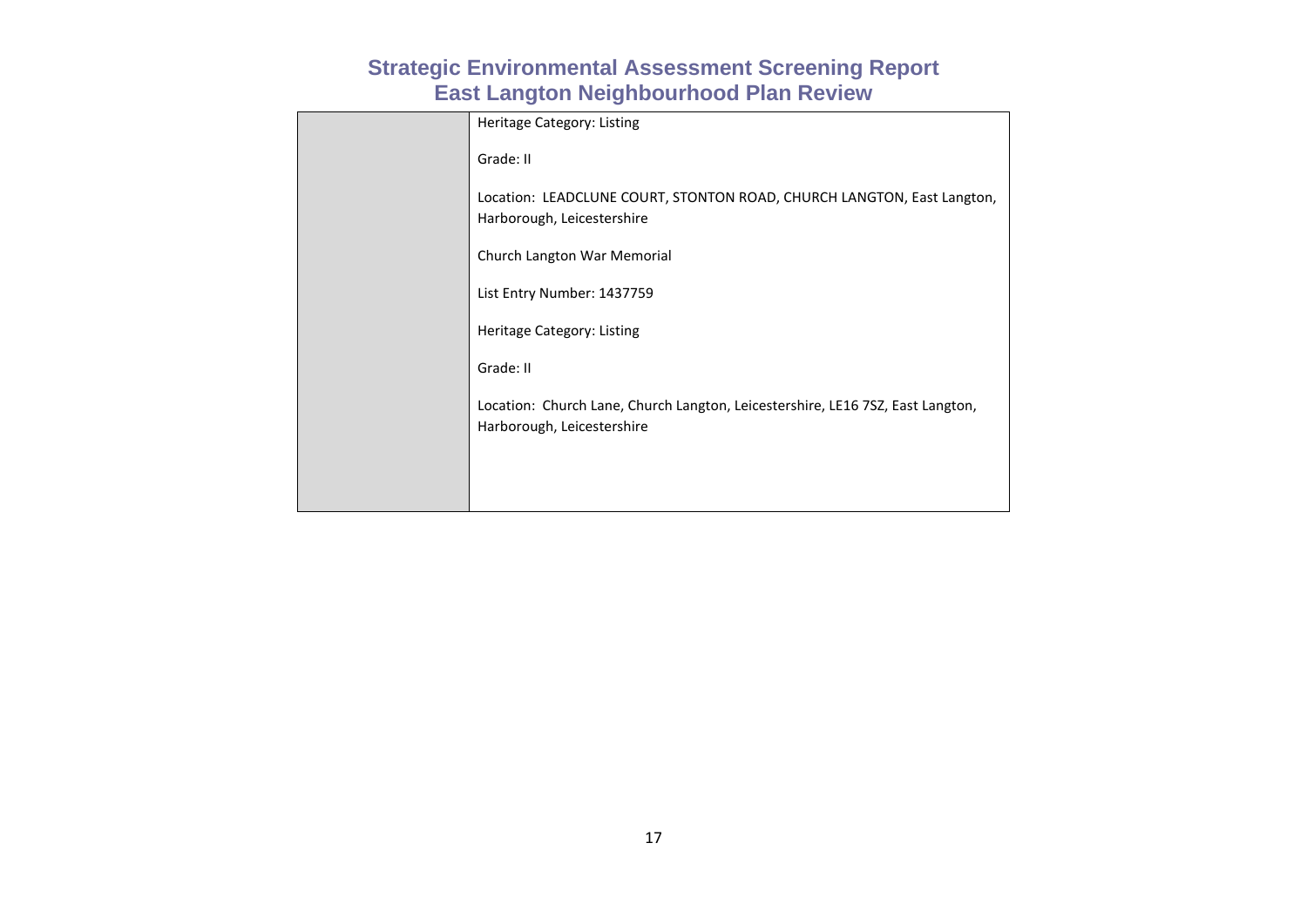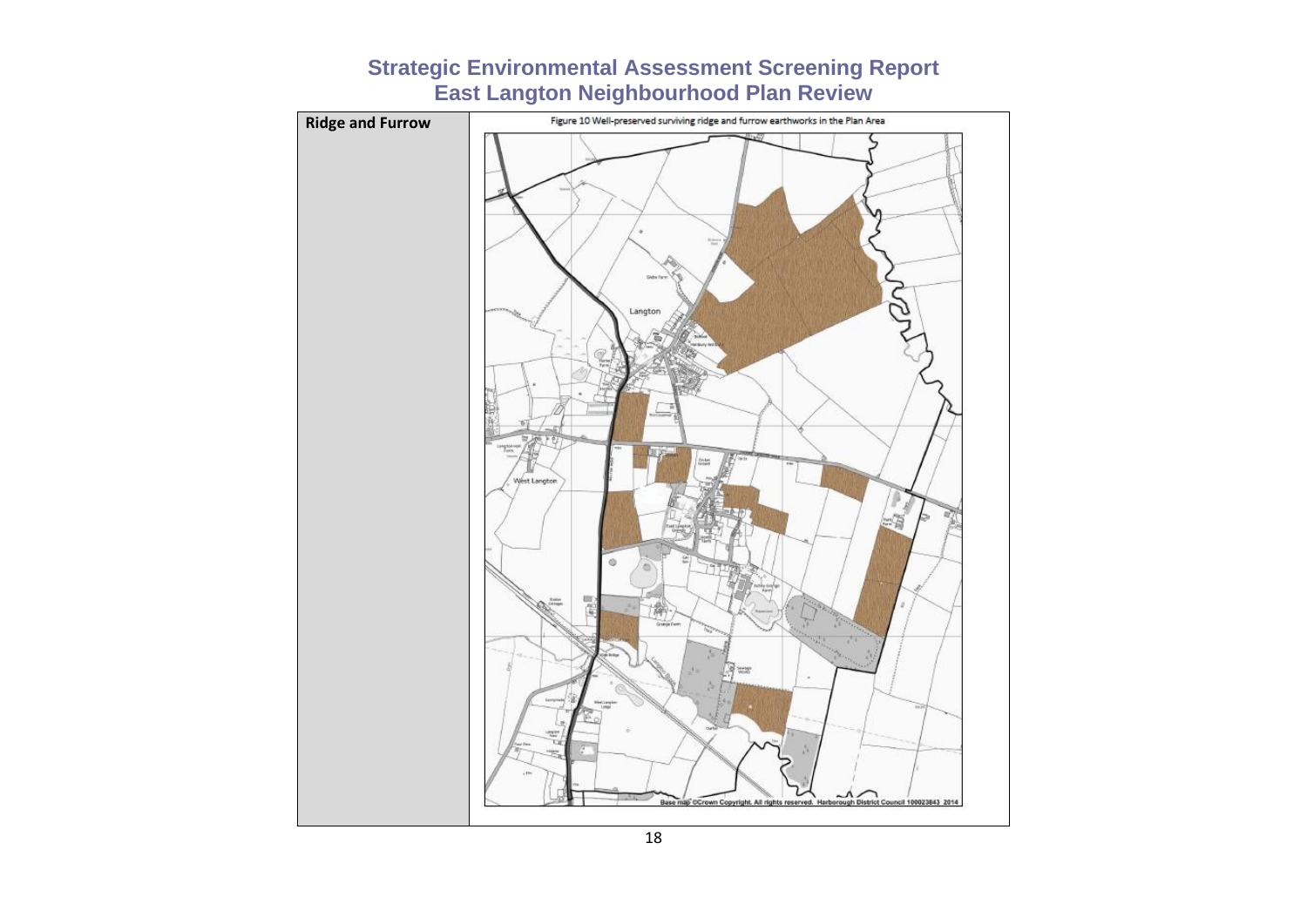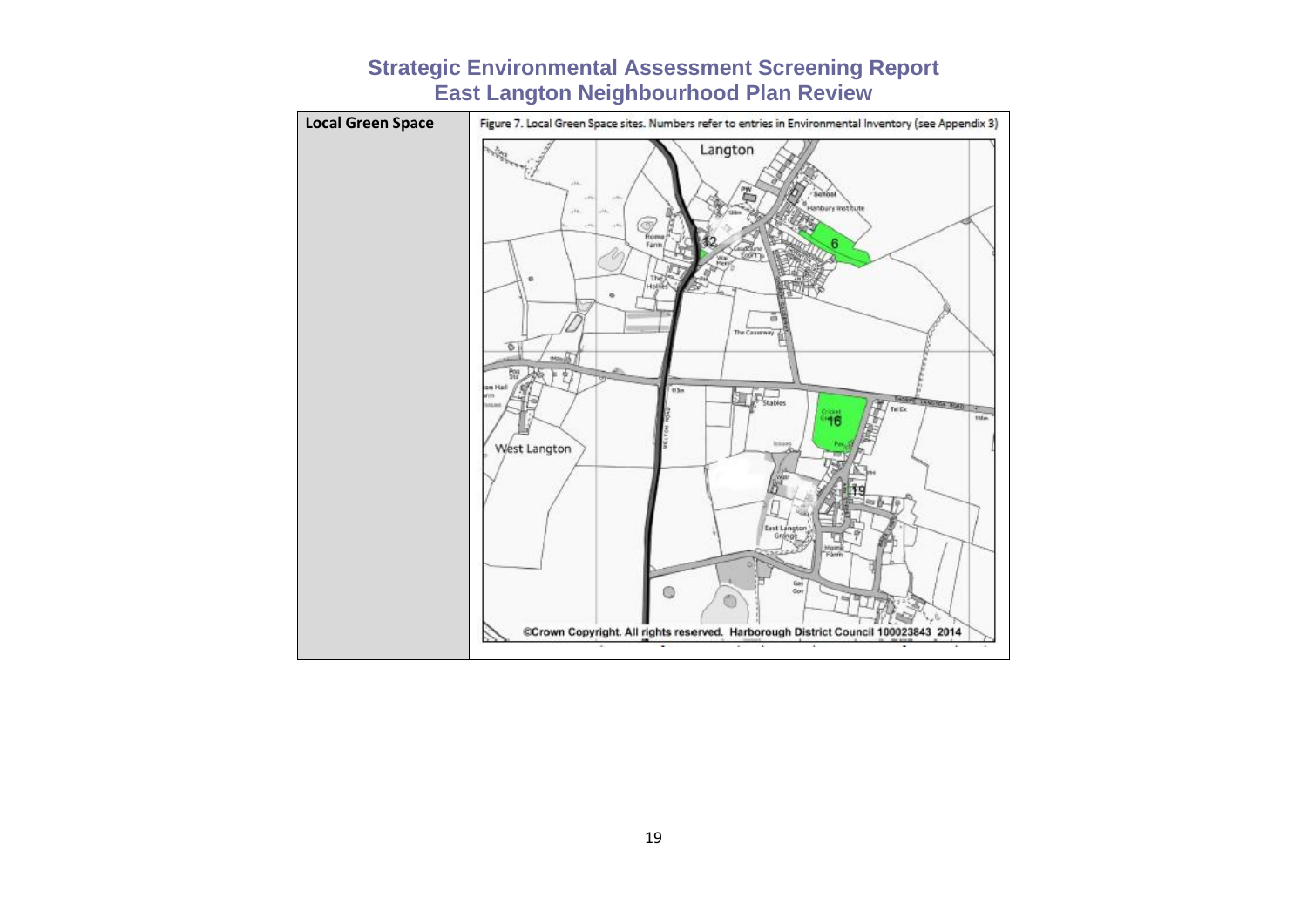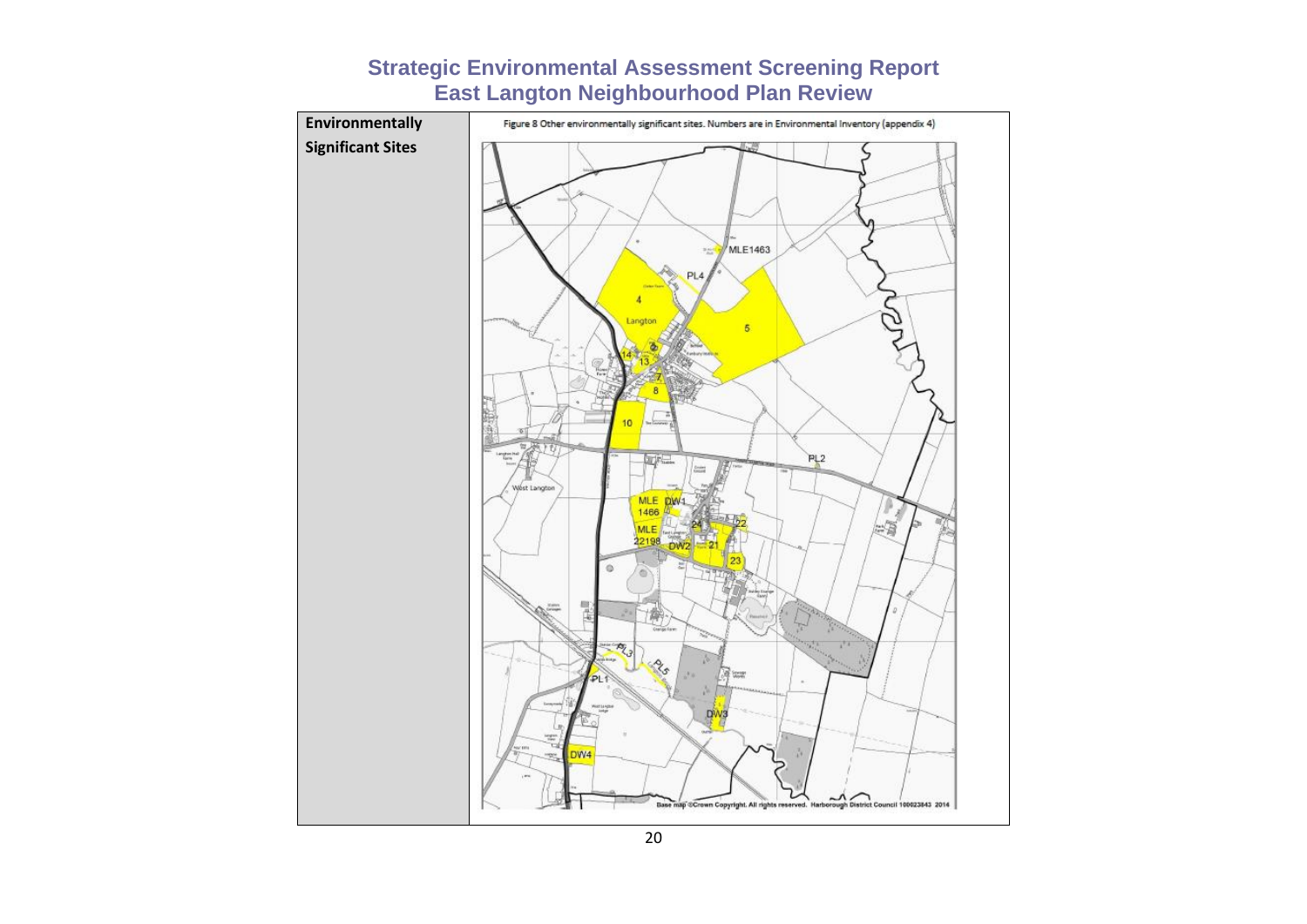#### **Appendix 2**

#### **Annex I**

- 1. Crude-oil refineries (excluding undertakings manufacturing only lubricants from crude oil) and installations for the gasification and liquefaction of 500 tonnes or more of coal or bituminous shale per day.
- 2. Thermal power stations and other combustion installations with a heat output of 300 megawatts or more and nuclear power stations and other nuclear reactors (except research installations for the production and conversion of fissionable and fertile materials, whose maximum power does not exceed 1 kilowatt continuous thermal load).
- 3. Installations solely designed for the permanent storage or final disposal of radioactive waste.
- 4. Integrated works for the initial melting of cast-iron and steel.
- 5. Installations for the extraction of asbestos and for the processing and transformation of asbestos and products containing asbestos: for asbestos-cement products, with an annual production of more than 20 000 tonnes of finished products, for friction material, with an annual production of more than 50 tonnes of finished products, and for other uses of asbestos, utilization of more than 200 tonnes per year.
- 6. Integrated chemical installations.
- 7. Construction of motorways, express roads (1) and lines for long-distance railway traffic and of airports (2) with a basic runway length of 2 100 m or more.
- 8. Trading ports and also inland waterways and ports for inland-waterway traffic which permit the passage of vessels of over 1 350 tonnes.
- 9. Waste-disposal installations for the incineration, chemical treatment or land fill of toxic and dangerous wastes.

(1) For the purposes of the Directive, 'express road' means a road which complies with the definition in the European Agreement on main international traffic arteries of 15 November 1975.

(2) For the purposes of this Directive, 'airport' means airports which comply with the definition in the 1944 Chicago Convention setting up the International Civil Aviation Organization (Annex 14).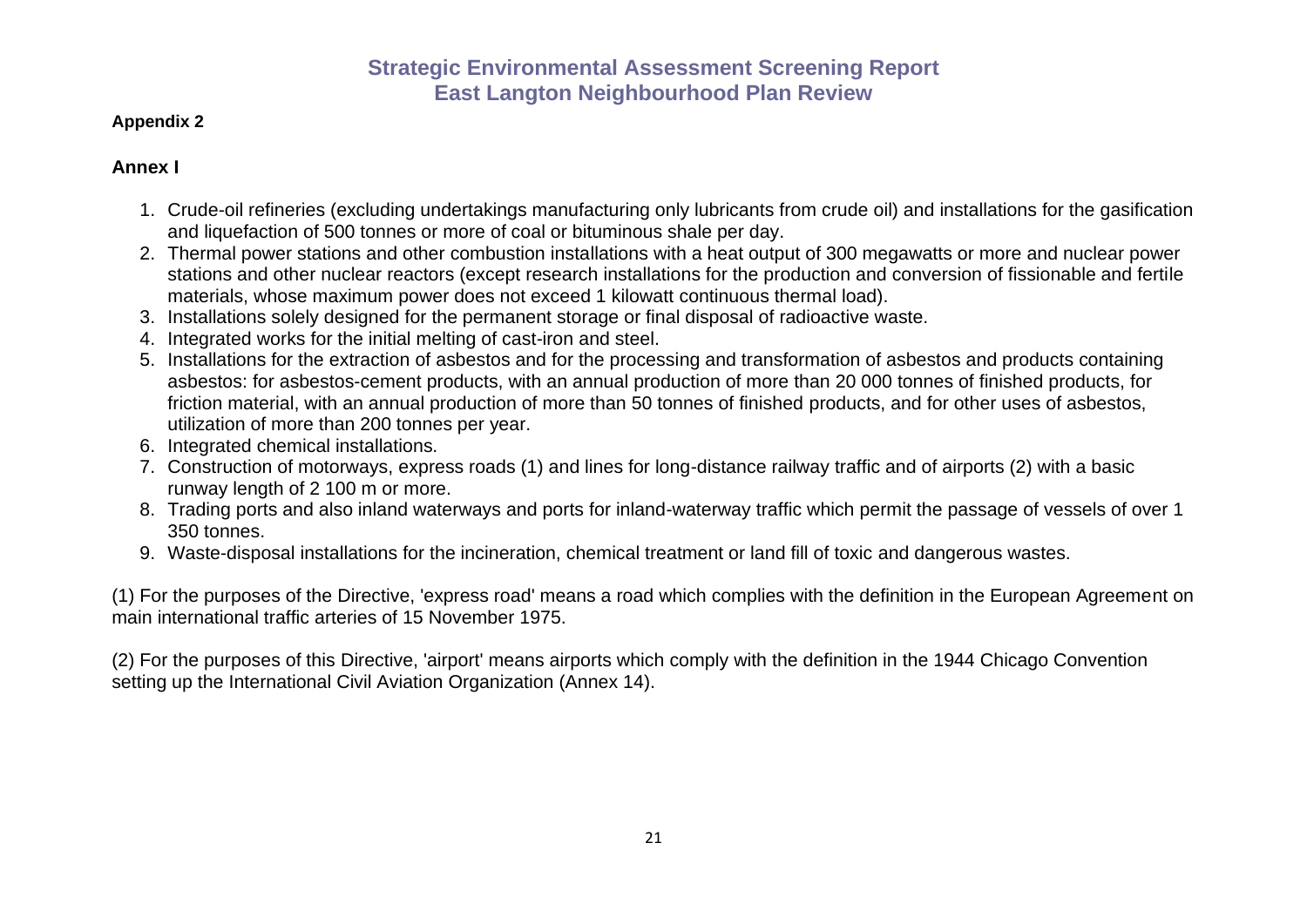#### **Annex II**

1. Agriculture

- (a) Projects for the restructuring of rural land holdings.
- (b) Projects for the use of uncultivated land or semi-natural areas for intensive agricultural purposes.
- (c) Water-management projects for agriculture.

(d) Initial afforestation where this may lead to adverse ecological changes and land reclamation for the purposes of conversion to another type of land use.

(e) Poultry-rearing installations.

(f) Pig-rearing installations.

(g) Salmon breeding.

(h) Reclamation of land from the sea.

## 2. Extractive industry

(a) Extraction of peat.

- (b) Deep drillings with the exception of drillings for investigating the stability of the soil and in particular:
	- geothermal drilling,
	- drilling for the storage of nuclear waste material,
	- drilling for water supplies.

(c) Extraction of minerals other than metalliferous and energy-producing minerals, such as marble, sand, gravel, shale, salt, phosphates and potash.

(d) Extraction of coal and lignite by underground mining. (e) Extraction of coal and lignite by open-cast mining. (f) Extraction of petroleum.

(g) Extraction of natural gas.

(h) Extraction of ores.

- (i) Extraction of bituminous shale.
- (j) Extraction of minerals other than metalliferous and energy-producing minerals by open-cast mining.

(k) Surface industrial installations for the extraction of coal, petroleum, natural gas and ores, as well as bituminous shale.

(l) Coke ovens (dry coal distillation).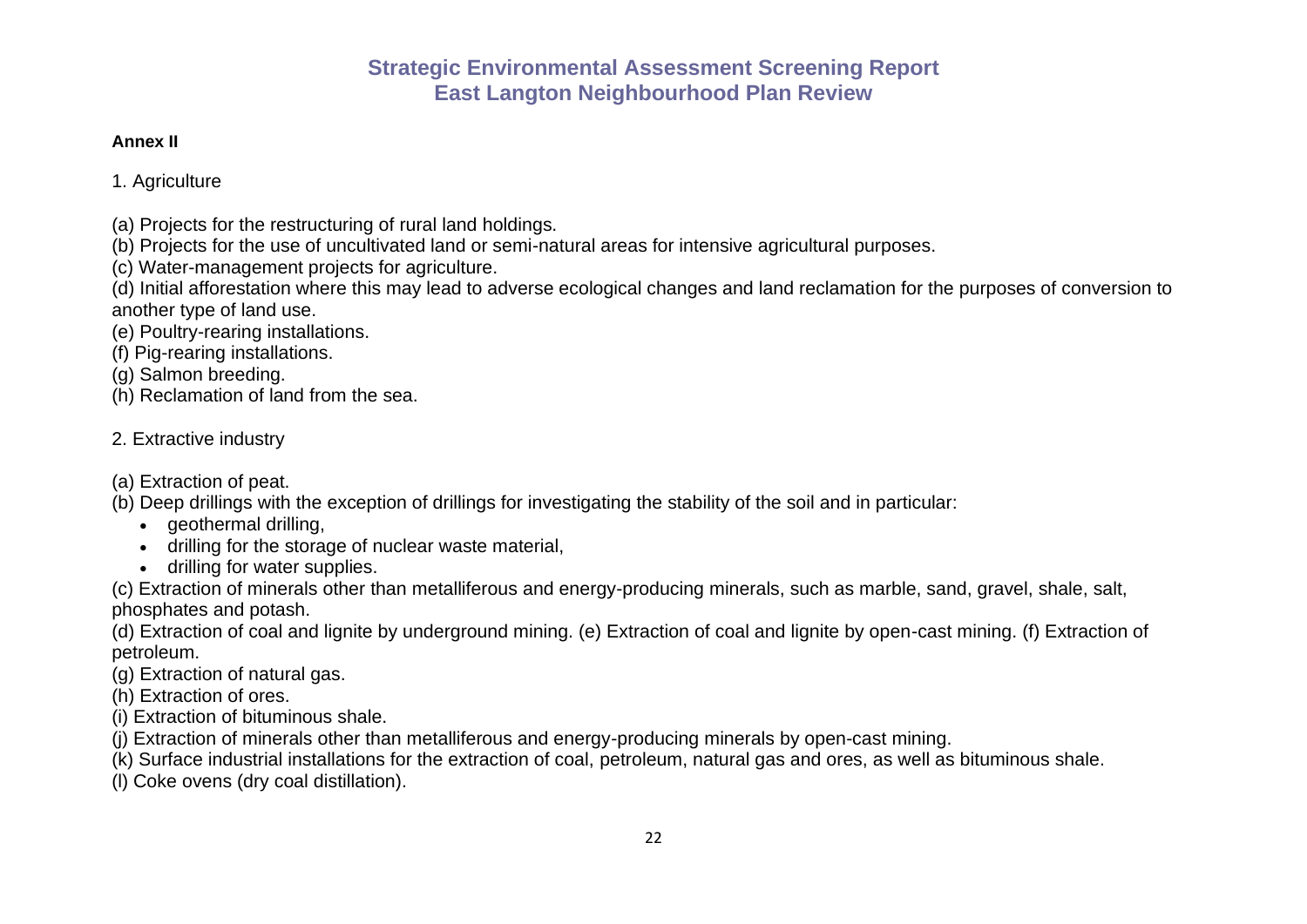(m) Installations for the manufacture of cement.

#### 3. Energy industry

- (a) Industrial installations for the production of electricity, steam and hot water (unless included in Annex I).
- (b) Industrial installations for carrying gas, steam and hot water; transmission of electrical energy by overhead cables.
- (c) Surface storage of natural gas.
- (d) Underground storage of combustible gases.
- (e) Surface storage of fossil fuels.
- (f) Industrial briquetting of coal and lignite.
- (g) Installations for the production or enrichment of nuclear fuels.
- (h) Installations for the reprocessing of irradiated nuclear fuels.
- (i) Installations for the collection and processing of radioactive waste (unless included in Annex I).
- (j) Installations for hydroelectric energy production.

## 4. Processing of metals

- (a) Iron and steelworks, including foundries, forges, drawing plants and rolling mills (unless included in Annex I).
- (b) Installations for the production, including smelting, refining, drawing and rolling, of nonferrous metals, excluding precious metals.
- (c) Pressing, drawing and stamping of large castings.
- (d) Surface treatment and coating of metals.
- (e) Boilermaking, manufacture of reservoirs, tanks and other sheet-metal containers.
- (f) Manufacture and assembly of motor vehicles and manufacture of motor-vehicle engines.
- (g) Shipyards.
- (h) Installations for the construction and repair of aircraft.
- (i) Manufacture of railway equipment.
- (j) Swaging by explosives.
- (k) Installations for the roasting and sintering of metallic ores.
- 5. Manufacture of glass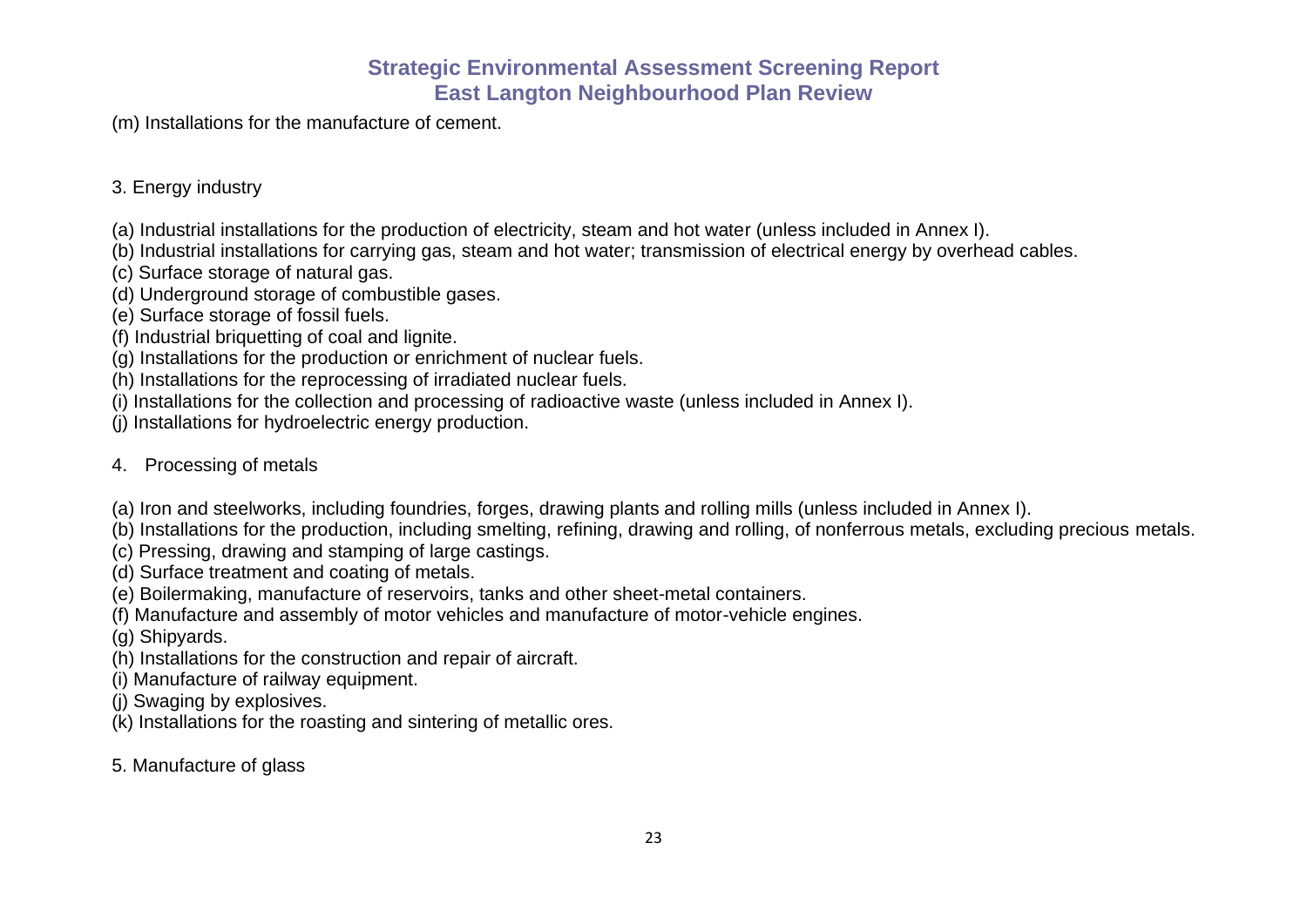- 6. Chemical industry
- (a) Treatment of intermediate products and production of chemicals (unless included in Annex I).
- (b) Production of pesticides and pharmaceutical products, paint and varnishes, elastomers and peroxides.
- (c) Storage facilities for petroleum, petrochemical and chemical products.

## 7. Food industry

- (a) Manufacture of vegetable and animal oils and fats.
- (b) Packing and canning of animal and vegetable products.
- (c) Manufacture of dairy products.
- (d) Brewing and malting.
- (e) Confectionery and syrup manufacture.
- (f) Installations for the slaughter of animals.
- (g) Industrial starch manufacturing installations.
- (h) Fish-meal and fish-oil factories.
- (i) Sugar factories.
- 8. Textile, leather, wood and paper industries
- (a) Wool scouring, degreasing and bleaching factories.
- (b) Manufacture of fibre board, particle board and plywood.
- (c) Manufacture of pulp, paper and board.
- (d) Fibre-dyeing factories.
- (e) Cellulose-processing and production installations.
- (f) Tannery and leather-dressing factories.
- 9. Rubber industry

Manufacture and treatment of elastomer-based products.

10. Infrastructure projects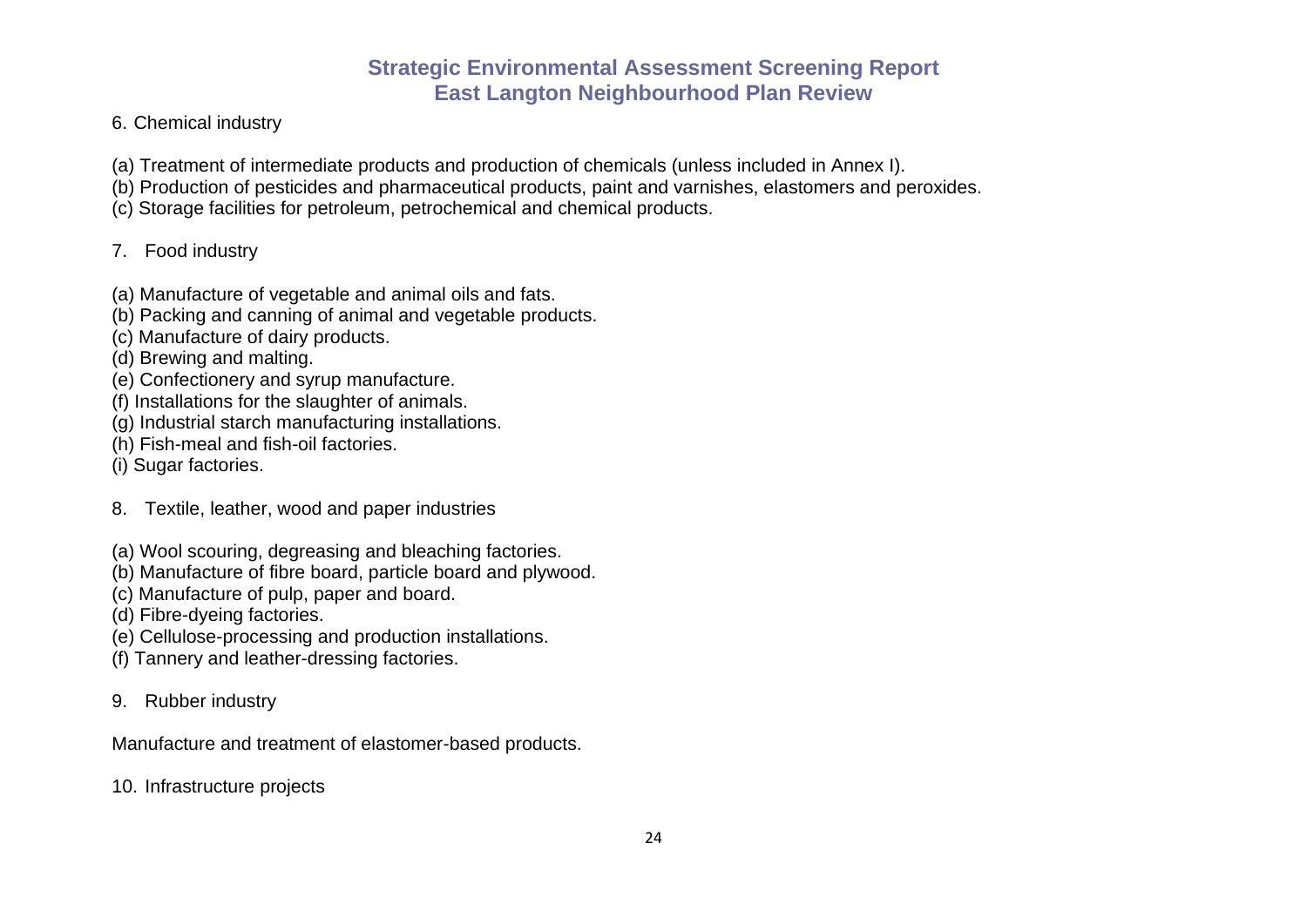- (a) Industrial-estate development projects.
- (b) Urban-development projects.
- (c) Ski-lifts and cable-cars.
- (d) Construction of roads, harbours, including fishing harbours, and airfields (projects not listed in Annex I).
- (e) Canalization and flood-relief works.
- (f) Dams and other installations designed to hold water or store it on a long-term basis.
- (g) Tramways, elevated and underground railways, suspended lines or similar lines of a particular type, used exclusively or mainly for passenger transport.
- (h) Oil and gas pipeline installations.
- (i) Installation of long-distance aqueducts.
- (j) Yacht marinas.

#### 11. Other projects

- (a) Holiday villages, hotel complexes.
- (b) Permanent racing and test tracks for cars and motor cycles.
- (c) Installations for the disposal of industrial and domestic waste (unless included in Annex I).
- (d) Waste water treatment plants.
- (e) Sludge-deposition sites.
- (f) Storage of scrap iron.
- (g) Test benches for engines, turbines or reactors.
- (h) Manufacture of artificial mineral fibres.
- (i) Manufacture, packing, loading or placing in cartridges of gunpowder and explosives.
- (j) Knackers' yards.
	- 12.Modifications to development projects included in Annex I and projects in Annex II undertaken exclusively or mainly for the development and testing of new methods or products and not used for more than one year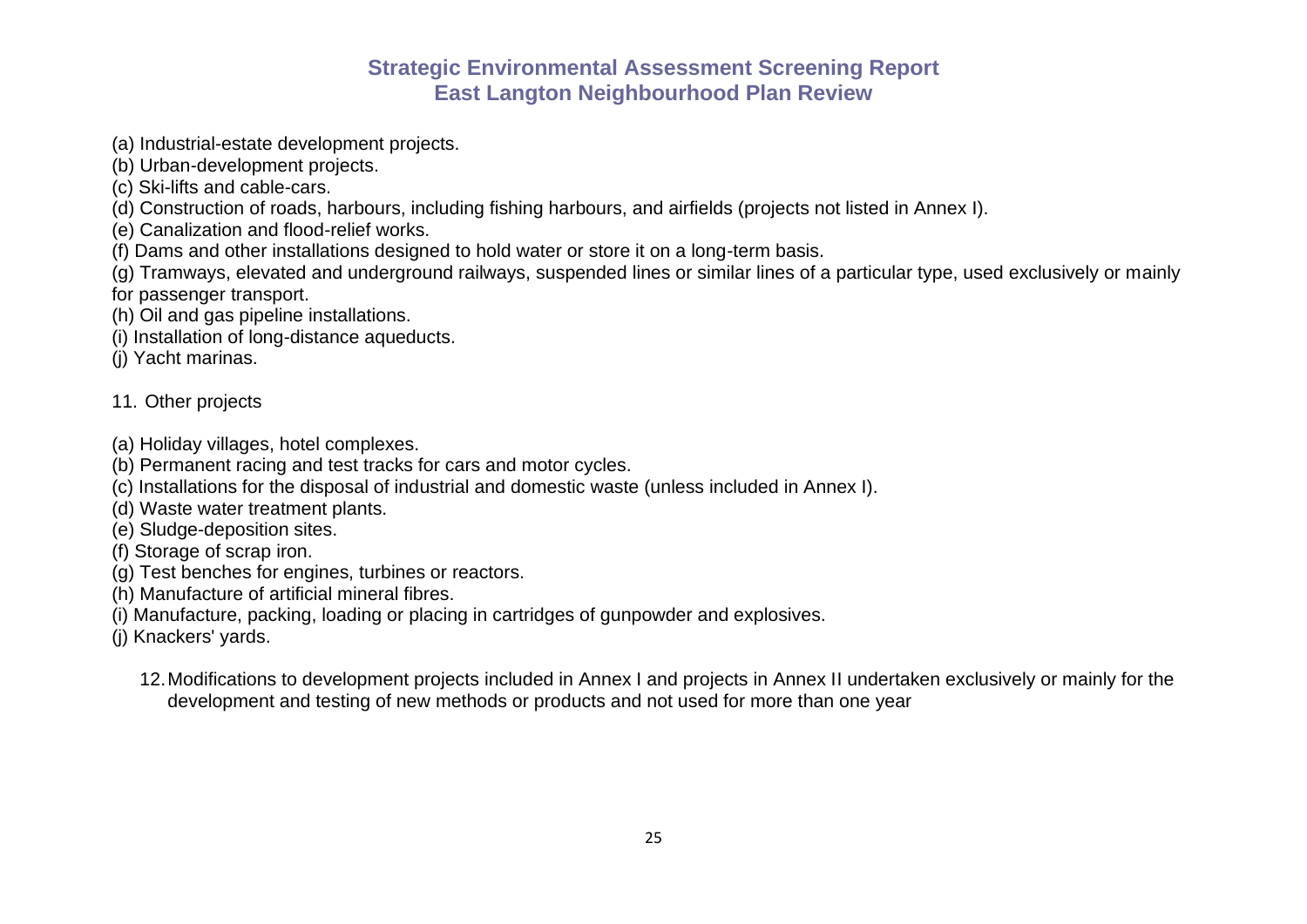#### **Appendix 3**

#### **LPA screening for the requirement for a SEA for East Langton Neighbourhood Plan**

The policies of the East Langton Neighbourhood Plan at regulation 14 stage have been individually assessed to determine the effects on historic and natural environment, Natura 200 sites and HRA.

**The table below demonstrates that in the opinion on the Local Planning Authority the policies of the East Langton Neighbourhood Plan do not give potential for significant detrimental effects on local historic or environmental sites, Natura 2000 sites, or Habitat Regulations.**

**It is therefore the opinion of the Local Planning Authority that a full Strategic Environmental Assessment is not required for the East Langton Neighbourhood Plan.**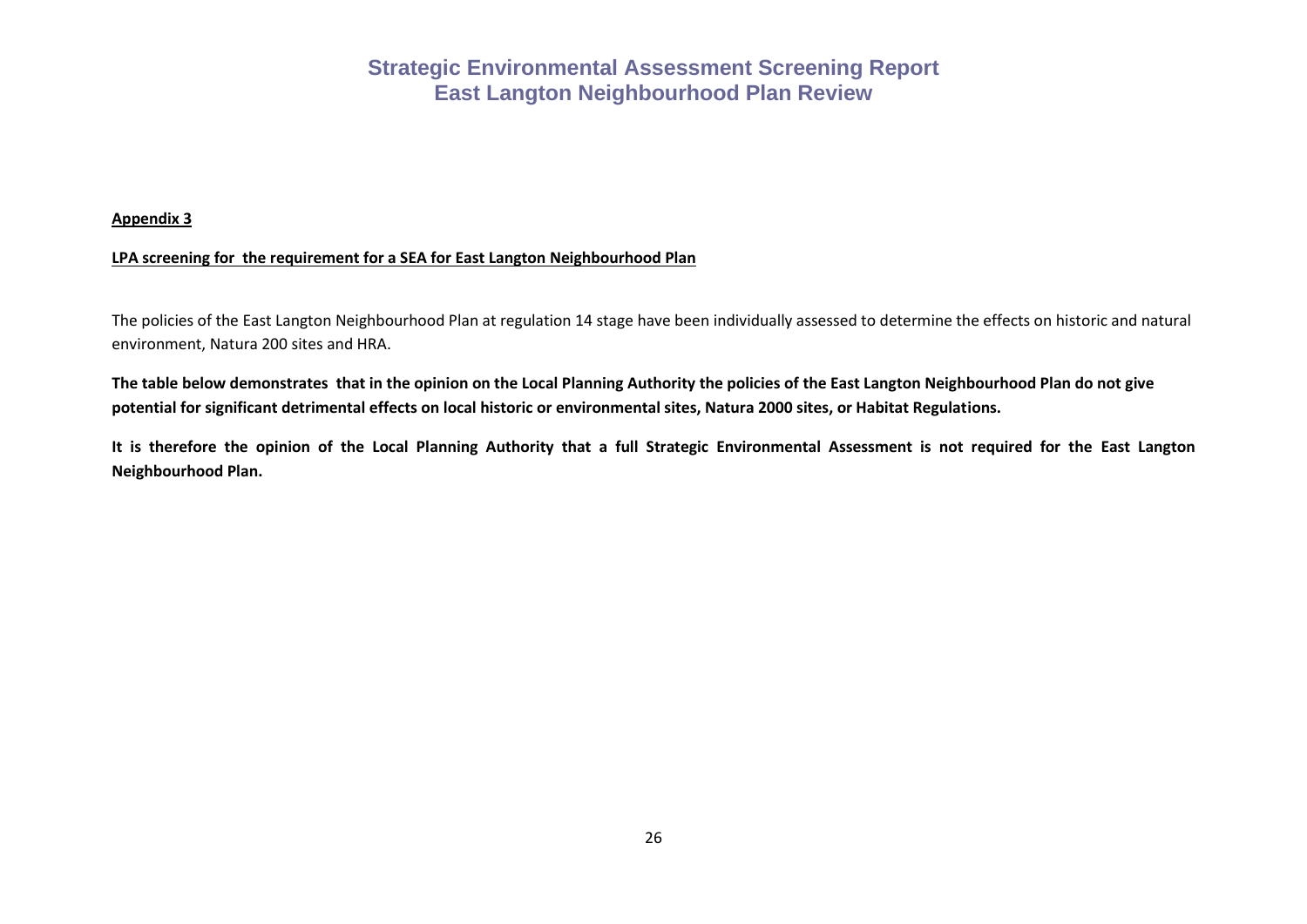| <b>East Langton</b><br>Neighbour-<br>hood Plan<br><b>Policy</b>              | <b>Relevant Policy in</b><br><b>Harborough District</b><br><b>Local Plan (LP)/NPPF</b>                                                                                                                                                                      | <b>Relationship between East</b><br><b>Langton Neighbourhood</b><br><b>Plan and Local Plan</b>                                          | <b>Potential for likely</b><br>significant effects on<br>national and local<br>historic and/or<br>environmental<br>designations                                                                                                                                                                                                                                    | <b>Conclusions</b><br>relating to<br><b>Strategic</b><br><b>Environmental</b><br><b>Assessment</b>                                                                           | <b>Potential for</b><br><b>likely</b><br>significant<br>effects on<br>Natura 2000<br>sites within<br><b>50km (nearest</b><br><b>Ensor's Pool</b><br><b>SAC approx.</b><br>30km) | <b>Conclusion</b><br>relating to<br><b>Habitat</b><br><b>Regulations</b><br>(HRA)                                                |
|------------------------------------------------------------------------------|-------------------------------------------------------------------------------------------------------------------------------------------------------------------------------------------------------------------------------------------------------------|-----------------------------------------------------------------------------------------------------------------------------------------|--------------------------------------------------------------------------------------------------------------------------------------------------------------------------------------------------------------------------------------------------------------------------------------------------------------------------------------------------------------------|------------------------------------------------------------------------------------------------------------------------------------------------------------------------------|---------------------------------------------------------------------------------------------------------------------------------------------------------------------------------|----------------------------------------------------------------------------------------------------------------------------------|
| <b>POLICY H1:</b><br><b>Residential</b><br><b>Site</b><br><b>Allocations</b> | LP Policy H1 considers<br>housing allocations.<br>The Local Plan<br>allocates a minimum<br>of 30 dwellings to<br>Hallaton.<br>GD2 allows for<br>settlement<br>development within<br>or adjacent to<br>settlements<br><b>NPPF: Delivering</b><br>sustainable | H1 should be considered to<br>be in general conformity<br>with LP policy. NDPs can<br>allocate housing as set out<br>in the Local Plan. | The policy is unlikely to<br>result in significant<br>effects. As part of<br>identifying allocations,<br>potential housing sites<br>the QB undertook site<br>assessments and<br>considered the sites<br>against criteria. The<br>most suitable sites have<br>been chosen. The<br>quantum of<br>development is<br>considered appropriate<br>for East Langton Parish | No significant<br>effects are<br>identified.<br>Constraints<br>relating to<br>heritage and<br>environmental<br>assets have been<br>considered as<br>part of the<br>proposal. | <b>None</b>                                                                                                                                                                     | No negative<br>effect.<br>Development<br>of this limited<br>scale will not<br>adversely<br>impact on<br>identified HRA<br>sites. |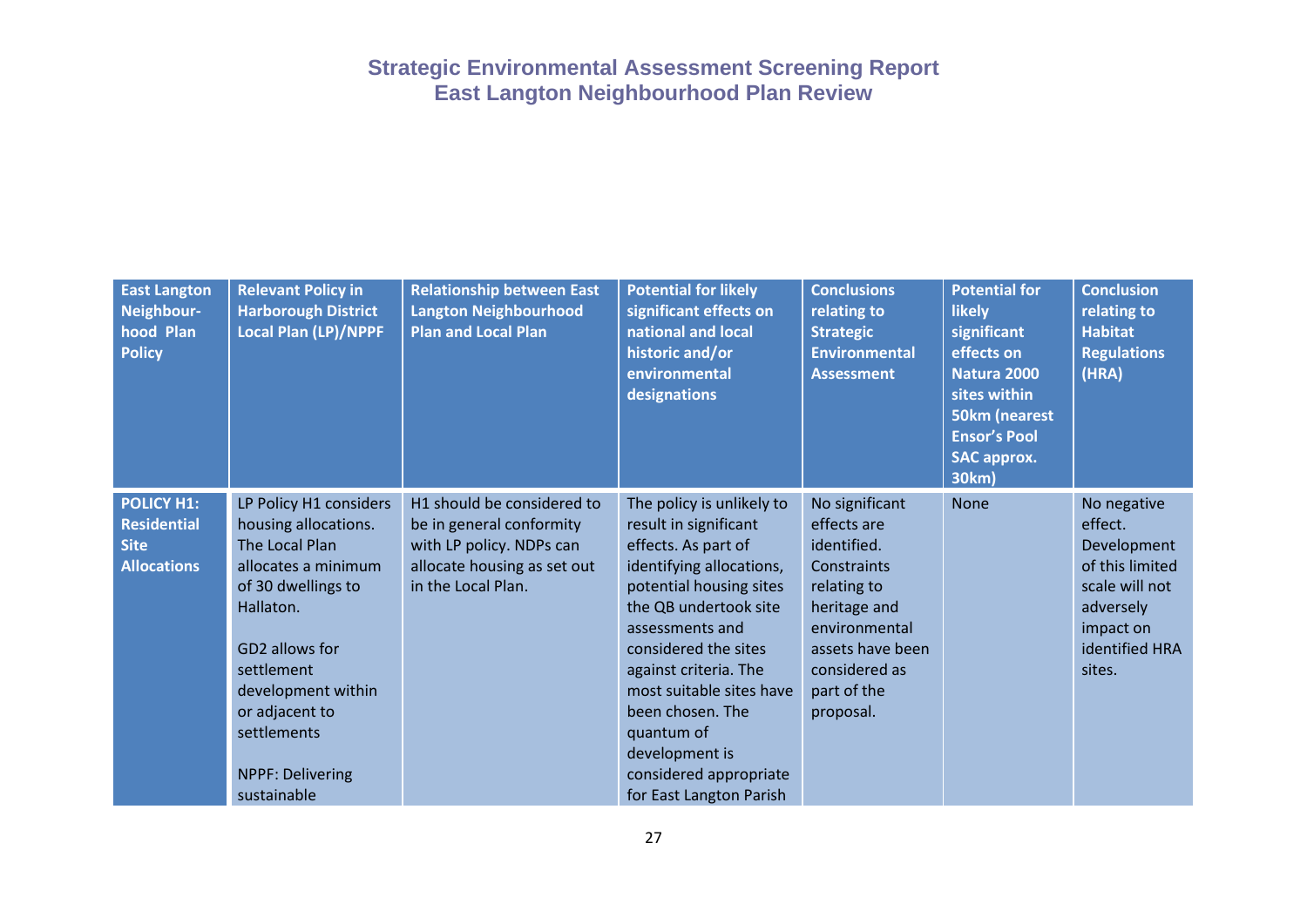| <b>East Langton</b><br>Neighbour-<br>hood Plan<br><b>Policy</b> | <b>Relevant Policy in</b><br><b>Harborough District</b><br>Local Plan (LP)/NPPF                                                           | <b>Relationship between East</b><br><b>Langton Neighbourhood</b><br><b>Plan and Local Plan</b>                                                                                                                                                                                                                       | <b>Potential for likely</b><br>significant effects on<br>national and local<br>historic and/or<br>environmental<br>designations | <b>Conclusions</b><br>relating to<br><b>Strategic</b><br><b>Environmental</b><br><b>Assessment</b>                                                  | <b>Potential for</b><br><b>likely</b><br>significant<br>effects on<br><b>Natura 2000</b><br>sites within<br><b>50km (nearest</b><br><b>Ensor's Pool</b><br><b>SAC approx.</b><br>30km) | <b>Conclusion</b><br>relating to<br><b>Habitat</b><br><b>Regulations</b><br>(HRA)                               |
|-----------------------------------------------------------------|-------------------------------------------------------------------------------------------------------------------------------------------|----------------------------------------------------------------------------------------------------------------------------------------------------------------------------------------------------------------------------------------------------------------------------------------------------------------------|---------------------------------------------------------------------------------------------------------------------------------|-----------------------------------------------------------------------------------------------------------------------------------------------------|----------------------------------------------------------------------------------------------------------------------------------------------------------------------------------------|-----------------------------------------------------------------------------------------------------------------|
|                                                                 | development /<br>delivering a wide<br>choice of high quality<br>homes (para 55<br>promotes sustainable<br>development in rural<br>areas). |                                                                                                                                                                                                                                                                                                                      |                                                                                                                                 |                                                                                                                                                     |                                                                                                                                                                                        |                                                                                                                 |
| <b>POLICY H2:</b><br><b>Settlement</b><br><b>Boundaries</b>     | NPPF para. $55 -$<br>Promoting sustainable<br>development in rural<br>areas<br>Policy GD2 Settlement<br>Development                       | H2 should be considered to<br>be in general conformity as<br>it allows for development<br>proposals within the area<br>identified<br>GD2 specifies where<br>development should and<br>should not take place, but<br>does not retain<br>development limits<br>NPPF supports sustainable<br>development in rural areas | There may be some<br>potential limited<br>impacts but the policy<br>is unlikely to result in<br>significant effects             | No significant<br>effects identified.<br><b>Detailed</b><br>mitigation will be<br>considered<br>through the<br>Development<br>Management<br>process | <b>None</b>                                                                                                                                                                            | No negative<br>effect.<br>Development<br>of this scale<br>will not<br>adversely<br>impact Natura<br>2000 sites. |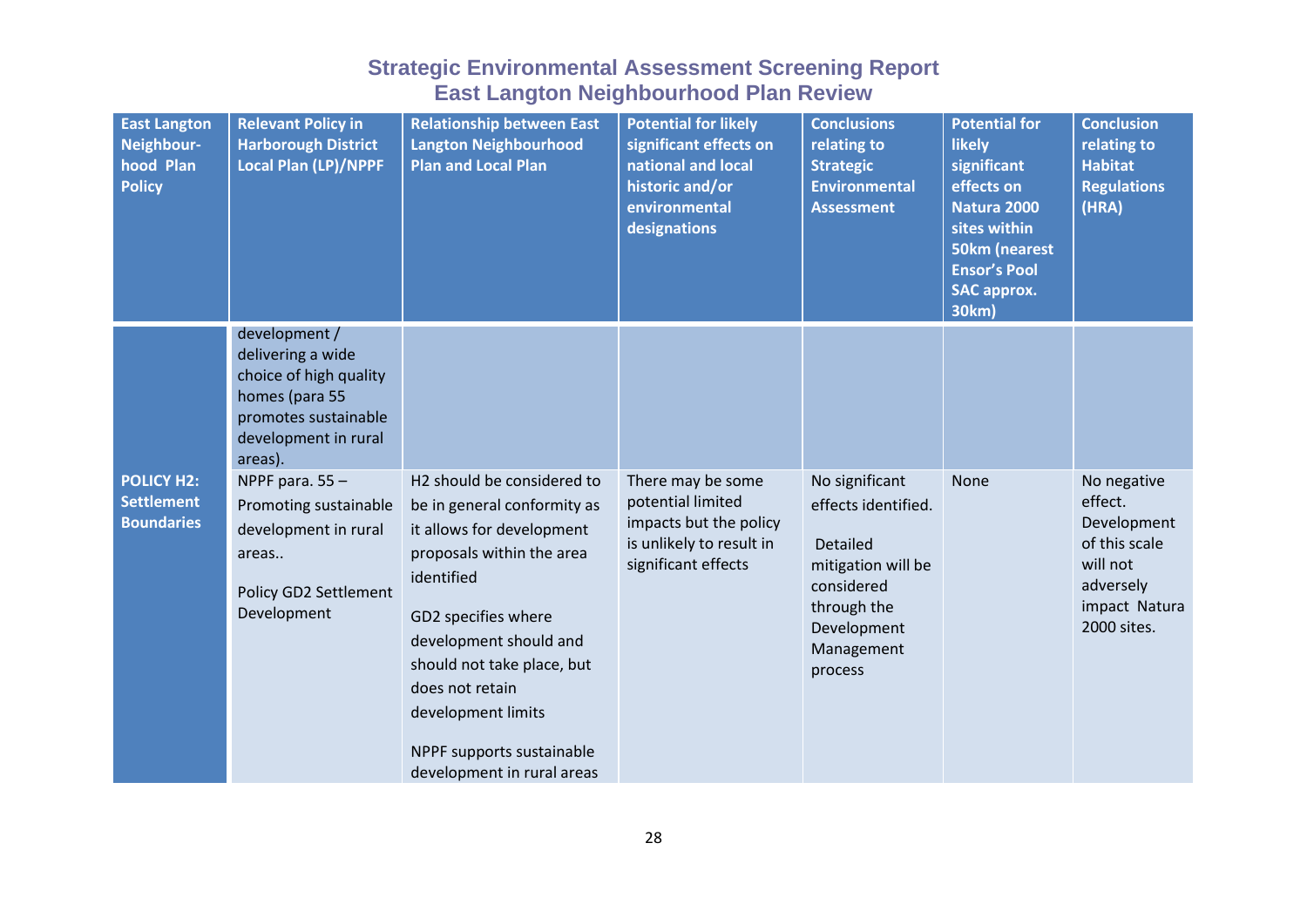| <b>East Langton</b><br>Neighbour-<br>hood Plan<br><b>Policy</b> | <b>Relevant Policy in</b><br><b>Harborough District</b><br><b>Local Plan (LP)/NPPF</b>                                                                                                                                                       | <b>Relationship between East</b><br><b>Langton Neighbourhood</b><br><b>Plan and Local Plan</b>                                                                                                                                                                                                                                                                                                                                 | <b>Potential for likely</b><br>significant effects on<br>national and local<br>historic and/or<br>environmental<br>designations                                                                                                                                                                                                             | <b>Conclusions</b><br>relating to<br><b>Strategic</b><br><b>Environmental</b><br><b>Assessment</b>                                                                                                                                                                            | <b>Potential for</b><br><b>likely</b><br>significant<br>effects on<br>Natura 2000<br>sites within<br><b>50km (nearest</b><br><b>Ensor's Pool</b><br><b>SAC approx.</b><br>30km) | <b>Conclusion</b><br>relating to<br><b>Habitat</b><br><b>Regulations</b><br>(HRA) |
|-----------------------------------------------------------------|----------------------------------------------------------------------------------------------------------------------------------------------------------------------------------------------------------------------------------------------|--------------------------------------------------------------------------------------------------------------------------------------------------------------------------------------------------------------------------------------------------------------------------------------------------------------------------------------------------------------------------------------------------------------------------------|---------------------------------------------------------------------------------------------------------------------------------------------------------------------------------------------------------------------------------------------------------------------------------------------------------------------------------------------|-------------------------------------------------------------------------------------------------------------------------------------------------------------------------------------------------------------------------------------------------------------------------------|---------------------------------------------------------------------------------------------------------------------------------------------------------------------------------|-----------------------------------------------------------------------------------|
| <b>POLICY H3:</b><br><b>WINDFALL</b><br><b>SITES</b>            | <b>NPPF: Delivering</b><br>sustainable<br>development and<br>delivering a wide<br>choice of high quality<br>homes (para 55).<br>LP Policy GD2 allows<br>for unallocated<br>settlement<br>development within<br>or adjacent to<br>settlements | H3 recognises that<br>throughout the NP period<br>small scale housing sites<br>may come forward. Limits to<br>development have been<br>defined to enable<br>application of the policy.<br>The policy sets out the<br>considerations that should<br>be taken into account in the<br>determination of such<br>applications. It provides<br>safeguards to ensure that<br>the distinctive character of<br>the village is respected | There may be some<br>limited impacts but the<br>policy is unlikely to<br>result in significant<br>effects. Only a limited<br>number of dwellings<br>are likely to come<br>forward under the<br>policy and any planning<br>application will be<br>determined in line with<br>the criteria set out in<br>the policy and other NP<br>policies. | Limited impact.<br>No significant<br>effects are<br>identified. The<br>policy includes<br>the necessary<br>safeguards to<br>ensure that<br>development<br>(within limits to<br>development)<br>takes into<br>account the<br>character of the<br>village, its size<br>and form | None.                                                                                                                                                                           | No negative<br>effect arising<br>from this<br>policy.                             |
| <b>POLCY H4:</b><br><b>HOUSING</b><br><b>MIX</b>                | NPPF - Delivering a<br>wide choice of high                                                                                                                                                                                                   | H4 is considered to be in<br>general conformity with the<br>LP and NPPF in seeking to<br>deliver an appropriate mix                                                                                                                                                                                                                                                                                                            | The policy is unlikely to<br>result in significant<br>effects as it only relates<br>to mix of homes.                                                                                                                                                                                                                                        | No significant<br>effects identified.                                                                                                                                                                                                                                         | None                                                                                                                                                                            | No negative<br>effect arising<br>from this<br>policy.                             |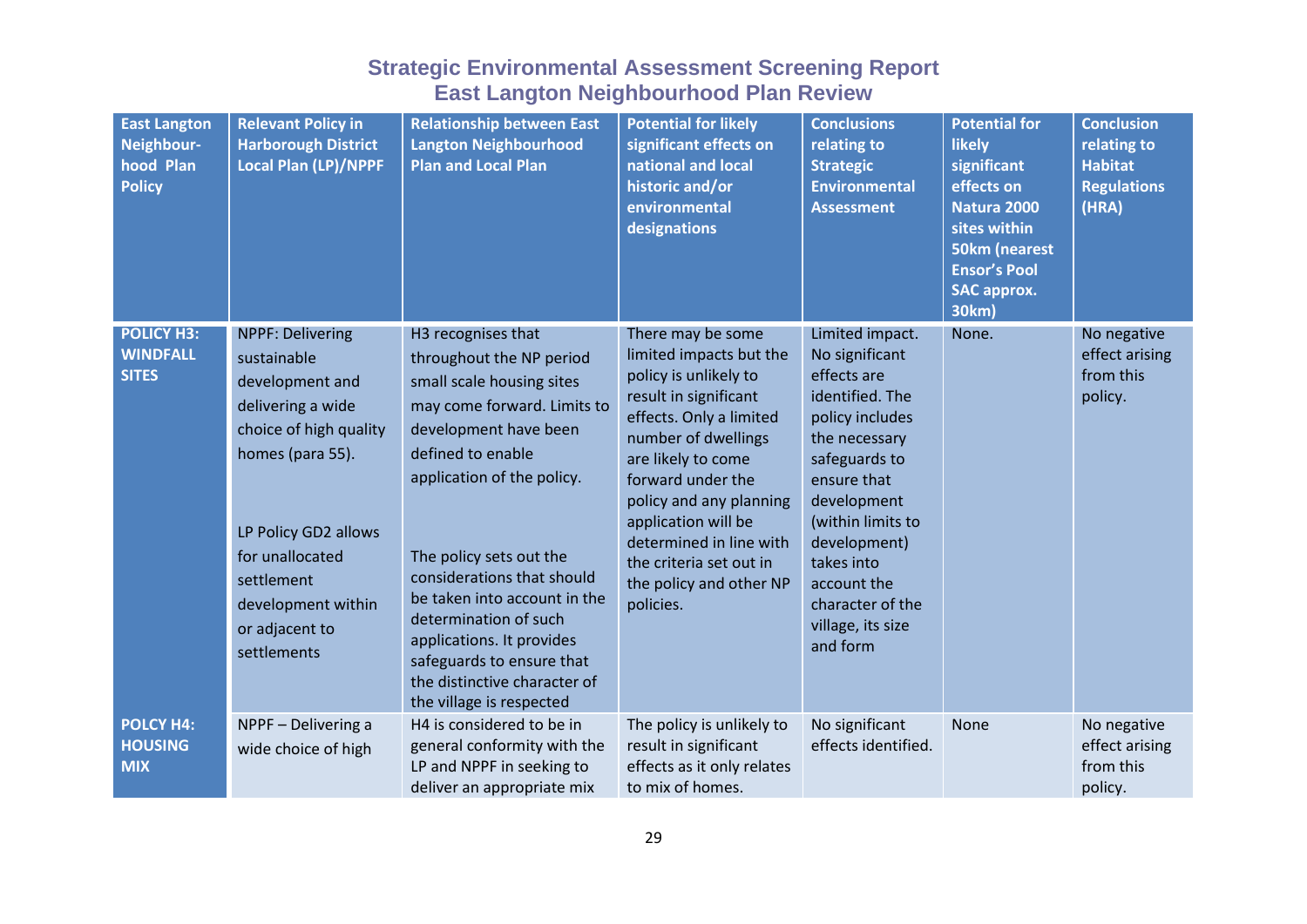| <b>East Langton</b><br>Neighbour-<br>hood Plan<br><b>Policy</b> | <b>Relevant Policy in</b><br><b>Harborough District</b><br><b>Local Plan (LP)/NPPF</b>                                        | <b>Relationship between East</b><br><b>Langton Neighbourhood</b><br><b>Plan and Local Plan</b>                                                   | <b>Potential for likely</b><br>significant effects on<br>national and local<br>historic and/or<br>environmental<br>designations            | <b>Conclusions</b><br>relating to<br><b>Strategic</b><br><b>Environmental</b><br><b>Assessment</b> | <b>Potential for</b><br><b>likely</b><br>significant<br>effects on<br><b>Natura 2000</b><br>sites within<br><b>50km (nearest</b><br><b>Ensor's Pool</b><br><b>SAC approx.</b><br>30km) | <b>Conclusion</b><br>relating to<br><b>Habitat</b><br><b>Regulations</b><br>(HRA) |
|-----------------------------------------------------------------|-------------------------------------------------------------------------------------------------------------------------------|--------------------------------------------------------------------------------------------------------------------------------------------------|--------------------------------------------------------------------------------------------------------------------------------------------|----------------------------------------------------------------------------------------------------|----------------------------------------------------------------------------------------------------------------------------------------------------------------------------------------|-----------------------------------------------------------------------------------|
|                                                                 | quality homes - para.<br>50<br>LP has policy H5<br>which requires<br>developments to<br>deliver a suitable mix<br>of housing. | of housing types to reflect<br>local needs based on local<br>and District evidence                                                               |                                                                                                                                            |                                                                                                    |                                                                                                                                                                                        |                                                                                   |
| POLICY H <sub>5:</sub><br><b>AFFORDABLE</b><br><b>HOUSING</b>   | LP policy H2 deals<br>with affordable<br>housing                                                                              | H5 specifies that proposals<br>for new housing should<br>meet locally significant<br>criteria. Local Plan allows for<br>affordable housing sites | The policy is unlikely to<br>result in significant<br>effects as it only relates<br>to delivery of<br>affordable homes on<br>housing sites | No significant<br>effects identified.                                                              | None.                                                                                                                                                                                  | No negative<br>effect arising<br>from this<br>policy.                             |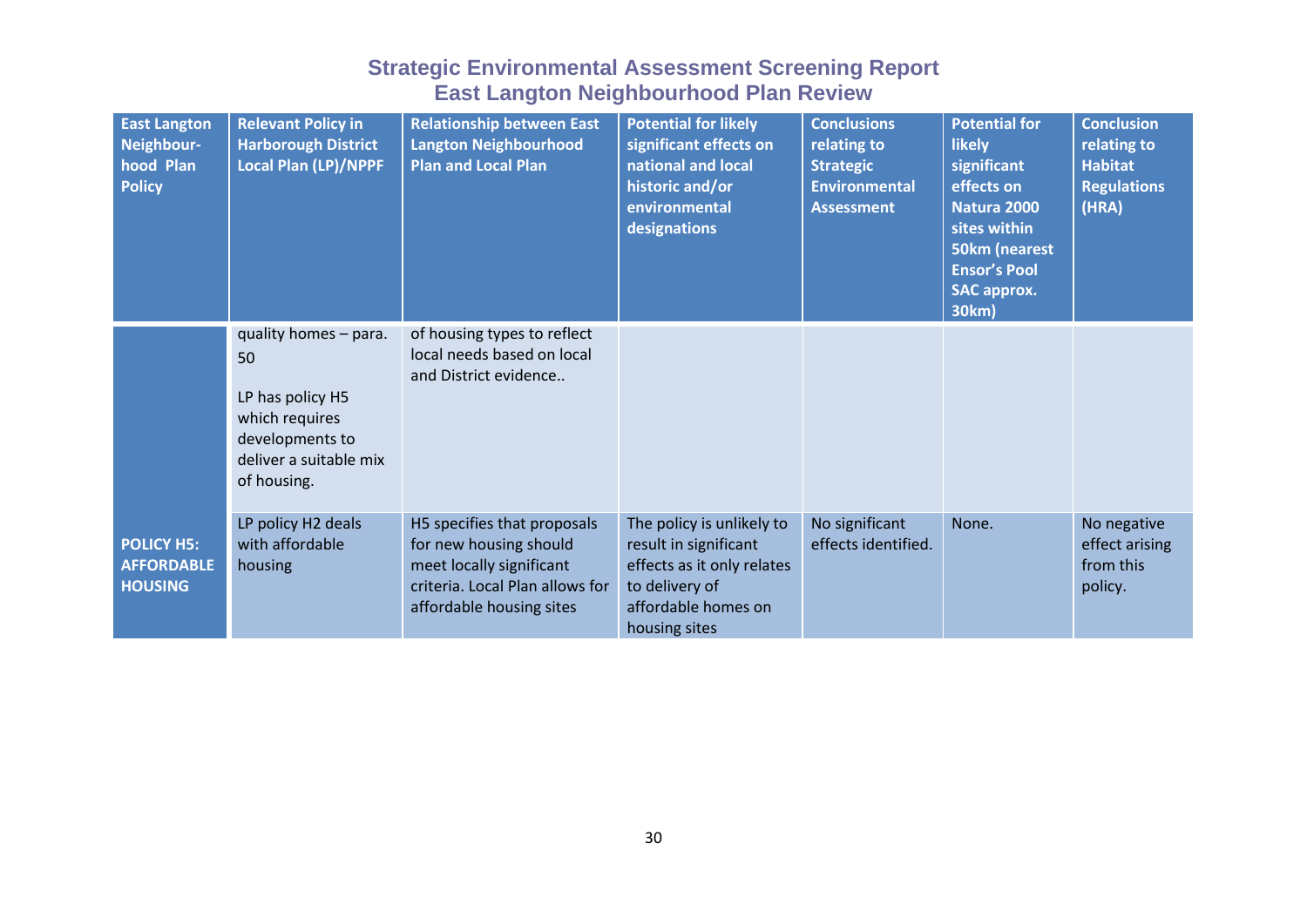| <b>East Langton</b><br>Neighbour-<br>hood Plan<br><b>Policy</b> | <b>Relevant Policy in</b><br><b>Harborough District</b><br>Local Plan (LP)/NPPF                                                                  | <b>Relationship between East</b><br><b>Langton Neighbourhood</b><br><b>Plan and Local Plan</b>                                                                                                                                                                                                                                                                                 | <b>Potential for likely</b><br>significant effects on<br>national and local<br>historic and/or<br>environmental<br>designations                       | <b>Conclusions</b><br>relating to<br><b>Strategic</b><br><b>Environmental</b><br><b>Assessment</b> | <b>Potential for</b><br><b>likely</b><br>significant<br>effects on<br>Natura 2000<br>sites within<br><b>50km (nearest</b><br><b>Ensor's Pool</b><br><b>SAC approx.</b><br>30km) | <b>Conclusion</b><br>relating to<br><b>Habitat</b><br><b>Regulations</b><br>(HRA) |
|-----------------------------------------------------------------|--------------------------------------------------------------------------------------------------------------------------------------------------|--------------------------------------------------------------------------------------------------------------------------------------------------------------------------------------------------------------------------------------------------------------------------------------------------------------------------------------------------------------------------------|-------------------------------------------------------------------------------------------------------------------------------------------------------|----------------------------------------------------------------------------------------------------|---------------------------------------------------------------------------------------------------------------------------------------------------------------------------------|-----------------------------------------------------------------------------------|
| <b>POLICY E1:</b><br><b>EMPLOYMEN</b>                           | NPPF: Supporting a<br>prosperous rural<br>economy<br>Local Plan policy BE1<br>considers the<br>opportunities to<br>provide new business<br>areas | E1 is considered to be in<br>general conformity with the<br>CS and NPPF in so far it aims<br>to support new employment<br>opportunities in the village<br>providing certain criteria are<br>met.<br>Although the policy does<br>not have a specific criteria<br>relating to heritage assets,<br>this is covered by other<br>policies and does not need<br>to be repeated here. | The policy is unlikely to<br>result in significant<br>effects given that it<br>relates to protection<br>rather than new<br>employment<br>development. | No significant<br>effects identified.                                                              | None.                                                                                                                                                                           | No negative<br>effect arising<br>from this<br>policy.                             |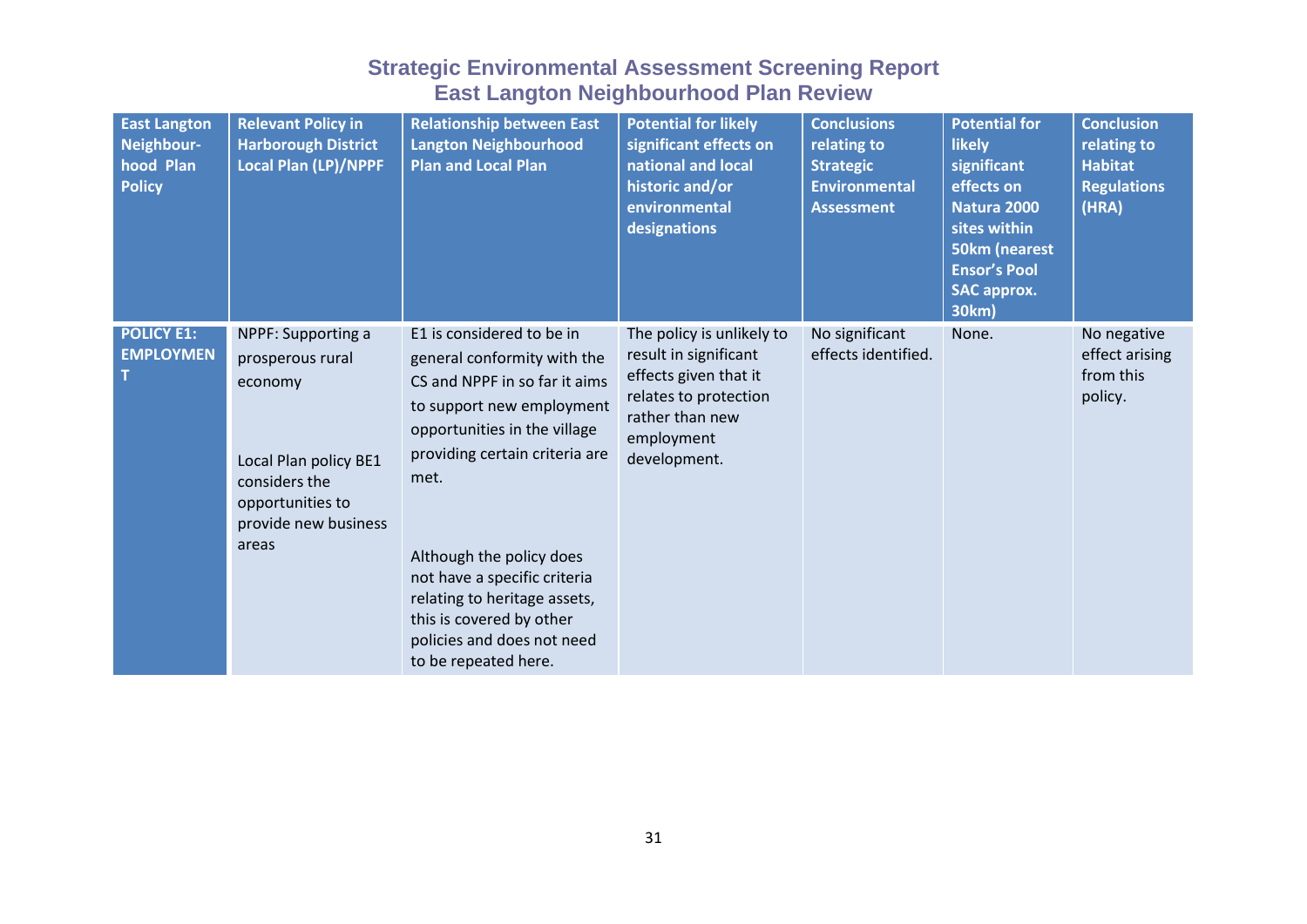| <b>East Langton</b><br>Neighbour-<br>hood Plan<br><b>Policy</b>                                                   | <b>Relevant Policy in</b><br><b>Harborough District</b><br>Local Plan (LP)/NPPF                                      | <b>Relationship between East</b><br><b>Langton Neighbourhood</b><br><b>Plan and Local Plan</b>                                                                                                                                                                                                                                                                     | <b>Potential for likely</b><br>significant effects on<br>national and local<br>historic and/or<br>environmental<br>designations            | <b>Conclusions</b><br>relating to<br><b>Strategic</b><br><b>Environmental</b><br><b>Assessment</b> | <b>Potential for</b><br><b>likely</b><br>significant<br>effects on<br>Natura 2000<br>sites within<br><b>50km (nearest</b><br><b>Ensor's Pool</b><br><b>SAC approx.</b><br>30km) | <b>Conclusion</b><br>relating to<br><b>Habitat</b><br><b>Regulations</b><br>(HRA) |
|-------------------------------------------------------------------------------------------------------------------|----------------------------------------------------------------------------------------------------------------------|--------------------------------------------------------------------------------------------------------------------------------------------------------------------------------------------------------------------------------------------------------------------------------------------------------------------------------------------------------------------|--------------------------------------------------------------------------------------------------------------------------------------------|----------------------------------------------------------------------------------------------------|---------------------------------------------------------------------------------------------------------------------------------------------------------------------------------|-----------------------------------------------------------------------------------|
| <b>POLICY E2:</b><br><b>RE-USE OF</b><br><b>AGRICULTRAL</b><br><b>OR</b><br><b>COMMERCIAL</b><br><b>BUILDINGS</b> | NPPF: Supporting a<br>prosperous rural<br>economy.<br>LP Policy BE1 and BE3<br>consider existing<br>employment areas | E2 is considered to be in<br>general conformity with the<br>LP and NPPF by supporting<br>the re-use of agricultural<br>and commercial buildings<br>providing the proposals<br>meet certain criteria aimed<br>at protecting landscape,<br>local roads, character of the<br>area, historic and<br>environmental features,<br>road network and<br>residential amenity | The policy is unlikely to<br>result in significant<br>effects given the policy<br>criteria set out to<br>protect the local<br>environment. | No significant<br>effects identified.                                                              | None.                                                                                                                                                                           | No negative<br>effect arising<br>from this<br>policy                              |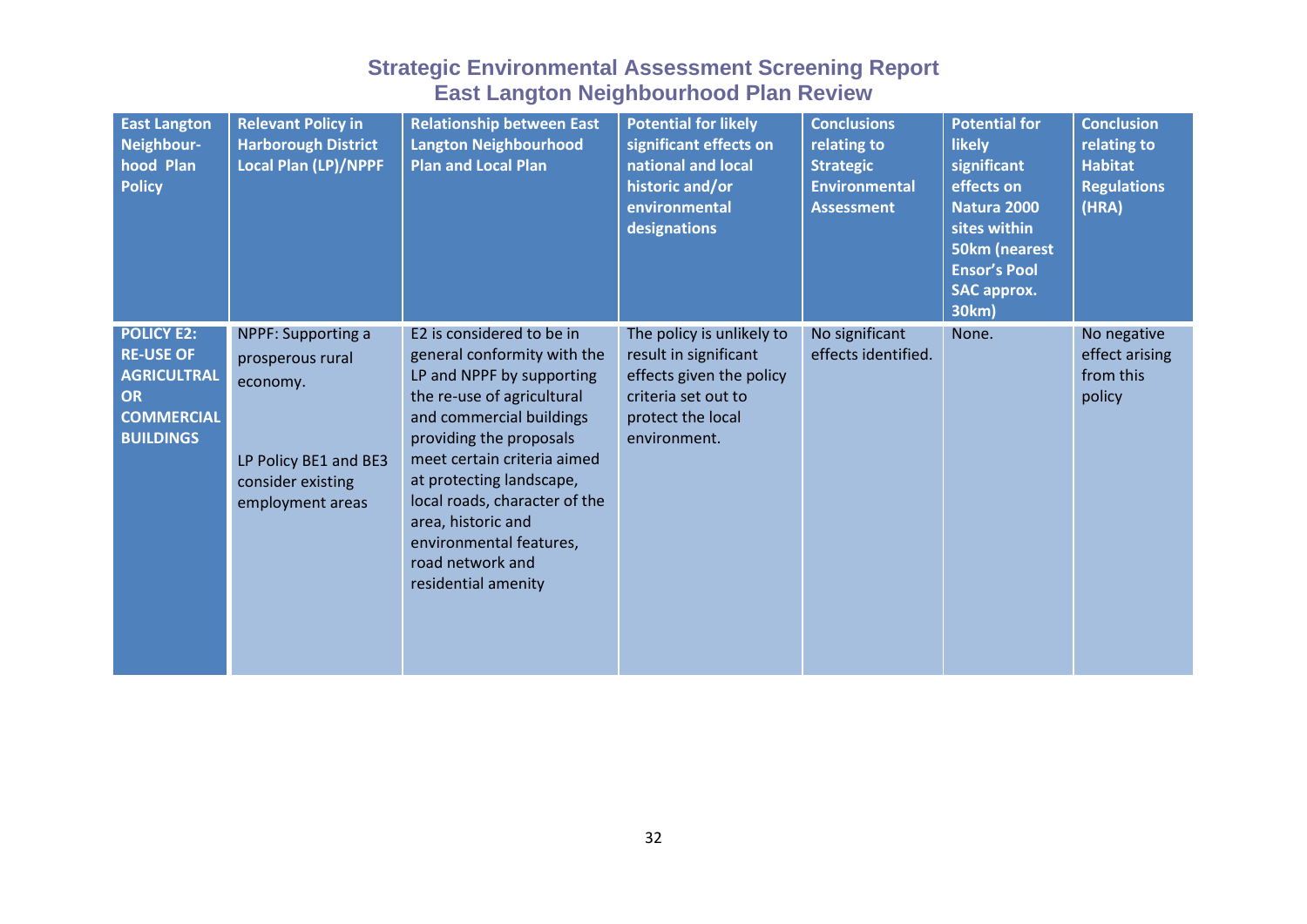| <b>East Langton</b><br>Neighbour-<br>hood Plan<br><b>Policy</b> | <b>Relevant Policy in</b><br><b>Harborough District</b><br><b>Local Plan (LP)/NPPF</b>                               | <b>Relationship between East</b><br><b>Langton Neighbourhood</b><br>Plan and Local Plan                                                                                                                                                                                                                                 | <b>Potential for likely</b><br>significant effects on<br>national and local<br>historic and/or<br>environmental<br>designations                                         | <b>Conclusions</b><br>relating to<br><b>Strategic</b><br><b>Environmental</b><br><b>Assessment</b> | <b>Potential for</b><br><b>likely</b><br>significant<br>effects on<br><b>Natura 2000</b><br>sites within<br><b>50km (nearest</b><br><b>Ensor's Pool</b><br><b>SAC approx.</b><br>30km) | <b>Conclusion</b><br>relating to<br><b>Habitat</b><br><b>Regulations</b><br>(HRA) |
|-----------------------------------------------------------------|----------------------------------------------------------------------------------------------------------------------|-------------------------------------------------------------------------------------------------------------------------------------------------------------------------------------------------------------------------------------------------------------------------------------------------------------------------|-------------------------------------------------------------------------------------------------------------------------------------------------------------------------|----------------------------------------------------------------------------------------------------|----------------------------------------------------------------------------------------------------------------------------------------------------------------------------------------|-----------------------------------------------------------------------------------|
| <b>POLICY E3:</b><br><b>HOME</b><br><b>WORKING</b>              | NPPF: Supporting a<br>prosperous rural<br>economy.<br>LP Policy BE1 and BE3<br>consider existing<br>employment areas | E3 can be considered to be<br>in general conformity with<br>the LP and NPPF in<br>supporting working from<br>home providing residential<br>amenity is protected and<br>any associated development<br>is subservient, does not<br>detract from the existing<br>building and traffic<br>movements are not<br>unacceptable | The policy is unlikely to<br>result in significant<br>effects given the policy<br>specifies that any<br>development will need<br>to be subservient and in<br>character. | No significant<br>effects identified.                                                              | None.                                                                                                                                                                                  | No negative<br>effect arising<br>from this<br>policy                              |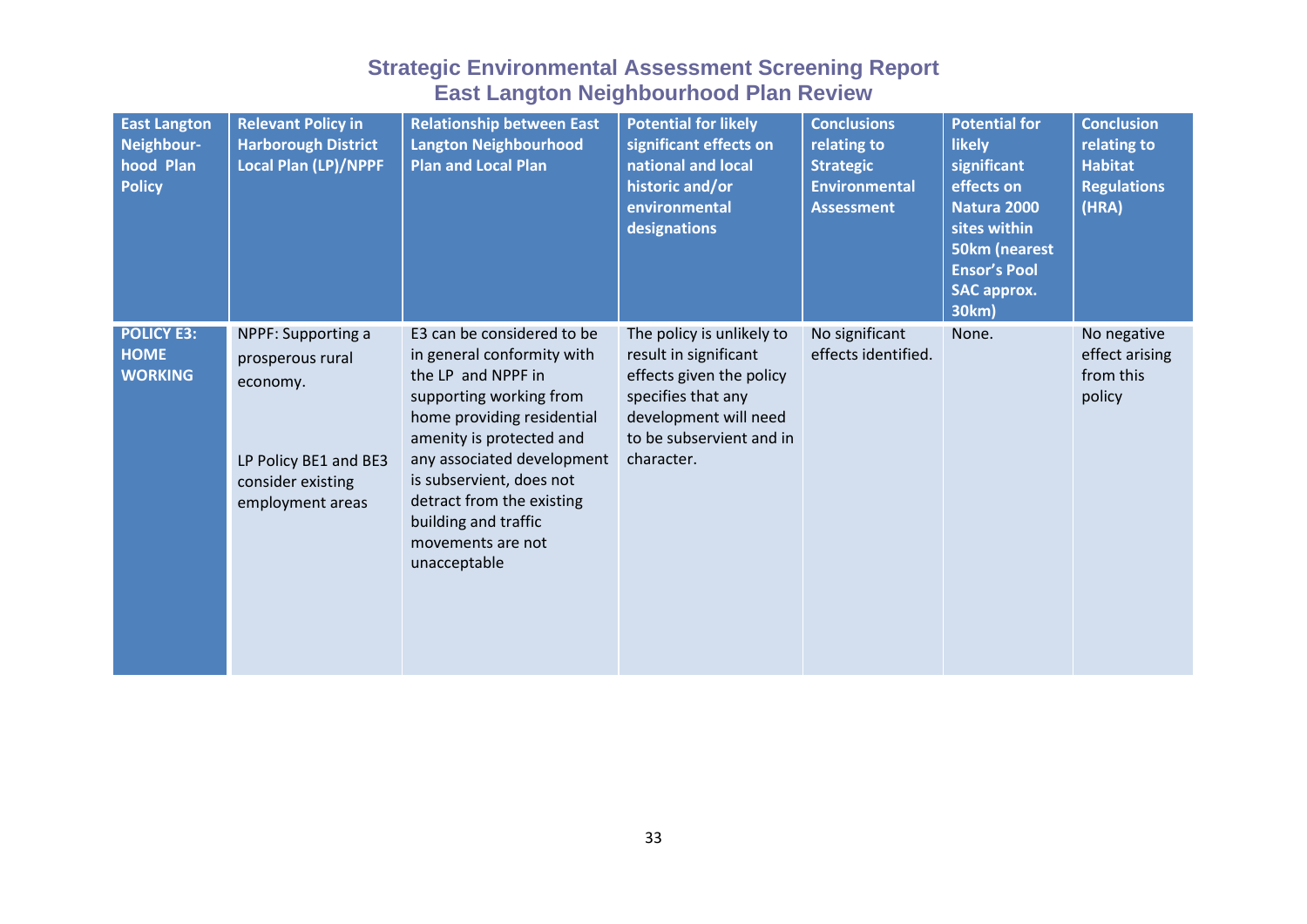| <b>East Langton</b><br>Neighbour-<br>hood Plan<br><b>Policy</b>           | <b>Relevant Policy in</b><br><b>Harborough District</b><br><b>Local Plan (LP)/NPPF</b>                                                                                                 | <b>Relationship between East</b><br><b>Langton Neighbourhood</b><br><b>Plan and Local Plan</b>                                                                                                                             | <b>Potential for likely</b><br>significant effects on<br>national and local<br>historic and/or<br>environmental<br>designations            | <b>Conclusions</b><br>relating to<br><b>Strategic</b><br><b>Environmental</b><br><b>Assessment</b> | <b>Potential for</b><br><b>likely</b><br>significant<br>effects on<br>Natura 2000<br>sites within<br><b>50km (nearest</b><br><b>Ensor's Pool</b><br><b>SAC approx.</b><br>30km) | <b>Conclusion</b><br>relating to<br><b>Habitat</b><br><b>Regulations</b><br>(HRA) |
|---------------------------------------------------------------------------|----------------------------------------------------------------------------------------------------------------------------------------------------------------------------------------|----------------------------------------------------------------------------------------------------------------------------------------------------------------------------------------------------------------------------|--------------------------------------------------------------------------------------------------------------------------------------------|----------------------------------------------------------------------------------------------------|---------------------------------------------------------------------------------------------------------------------------------------------------------------------------------|-----------------------------------------------------------------------------------|
| <b>POLICY E4:</b><br><b>BROADBAND</b><br><b>INFRASTRUCT</b><br><b>URE</b> | NPPF: Supporting high<br>quality<br>communications<br>infrastructure.<br>LP Policy IN3<br>considers the support<br>for provision of<br>infrastructure<br>alongside new<br>development. | E4 is considered to be in<br>general conformity with the<br>LP and NPPF in supporting<br>the provision infrastructure<br>to ensure the provision of<br>super-fast broadband<br>providing it is<br>sympathetically located. | The policy is unlikely to<br>result in significant<br>effects given the<br>requirement for<br>sensitive location of<br>such installations. | No significant<br>effects identified.                                                              | None.                                                                                                                                                                           | No negative<br>effect arising<br>from this<br>policy                              |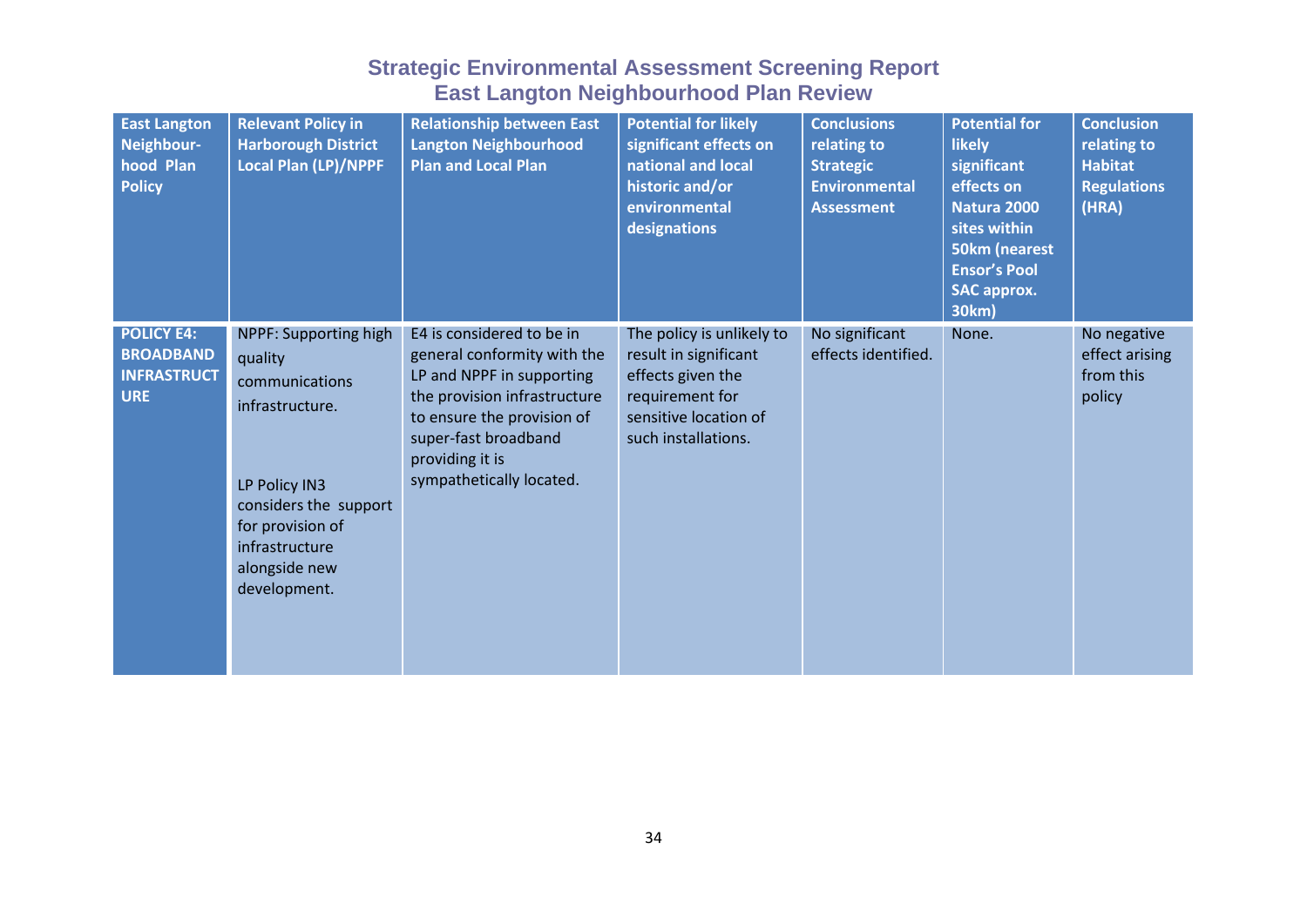| <b>East Langton</b><br>Neighbour-<br>hood Plan<br><b>Policy</b>                              | <b>Relevant Policy in</b><br><b>Harborough District</b><br><b>Local Plan (LP)/NPPF</b>                                                                                                    | <b>Relationship between East</b><br><b>Langton Neighbourhood</b><br><b>Plan and Local Plan</b>                                                                                                                                                                                                | <b>Potential for likely</b><br>significant effects on<br>national and local<br>historic and/or<br>environmental<br>designations                           | <b>Conclusions</b><br>relating to<br><b>Strategic</b><br><b>Environmental</b><br><b>Assessment</b> | <b>Potential for</b><br><b>likely</b><br>significant<br>effects on<br>Natura 2000<br>sites within<br><b>50km (nearest</b><br><b>Ensor's Pool</b><br><b>SAC approx.</b><br>30km) | <b>Conclusion</b><br>relating to<br><b>Habitat</b><br><b>Regulations</b><br>(HRA) |
|----------------------------------------------------------------------------------------------|-------------------------------------------------------------------------------------------------------------------------------------------------------------------------------------------|-----------------------------------------------------------------------------------------------------------------------------------------------------------------------------------------------------------------------------------------------------------------------------------------------|-----------------------------------------------------------------------------------------------------------------------------------------------------------|----------------------------------------------------------------------------------------------------|---------------------------------------------------------------------------------------------------------------------------------------------------------------------------------|-----------------------------------------------------------------------------------|
| <b>POLICY CS1:</b><br><b>PROTECTING</b><br><b>KEY</b><br><b>COMMUNITY</b><br><b>SERVICES</b> | NPPF: Supporting a<br>prosperous rural<br>economy. (paras 83 to<br>84)<br>LP Policy HC2 and HC3<br>deals with community<br>facilities, public<br>houses village shops<br>and post offices | CS1 is considered to be in<br>general conformity with the<br>LP and NPPF in aiming to<br>prevent the loss of or<br>adverse effects on<br>community facilities and<br>services. It sets out the<br>evidence needed to<br>accompany any<br>development proposal<br>involving the loss of such a | The policy is unlikely to<br>result in significant<br>effects as scope for<br>redevelopment of such<br>premises and its scale is<br>likely to be limited. | No significant<br>effects identified.                                                              | None.                                                                                                                                                                           | No negative<br>effect arising<br>from this<br>policy.                             |
|                                                                                              |                                                                                                                                                                                           | service/facility.<br>The community facilities to<br>be considered are defined in<br>the policy                                                                                                                                                                                                |                                                                                                                                                           |                                                                                                    |                                                                                                                                                                                 |                                                                                   |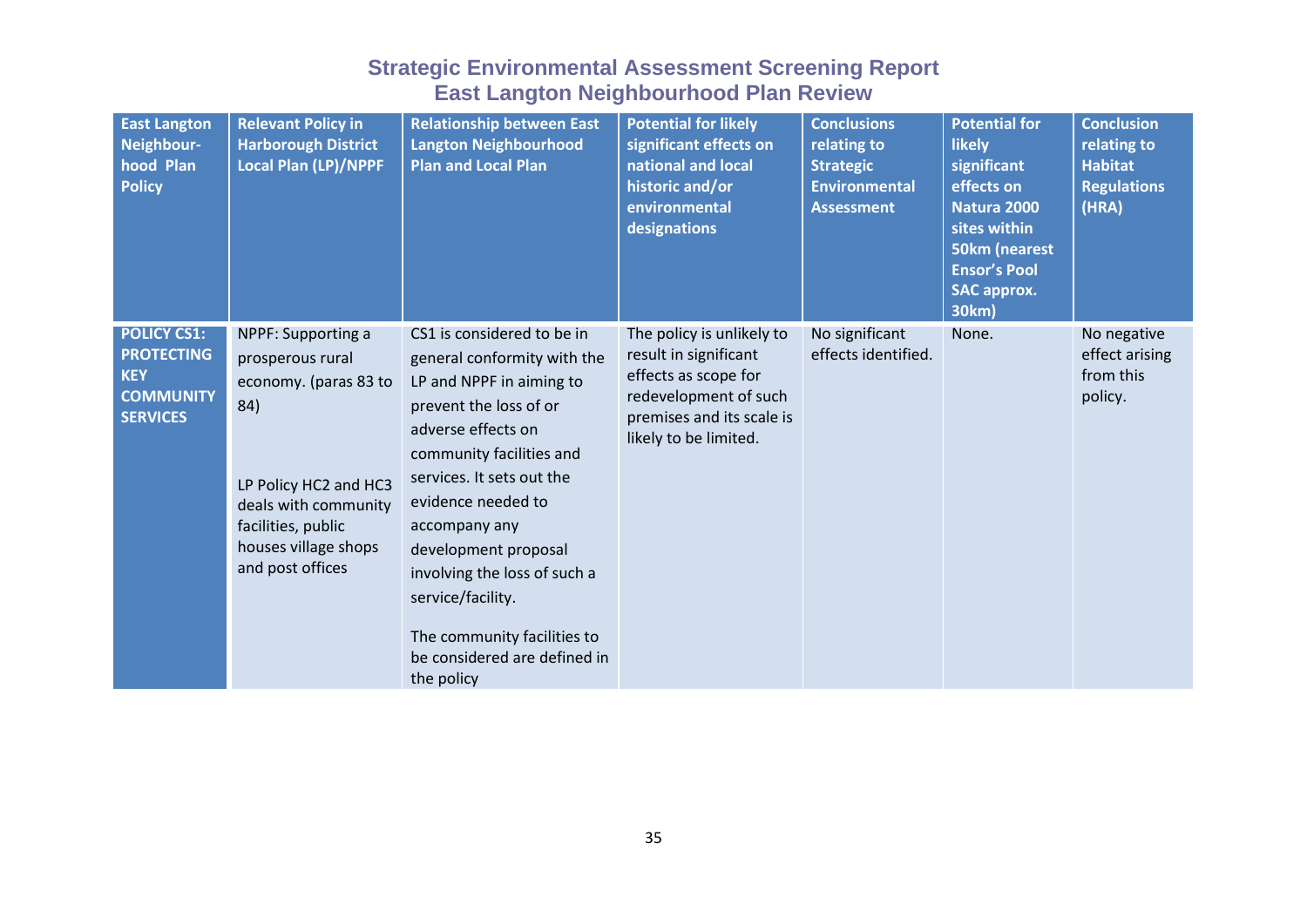| <b>East Langton</b><br>Neighbour-<br>hood Plan<br><b>Policy</b>                                 | <b>Relevant Policy in</b><br><b>Harborough District</b><br><b>Local Plan (LP)/NPPF</b>                                                                                                          | <b>Relationship between East</b><br><b>Langton Neighbourhood</b><br><b>Plan and Local Plan</b>                                              | <b>Potential for likely</b><br>significant effects on<br>national and local<br>historic and/or<br>environmental<br>designations | <b>Conclusions</b><br>relating to<br><b>Strategic</b><br><b>Environmental</b><br><b>Assessment</b> | <b>Potential for</b><br><b>likely</b><br>significant<br>effects on<br><b>Natura 2000</b><br>sites within<br><b>50km (nearest</b><br><b>Ensor's Pool</b><br><b>SAC approx.</b><br>30km) | <b>Conclusion</b><br>relating to<br><b>Habitat</b><br><b>Regulations</b><br>(HRA) |
|-------------------------------------------------------------------------------------------------|-------------------------------------------------------------------------------------------------------------------------------------------------------------------------------------------------|---------------------------------------------------------------------------------------------------------------------------------------------|---------------------------------------------------------------------------------------------------------------------------------|----------------------------------------------------------------------------------------------------|----------------------------------------------------------------------------------------------------------------------------------------------------------------------------------------|-----------------------------------------------------------------------------------|
| <b>POLICY CS2:</b><br><b>NEW OR</b><br><b>IMPROVED</b><br><b>COMMUNITY</b><br><b>FACILITIES</b> | NPPF: Supporting a<br>prosperous rural<br>economy<br>LP Policy HC2 sets out<br>policy relating to<br>community facilities.<br>The supporting text<br>defines schools as a<br>community facility | CS2 seeks to improve the<br>quality and range of<br>community facilities and can<br>be considered in conformity<br>with Local Plan policies | The policy is unlikely to<br>result in significant<br>effects.                                                                  | No significant<br>effects identified.                                                              | None.                                                                                                                                                                                  | No negative<br>effect arising<br>from this<br>policy.                             |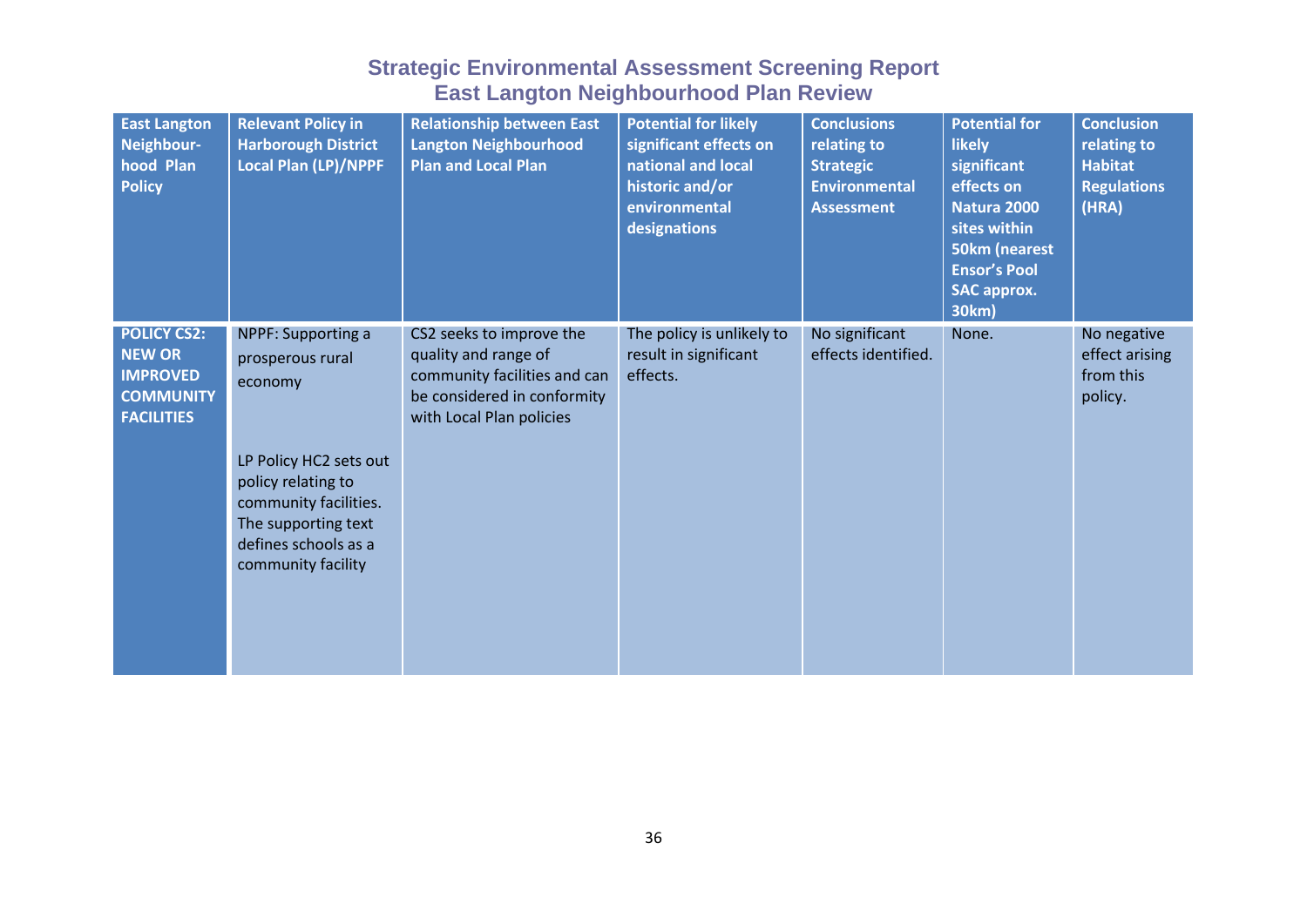| <b>East Langton</b><br>Neighbour-<br>hood Plan<br><b>Policy</b>                                                                                                      | <b>Relevant Policy in</b><br><b>Harborough District</b><br>Local Plan (LP)/NPPF                                                                          | <b>Relationship between East</b><br><b>Langton Neighbourhood</b><br><b>Plan and Local Plan</b>                                                                                                                                           | <b>Potential for likely</b><br>significant effects on<br>national and local<br>historic and/or<br>environmental<br>designations                     | <b>Conclusions</b><br>relating to<br><b>Strategic</b><br><b>Environmental</b><br><b>Assessment</b> | <b>Potential for</b><br><b>likely</b><br>significant<br>effects on<br>Natura 2000<br>sites within<br><b>50km (nearest</b><br><b>Ensor's Pool</b><br><b>SAC approx.</b><br>30km) | <b>Conclusion</b><br>relating to<br><b>Habitat</b><br><b>Regulations</b><br>(HRA)                                              |
|----------------------------------------------------------------------------------------------------------------------------------------------------------------------|----------------------------------------------------------------------------------------------------------------------------------------------------------|------------------------------------------------------------------------------------------------------------------------------------------------------------------------------------------------------------------------------------------|-----------------------------------------------------------------------------------------------------------------------------------------------------|----------------------------------------------------------------------------------------------------|---------------------------------------------------------------------------------------------------------------------------------------------------------------------------------|--------------------------------------------------------------------------------------------------------------------------------|
| <b>Policy DBE1:</b><br><b>PROTECTION</b><br>OF THE BUILT<br><b>ENVIRONME</b><br>NT:<br><b>CONSERVATI</b><br><b>ON AREAS</b><br><b>AND LISTED</b><br><b>BUILDINGS</b> | Local Plan policy HC1<br>deals with Built<br>Heritage and<br>conservation areas<br>NPPF seeks to protect<br>the historic<br>environment in<br>Chapter 16 | DBE1 can be considered to<br>be in general conformity<br>with the Local Plan policy<br>HC1 in that it allows changes<br>to the setting of non<br>designated heritage assets<br>to be considered against the<br>significance of the asset | <b>Potential for limited</b><br>positive impact as the<br>policy seeks to protect<br>the significance of the<br>conservation area                   | Possible positive<br>impact. No<br>significant effects<br>identified.                              | <b>None</b>                                                                                                                                                                     | No negative<br>effect arising<br>from this<br>policy which<br>seeks to<br>protect locally<br>significant<br>heritage<br>assets |
| <b>POLICY</b><br><b>DBE2: LOCAL</b><br><b>HERITAGE</b><br><b>ASSETS OF</b><br><b>HISTORICAL</b><br><b>AND</b>                                                        | Local Plan policy HC1<br>deals with built<br>heritage<br>NPPF chapter 16 deals<br>with heritage                                                          | DBE2 can be considered to<br>be in general conformity<br>with the Local Plan policy<br>HC1 in that it allows changes<br>to the setting of non<br>designated heritage assets                                                              | <b>Potential for limited</b><br>positive impact as the<br>policy identifies and<br>protects heritage assets<br>that are of<br>demonstrable value to | Possible positive<br>impact. No<br>significant effects<br>identified.                              | <b>None</b>                                                                                                                                                                     | No negative<br>effect arising<br>from this<br>policy which<br>seeks to<br>protect locally                                      |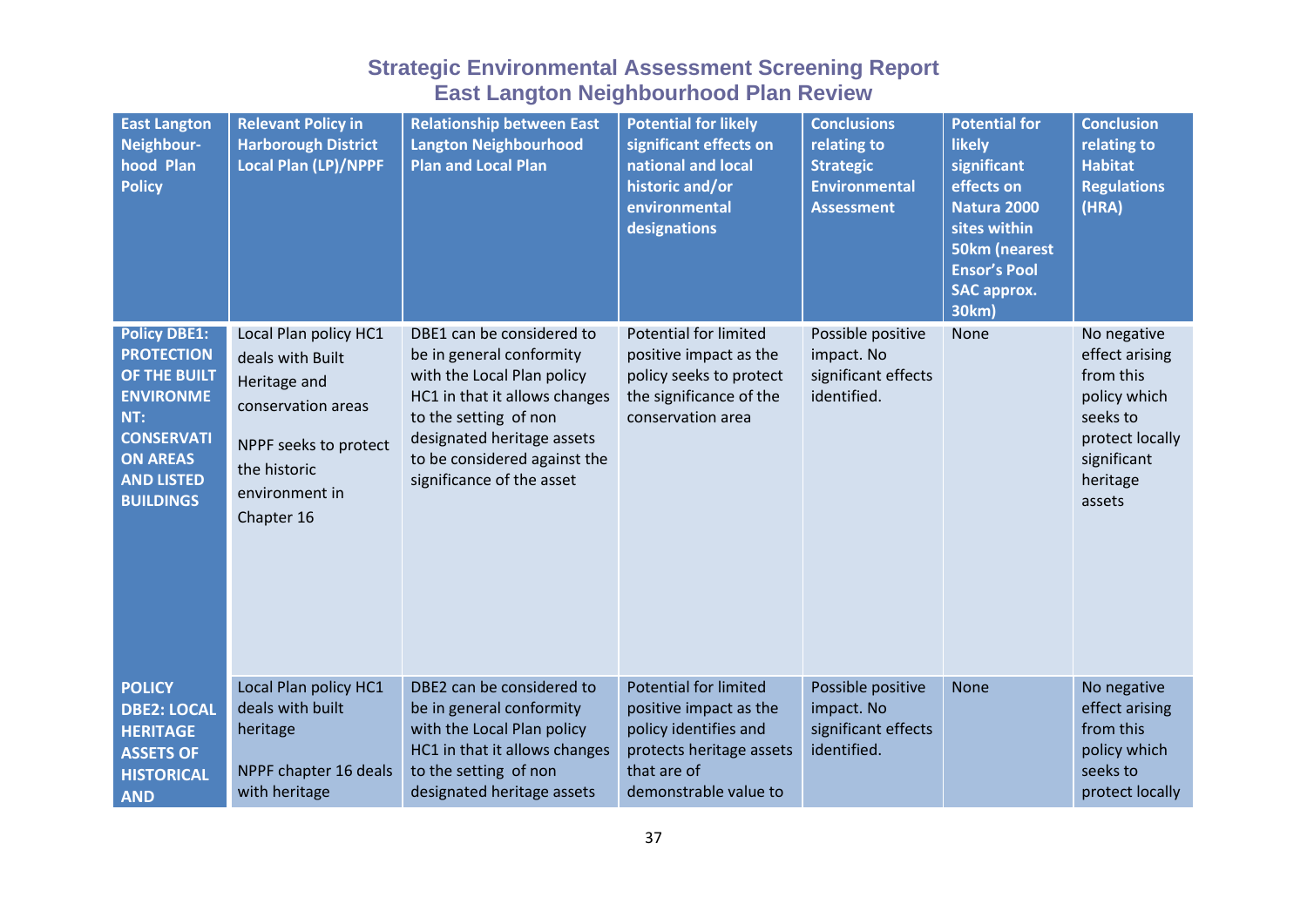| <b>East Langton</b><br>Neighbour-<br>hood Plan<br><b>Policy</b>                                   | <b>Relevant Policy in</b><br><b>Harborough District</b><br><b>Local Plan (LP)/NPPF</b>                                            | <b>Relationship between East</b><br><b>Langton Neighbourhood</b><br><b>Plan and Local Plan</b>                                                                                                                                                    | <b>Potential for likely</b><br>significant effects on<br>national and local<br>historic and/or<br>environmental<br>designations                                                              | <b>Conclusions</b><br>relating to<br><b>Strategic</b><br><b>Environmental</b><br><b>Assessment</b> | <b>Potential for</b><br><b>likely</b><br>significant<br>effects on<br><b>Natura 2000</b><br>sites within<br><b>50km (nearest</b><br><b>Ensor's Pool</b><br><b>SAC approx.</b><br>30km) | <b>Conclusion</b><br>relating to<br><b>Habitat</b><br><b>Regulations</b><br>(HRA)                       |
|---------------------------------------------------------------------------------------------------|-----------------------------------------------------------------------------------------------------------------------------------|---------------------------------------------------------------------------------------------------------------------------------------------------------------------------------------------------------------------------------------------------|----------------------------------------------------------------------------------------------------------------------------------------------------------------------------------------------|----------------------------------------------------------------------------------------------------|----------------------------------------------------------------------------------------------------------------------------------------------------------------------------------------|---------------------------------------------------------------------------------------------------------|
| <b>ARCHITECTU</b><br><b>RAL</b><br><b>INTERESTLOC</b><br><b>AL HERITAGE</b><br><b>ASSETS</b>      |                                                                                                                                   | to be considered against the<br>significance of the asset                                                                                                                                                                                         | the community and of<br>outstanding<br>significance for their<br>historical features. The<br>Locally listed buildings<br>are identified in the<br>policy.                                    |                                                                                                    |                                                                                                                                                                                        | significant<br>heritage<br>assets                                                                       |
| <b>Policy DBE3:</b><br><b>DESIGN</b>                                                              | NPPF - Requiring<br>good design (paras<br>$56-68$ ).<br>LP Policy GD8 deals<br>with good design in<br>new housing<br>developments | DBE3 sets out a series of<br>criteria that should be<br>considered in new<br>development within the<br>Parish. It should be<br>considered to be in general<br>conformity with LP policy<br>and NPPF in setting out<br>building design principles. | The policy is unlikely to<br>result in significant<br>effects as it promotes<br>design of new<br>development which<br>reflects the character<br>and historic context of<br>its surroundings. | No significant<br>effects identified.                                                              | None.                                                                                                                                                                                  | No negative<br>effect arising<br>from this<br>policy.                                                   |
| <b>POLICY ENV</b><br>$\mathbf{1}$ :<br><b>PROTECTION</b><br><b>OF LOCAL</b><br><b>GREEN SPACE</b> | <b>NPPF - Promoting</b><br>healthy communities<br>(para 99 and para<br>$100$ ).                                                   | ENV1 is considered to be in<br>general conformity with the<br>LP and NPPF in identifying<br>LGS and setting out policy<br>for their protection.                                                                                                   | <b>Potential for limited</b><br>positive impact as the<br>policy identifies and<br>protects open land that<br>is of demonstrable<br>value to the community<br>and of outstanding             | Possible positive<br>impacts. No<br>significant effects<br>identified.                             | None.                                                                                                                                                                                  | No negative<br>effect arising<br>from this<br>policy which<br>seeks to<br>protect local<br>green space. |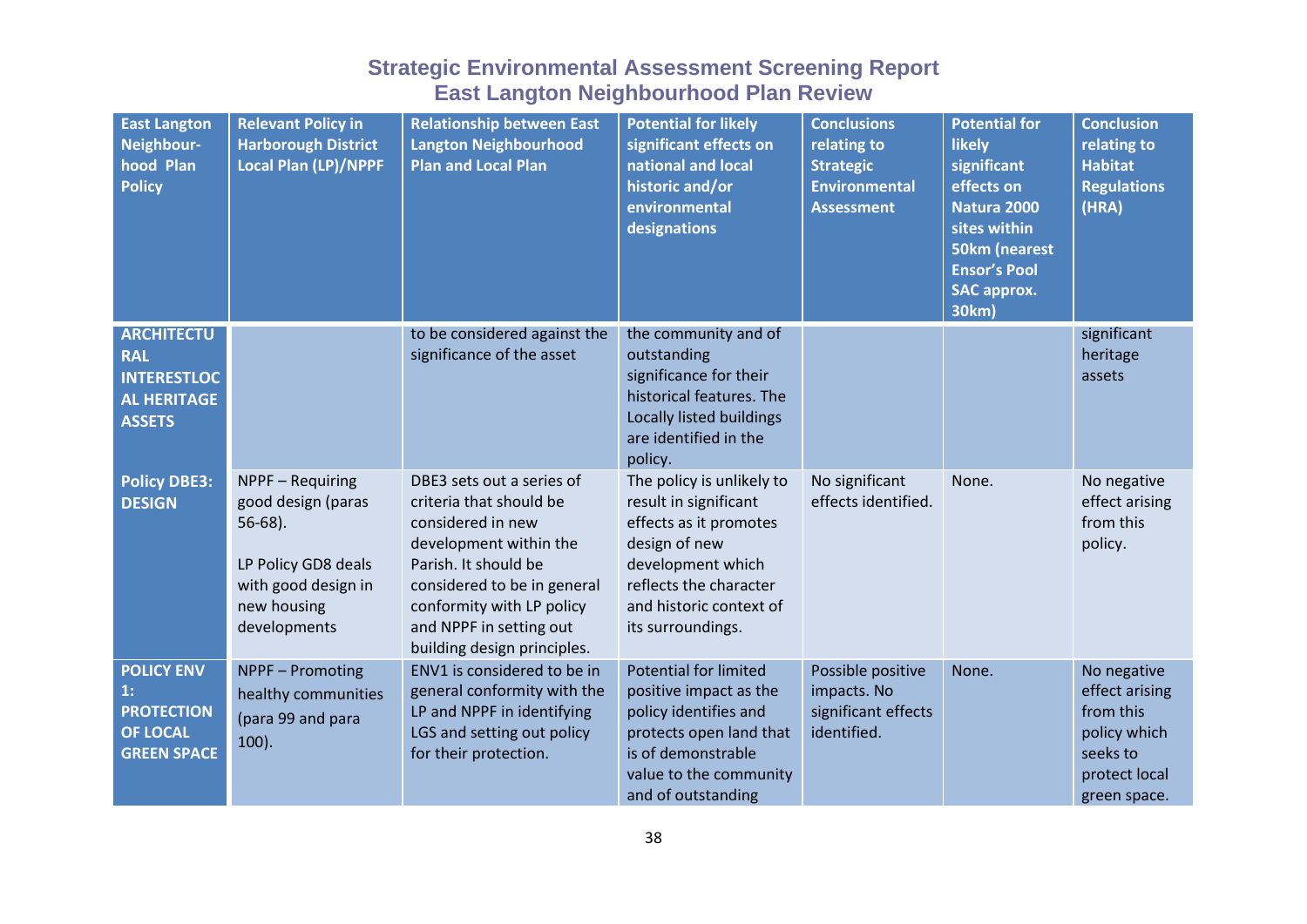| <b>East Langton</b><br>Neighbour-<br>hood Plan<br><b>Policy</b>                                          | <b>Relevant Policy in</b><br><b>Harborough District</b><br><b>Local Plan (LP)/NPPF</b>                                                                                                   | <b>Relationship between East</b><br><b>Langton Neighbourhood</b><br><b>Plan and Local Plan</b>                                 | <b>Potential for likely</b><br>significant effects on<br>national and local<br>historic and/or<br>environmental<br>designations                                            | <b>Conclusions</b><br>relating to<br><b>Strategic</b><br><b>Environmental</b><br><b>Assessment</b> | <b>Potential for</b><br><b>likely</b><br>significant<br>effects on<br>Natura 2000<br>sites within<br><b>50km (nearest</b><br><b>Ensor's Pool</b><br><b>SAC approx.</b><br>30km) | <b>Conclusion</b><br>relating to<br><b>Habitat</b><br><b>Regulations</b><br>(HRA)       |
|----------------------------------------------------------------------------------------------------------|------------------------------------------------------------------------------------------------------------------------------------------------------------------------------------------|--------------------------------------------------------------------------------------------------------------------------------|----------------------------------------------------------------------------------------------------------------------------------------------------------------------------|----------------------------------------------------------------------------------------------------|---------------------------------------------------------------------------------------------------------------------------------------------------------------------------------|-----------------------------------------------------------------------------------------|
|                                                                                                          | LP Policy GI4<br>considers Local Green<br>Space and its inclusion<br>in NDPs                                                                                                             |                                                                                                                                | significance for their<br>natural and historical or<br>environmental<br>features.                                                                                          |                                                                                                    |                                                                                                                                                                                 |                                                                                         |
| <b>POLICY ENV</b><br>2: OTHER<br><b>ENVIRONME</b><br><b>NTALLY</b><br><b>SIGNIFICANT</b><br><b>SITES</b> | NPPF: 11 Conserving<br>and enhancing the<br>natural environment.<br>LP Policy GI5 relates<br>to biodiversity and<br>protection and<br>improvement of<br>Biodiversity and<br>Geodiversity | ENV2 is considered to be in<br>general conformity with<br>NPPF and LP policy in<br>seeking to protect species<br>and habitats. | ENV2 is considered to<br>be in general<br>conformity with NPPF<br>and LP policy in seeking<br>to protect, non<br>designated sites which<br>are of significance<br>locally. | Possible limited<br>positive impact.<br>No significant<br>effects identified.                      | None.                                                                                                                                                                           | No negative<br>effect arising<br>from this<br>policy as it<br>promotes<br>biodiversity. |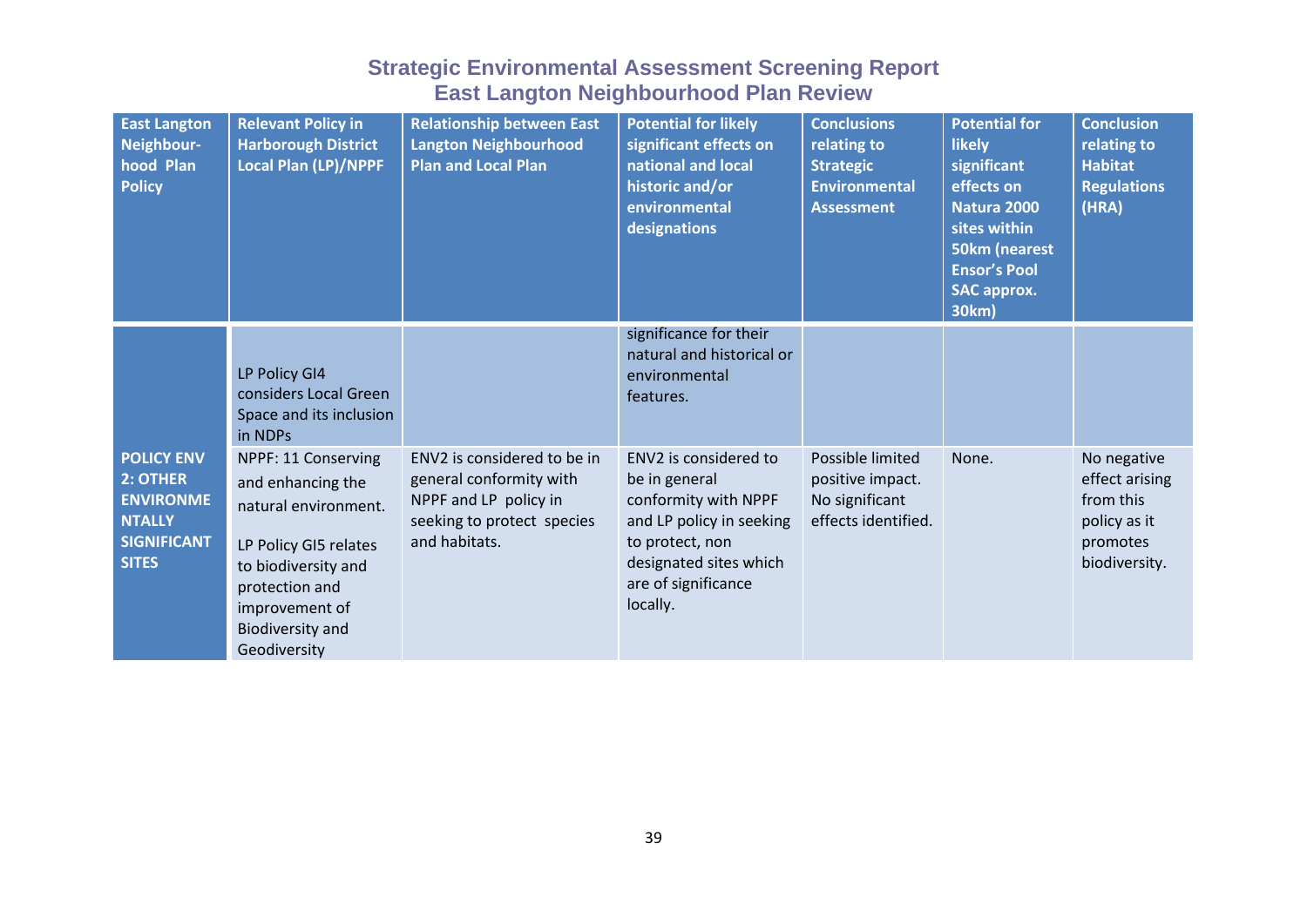| <b>East Langton</b><br>Neighbour-<br>hood Plan<br><b>Policy</b> | <b>Relevant Policy in</b><br><b>Harborough District</b><br><b>Local Plan (LP)/NPPF</b>                                                                                         | <b>Relationship between East</b><br><b>Langton Neighbourhood</b><br><b>Plan and Local Plan</b>                            | <b>Potential for likely</b><br>significant effects on<br>national and local<br>historic and/or<br>environmental<br>designations | <b>Conclusions</b><br>relating to<br><b>Strategic</b><br><b>Environmental</b><br><b>Assessment</b> | <b>Potential for</b><br><b>likely</b><br>significant<br>effects on<br>Natura 2000<br>sites within<br><b>50km (nearest</b><br><b>Ensor's Pool</b><br><b>SAC approx.</b><br>30km) | <b>Conclusion</b><br>relating to<br><b>Habitat</b><br><b>Regulations</b><br>(HRA)                               |
|-----------------------------------------------------------------|--------------------------------------------------------------------------------------------------------------------------------------------------------------------------------|---------------------------------------------------------------------------------------------------------------------------|---------------------------------------------------------------------------------------------------------------------------------|----------------------------------------------------------------------------------------------------|---------------------------------------------------------------------------------------------------------------------------------------------------------------------------------|-----------------------------------------------------------------------------------------------------------------|
| <b>POLICY ENV</b><br>3:<br><b>BIODIVERSITY</b>                  | NPPF: 15 Conserving<br>and enhancing the<br>natural environment.<br>LP Policy GI5 relates<br>to protection of<br>locally designated<br>biodiversity and<br>geodiversity sites. | ENV3 is considered to be in<br>general conformity with the<br>NPPF and LP as it seeks to<br>protect Biodiversity of value | The policy is unlikely to<br>result in significant<br>effects as it gives<br>protection to the<br>environmental<br>corridors.   | Limited impact.<br>No significant<br>effects identified.                                           | None.                                                                                                                                                                           | No negative<br>effect arising<br>from this<br>policy which<br>gives<br>protection to<br>trees and<br>hedgerows. |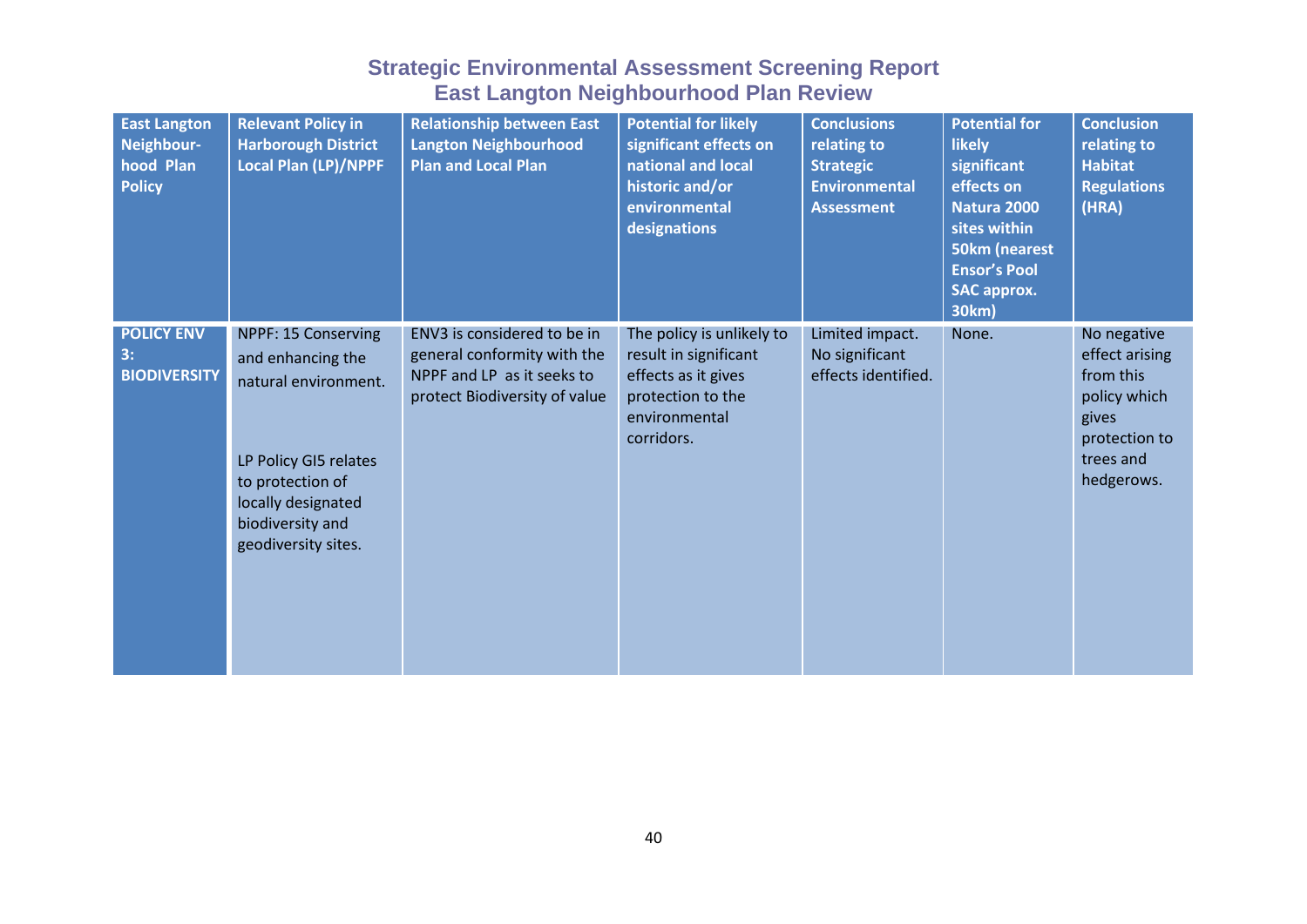| <b>East Langton</b><br>Neighbour-<br>hood Plan<br><b>Policy</b> | <b>Relevant Policy in</b><br><b>Harborough District</b><br><b>Local Plan (LP)/NPPF</b>                                                                                         | <b>Relationship between East</b><br><b>Langton Neighbourhood</b><br><b>Plan and Local Plan</b>                                                 | <b>Potential for likely</b><br>significant effects on<br>national and local<br>historic and/or<br>environmental<br>designations | <b>Conclusions</b><br>relating to<br><b>Strategic</b><br><b>Environmental</b><br><b>Assessment</b> | <b>Potential for</b><br><b>likely</b><br>significant<br>effects on<br>Natura 2000<br>sites within<br><b>50km (nearest</b><br><b>Ensor's Pool</b><br><b>SAC approx.</b><br>30km) | <b>Conclusion</b><br>relating to<br><b>Habitat</b><br><b>Regulations</b><br>(HRA)                               |
|-----------------------------------------------------------------|--------------------------------------------------------------------------------------------------------------------------------------------------------------------------------|------------------------------------------------------------------------------------------------------------------------------------------------|---------------------------------------------------------------------------------------------------------------------------------|----------------------------------------------------------------------------------------------------|---------------------------------------------------------------------------------------------------------------------------------------------------------------------------------|-----------------------------------------------------------------------------------------------------------------|
| <b>POLICY ENV 4</b><br>: TREES                                  | NPPF: 15 Conserving<br>and enhancing the<br>natural environment.<br>LP Policy GI5 relates<br>to protection of<br>locally designated<br>biodiversity and<br>geodiversity sites. | ENV4 is considered to be in<br>general conformity with the<br>NPPF and LP as it seeks to<br>protect trees, woodland<br>and hedgerows of value. | The policy is unlikely to<br>result in significant<br>effects as it gives<br>protection to trees and<br>hedgerows of value.     | Limited impact.<br>No significant<br>effects identified.                                           | None.                                                                                                                                                                           | No negative<br>effect arising<br>from this<br>policy which<br>gives<br>protection to<br>trees and<br>hedgerows. |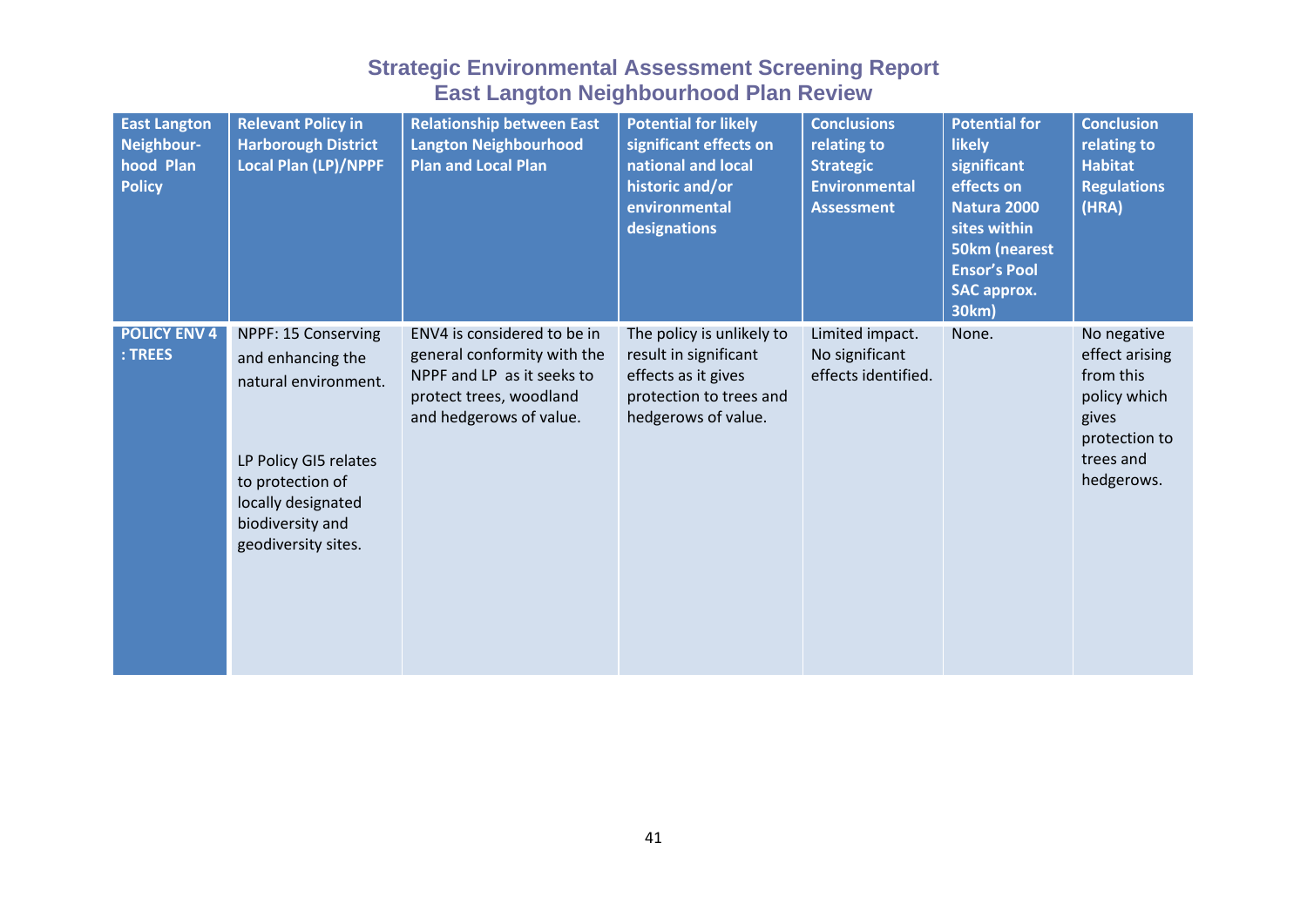| <b>East Langton</b><br>Neighbour-<br>hood Plan<br><b>Policy</b> | <b>Relevant Policy in</b><br><b>Harborough District</b><br><b>Local Plan (LP)/NPPF</b>                                                                                            | <b>Relationship between East</b><br><b>Langton Neighbourhood</b><br><b>Plan and Local Plan</b>                                                              | <b>Potential for likely</b><br>significant effects on<br>national and local<br>historic and/or<br>environmental<br>designations                  | <b>Conclusions</b><br>relating to<br><b>Strategic</b><br><b>Environmental</b><br><b>Assessment</b> | <b>Potential for</b><br><b>likely</b><br>significant<br>effects on<br><b>Natura 2000</b><br>sites within<br><b>50km (nearest</b><br><b>Ensor's Pool</b><br><b>SAC approx.</b><br>30km) | <b>Conclusion</b><br>relating to<br><b>Habitat</b><br><b>Regulations</b><br>(HRA)                                         |
|-----------------------------------------------------------------|-----------------------------------------------------------------------------------------------------------------------------------------------------------------------------------|-------------------------------------------------------------------------------------------------------------------------------------------------------------|--------------------------------------------------------------------------------------------------------------------------------------------------|----------------------------------------------------------------------------------------------------|----------------------------------------------------------------------------------------------------------------------------------------------------------------------------------------|---------------------------------------------------------------------------------------------------------------------------|
| <b>POLICY ENV</b><br><b>5: RIDGE AND</b><br><b>FURROW</b>       | NPPF: 16 . Conserving<br>and enhancing the<br>historic environment.<br>LP Policy GI5 relates<br>to protection of<br>locally designated<br>biodiversity and<br>geodiversity sites. | ENV5 is considered to be in<br>general conformity with the<br>NPPF and LP as it seeks to<br>protect ridge and furrow,<br>part of the historic<br>landscape. | The policy is unlikely to<br>result in significant<br>effects as it aims to<br>protect ridge and<br>furrow as part of the<br>historic landscape. | No significant<br>effects identified.                                                              | None.                                                                                                                                                                                  | No negative<br>effect arising<br>from this<br>policy which<br>gives<br>protection to<br>historic<br>landscape<br>feature. |
| <b>POLICY ENV</b><br><b>6: AREAS OF</b><br><b>SEPARATION</b>    | Local Plan policy GD6<br>deals with areas of<br>separation.                                                                                                                       | ENV6 is considered to be in<br>conformity with the Local<br>Plan in that it seeks to                                                                        | The policy is unlikely to<br>result in significant<br>effects                                                                                    | No significant<br>effects identified.                                                              | None.                                                                                                                                                                                  | No negative<br>effect                                                                                                     |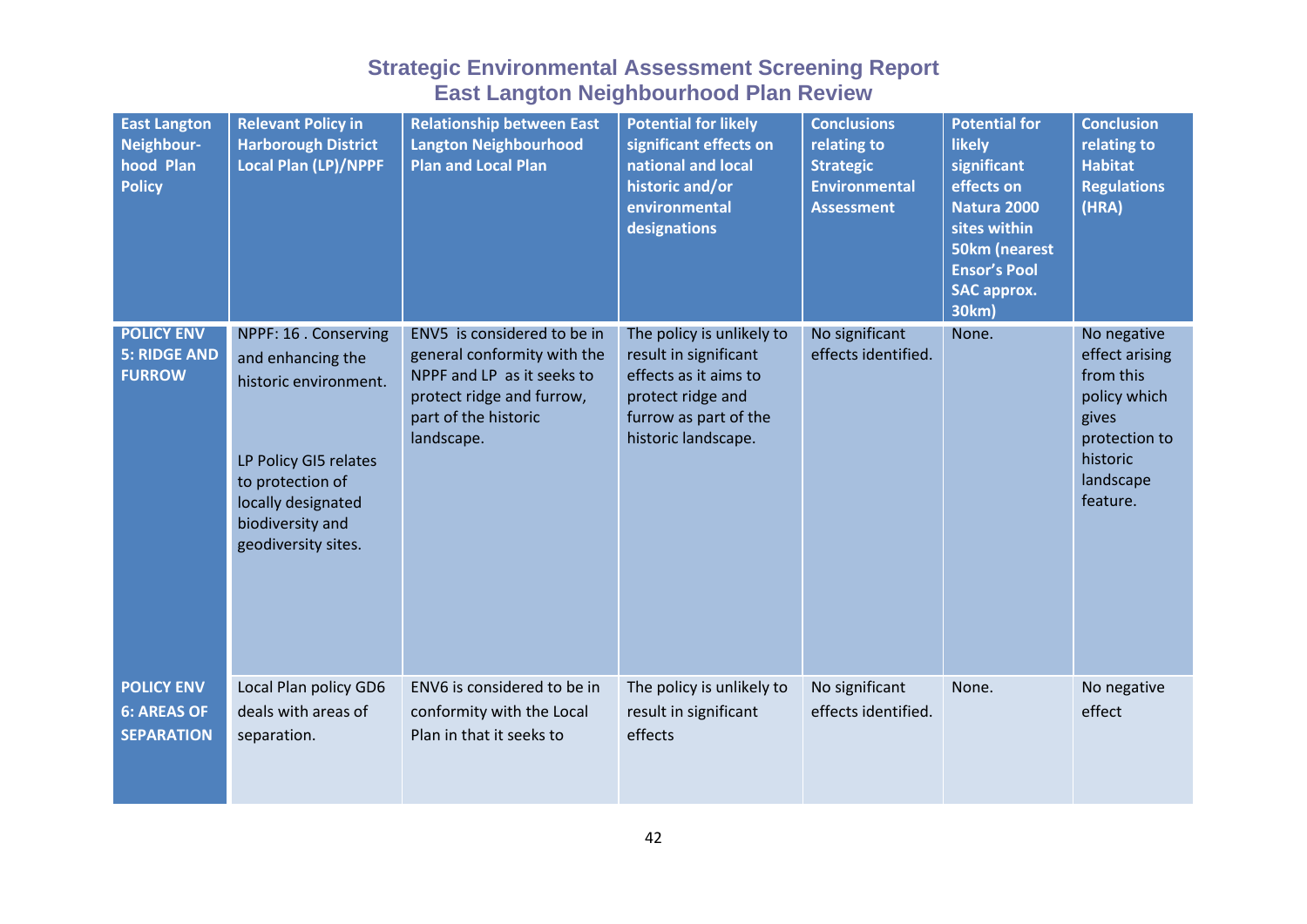| <b>East Langton</b><br>Neighbour-<br>hood Plan<br><b>Policy</b>                               | <b>Relevant Policy in</b><br><b>Harborough District</b><br>Local Plan (LP)/NPPF                                                                                                                                        | <b>Relationship between East</b><br><b>Langton Neighbourhood</b><br>Plan and Local Plan                                                                                                                                                                | <b>Potential for likely</b><br>significant effects on<br>national and local<br>historic and/or<br>environmental<br>designations | <b>Conclusions</b><br>relating to<br><b>Strategic</b><br><b>Environmental</b><br><b>Assessment</b> | <b>Potential for</b><br><b>likely</b><br>significant<br>effects on<br>Natura 2000<br>sites within<br><b>50km (nearest</b><br><b>Ensor's Pool</b><br><b>SAC approx.</b><br>30km) | <b>Conclusion</b><br>relating to<br><b>Habitat</b><br><b>Regulations</b><br>(HRA)                              |
|-----------------------------------------------------------------------------------------------|------------------------------------------------------------------------------------------------------------------------------------------------------------------------------------------------------------------------|--------------------------------------------------------------------------------------------------------------------------------------------------------------------------------------------------------------------------------------------------------|---------------------------------------------------------------------------------------------------------------------------------|----------------------------------------------------------------------------------------------------|---------------------------------------------------------------------------------------------------------------------------------------------------------------------------------|----------------------------------------------------------------------------------------------------------------|
|                                                                                               |                                                                                                                                                                                                                        | safeguard the identity of<br>communities.                                                                                                                                                                                                              |                                                                                                                                 |                                                                                                    |                                                                                                                                                                                 |                                                                                                                |
| <b>POLICY ENV</b><br>7:<br><b>PROTECTION</b><br><b>OF</b><br><b>IMPORTANT</b><br><b>VIEWS</b> | NPPF: 15 Conserving<br>and enhancing the<br>natural environment/<br>16 Conserving and<br>enhancing the historic<br>environment.<br>LP policy GD5 refers<br>to safeguarding public<br>views, skylines and<br>landmarks. | ENV7 is considered to be in<br>general conformity with LP<br>and NPPF in seeking to<br>safeguard important views<br>and vistas as identified by<br>the community. These vistas<br>are identified on the Map<br>Figure 11 and defined in the<br>policy. | The policy is unlikely to<br>result in significant<br>effects as it is affording<br>important views<br>protection.              | No significant<br>effects identified.                                                              | None.                                                                                                                                                                           | No negative<br>effect arising<br>from this<br>policy as it<br>seeks to<br>protect<br>defined views/<br>vistas. |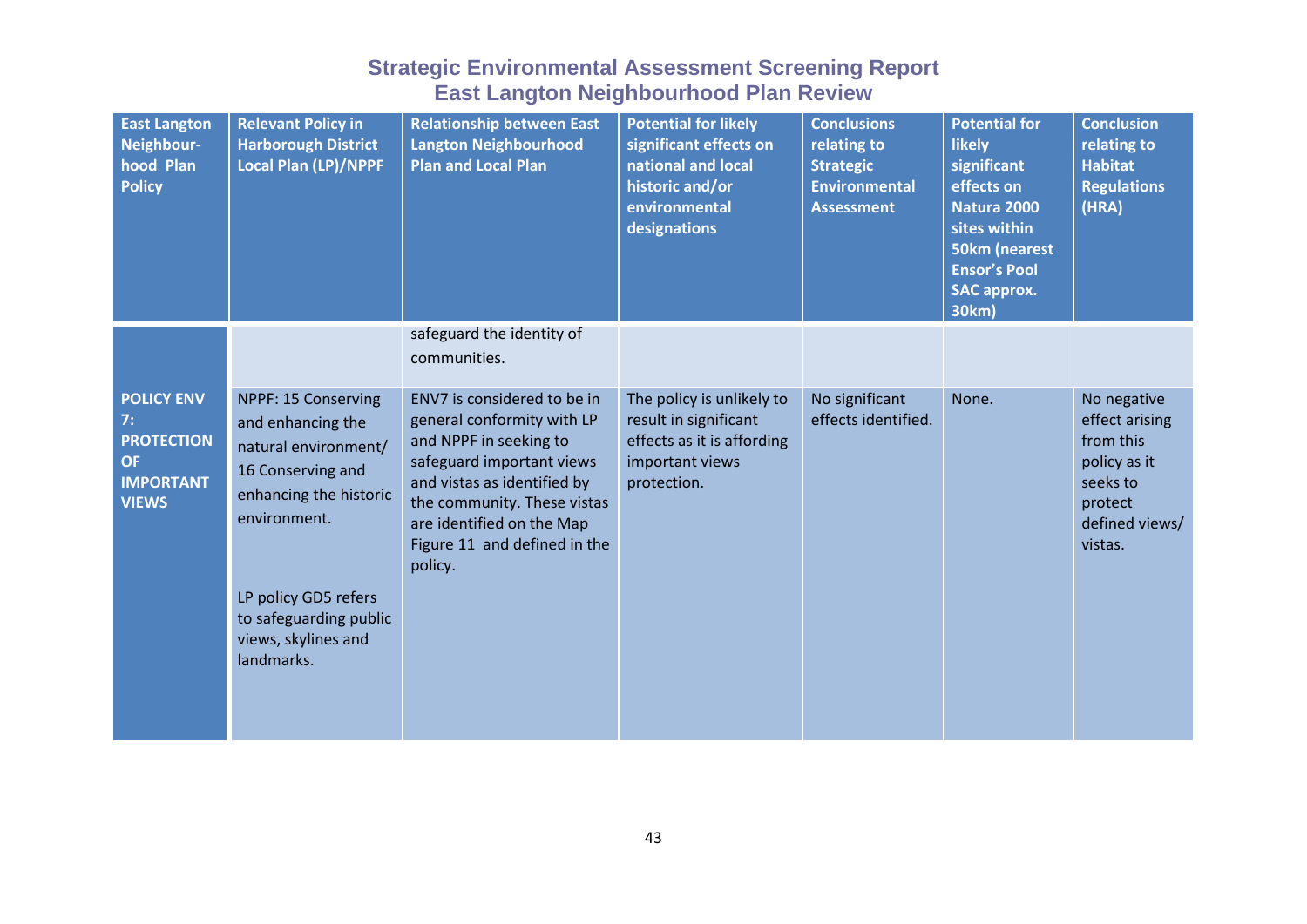| <b>East Langton</b><br>Neighbour-<br>hood Plan<br><b>Policy</b>     | <b>Relevant Policy in</b><br><b>Harborough District</b><br><b>Local Plan (LP)/NPPF</b>                                                                                                                                                | <b>Relationship between East</b><br><b>Langton Neighbourhood</b><br><b>Plan and Local Plan</b>                                                                                                                                                 | <b>Potential for likely</b><br>significant effects on<br>national and local<br>historic and/or<br>environmental<br>designations | <b>Conclusions</b><br>relating to<br><b>Strategic</b><br><b>Environmental</b><br><b>Assessment</b> | <b>Potential for</b><br><b>likely</b><br>significant<br>effects on<br>Natura 2000<br>sites within<br><b>50km (nearest</b><br><b>Ensor's Pool</b><br><b>SAC approx.</b><br>30km) | <b>Conclusion</b><br>relating to<br><b>Habitat</b><br><b>Regulations</b><br>(HRA)       |
|---------------------------------------------------------------------|---------------------------------------------------------------------------------------------------------------------------------------------------------------------------------------------------------------------------------------|------------------------------------------------------------------------------------------------------------------------------------------------------------------------------------------------------------------------------------------------|---------------------------------------------------------------------------------------------------------------------------------|----------------------------------------------------------------------------------------------------|---------------------------------------------------------------------------------------------------------------------------------------------------------------------------------|-----------------------------------------------------------------------------------------|
| <b>POLICY T1:</b><br><b>TRAFFIC</b><br><b>MANAGEME</b><br><b>NT</b> | <b>NPPF: Promoting</b><br>sustainable transport.<br>Promoting healthy<br>communities.<br>LP Policy GD8 deals<br>with good design in<br>new housing<br>developments<br>including parking and<br>access to footways<br>and cycle routes | Policy T1 seeks to minimise<br>the increase in traffic and<br>can be considered to be in<br>general conformity with the<br>Local Plan as it considers<br>parking, highway access and<br>improvement and creation<br>of footpaths and cycleways | The policy is unlikely to<br>result in significant<br>effects.                                                                  | No significant<br>effects identified.                                                              | None.                                                                                                                                                                           | No negative<br>effect arising<br>from this<br>policy                                    |
| <b>POLICY T2:</b><br><b>FOOTPATHS</b>                               | <b>NPPF: Promoting</b><br>healthy communities.<br>Local Plan policy GI1<br>deals with Green                                                                                                                                           | T2 is considered to be in<br>general conformity with the<br>Local Plan and NPPF in<br>seeking to protect and<br>improve the existing<br>network of                                                                                             | The policy may deliver<br>minor positive impacts<br>as it is about protection<br>and improvements of<br>cycleways/ footpaths.   | Possible minor<br>positive impacts.<br>No significant<br>effects identified.                       | None.                                                                                                                                                                           | No negative<br>effect arising<br>from this<br>policy as it is<br>about<br>protection of |